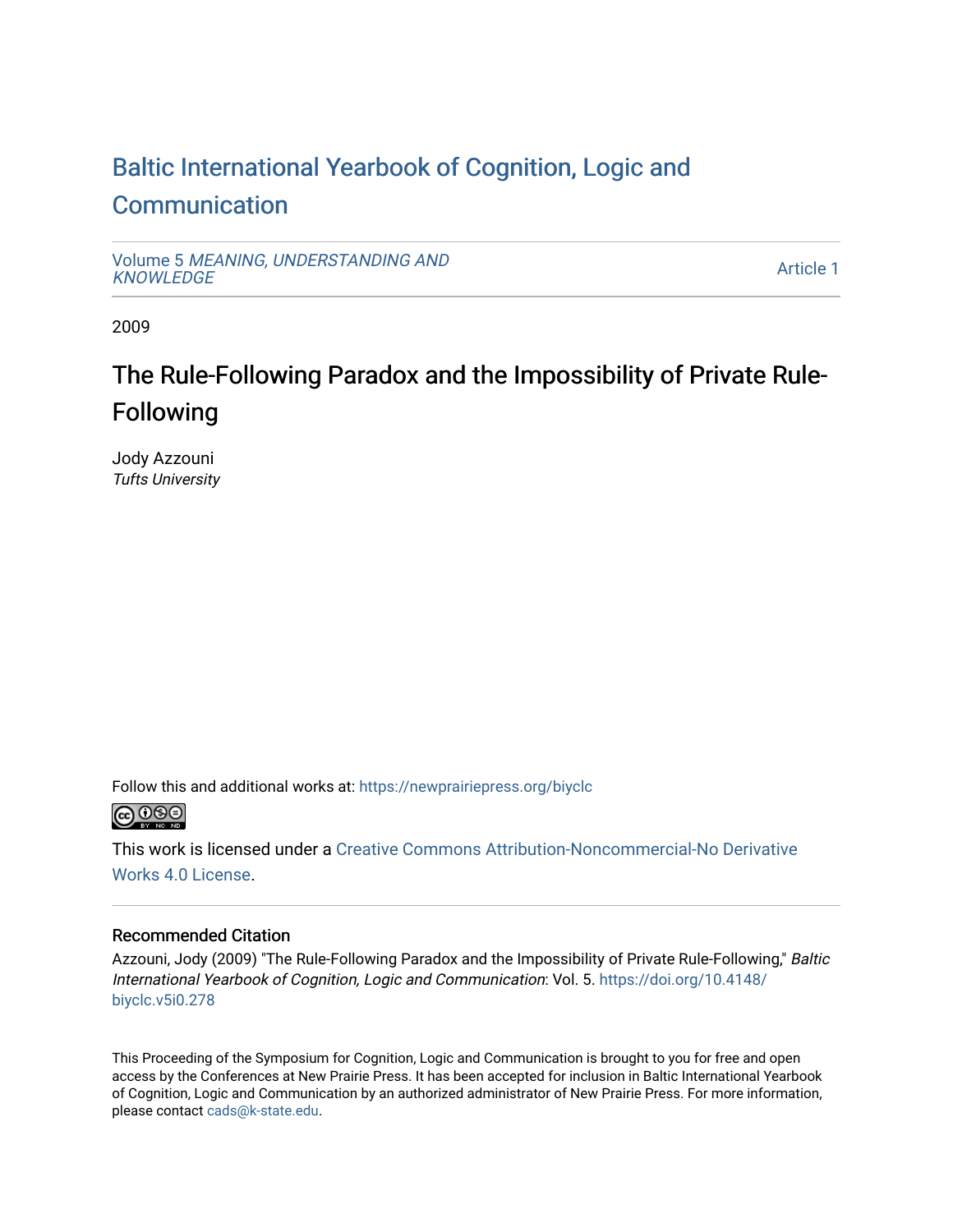<span id="page-1-1"></span>The Baltic International Yearbook ofCognition, Logic and Communication

October 2010 *Meaning, Understanding and Knowledge* DOI: 10.4148/biyclc.v5i0.278 pages 1[-83](#page-42-0)

> <span id="page-1-2"></span>Jody Azzouni Tufts University, jodyazzouni@mindspring.com<sup>[1](#page-37-0)</sup>

## THE RULE-FOLLOWING PARADOX AND THEIMPOSSIBILITY OF PRIVATE RULE-FOLLOWING

ABSTRACT: Kripke's version of Wittgenstein's rule-following paradox has been influential. My concern is with how it—and Wittgenstein's views more generally—have been perceived as undercutting the individualistic <sup>p</sup>icture of mathematical practice: the view that individuals—*Robinson Crusoes*—can, entirely independently of <sup>a</sup> community, engage in cogen<sup>t</sup> mathematics, and indeed (more generally) have "private languages." What has been denied is that <sup>p</sup>hrases like "correctly counting" can be ap<sup>p</sup>lied to such individuals because these normative notions (so the Wittgensteinian analysis is taken to show) can only be applied cogently in <sup>a</sup> context involving community standards. <sup>I</sup> attempt to show that this shocking corollary doesn't follow even if Kripke's Wittgensteinian objections to dispositional approaches to rulefollowing are largely right. My reason for claiming this is that there is another ("sceptical") solution to the rule-following paradox, one that doesn't favor community standards over individual ones. Furthermore, it doesn't replace truth conditions with assertability conditions; and this latter maneuver is essential to Kripke's sceptical solution favoring the community over the individual.

#### **1. BACKGROUND AND STAGE-SETTING**

"Understanding," as in the "understanding of <sup>a</sup> concept," is <sup>a</sup> word for <sup>a</sup> complex human capacity that bewilderingly involves subpersonal, conscious/phenomenological, sociological, and normative elements. It's <sup>a</sup> notion—therefore—that's too dangerously complex to be presupposed in <sup>p</sup>hilosophical analyses: it should only be the target of such analyses. Common to several <sup>p</sup>hilosophical traditions is the assumption that someone's understanding of <sup>a</sup> set of concepts is to be grounded in her grasping of the rules that govern those concepts. This captures, according to some <sup>p</sup>hilosophers, how we understand the meanings of words, as well as how we understand the concepts involved in simplemathematical practices—such as counting.

<span id="page-1-0"></span>Some of those <sup>p</sup>hilosophers describe us as having "dispositions" to grasp those rules, or even as having such rules embodied in our dispositions (or as having such rules "embodied *as* dispositions") so that we behave appropriately when in situations where we are to exhibit that understanding (e.g., when counting the number of oranges in <sup>a</sup> basket). <sup>A</sup> huge literature has focused on "the rule-following" paradox that seems to arise from this <sup>p</sup>icture—that aspects of our rulefollowing practices seem at odds with the natural <sup>p</sup>icture of our grasping rules, and as <sup>a</sup> result acquiring dispositions to exhibit those rules in future situations where their application is appropriate. In particular, Kripke's  $1982^2$  $1982^2$  $1982^2$  has generated a large philosophical industry focused on the problems he presented Wittgenstein as raising for any approach that grounds the understanding of simple mathematical rules in theexercise of <sup>a</sup> set of dispositions.

In the first par<sup>t</sup> of this paper (sections 2-4) I'll describe these problems for dispositional approaches to numerical competence; to <sup>a</sup> very large extent, the considerations <sup>I</sup> raise are Kripke's. In so doing, <sup>I</sup> won't worry about questions of exegesis—of how true to Wittgenstein's con-cerns Kripke's are.<sup>[3](#page-37-2)</sup> Kripke's formulation of the challenges to the dispositionalist is significant regardless of how true it is to Wittgenstein's own thinking on the matter. However, the reader familiar with Kripke's exposition will notice two changes in my presentation of it, one that's very important, and the other less so. First, Kripke's discussion focuses on the central example of <sup>a</sup> subject adding, and the sceptical challengethat everything she has learnt and previously experienced is consistent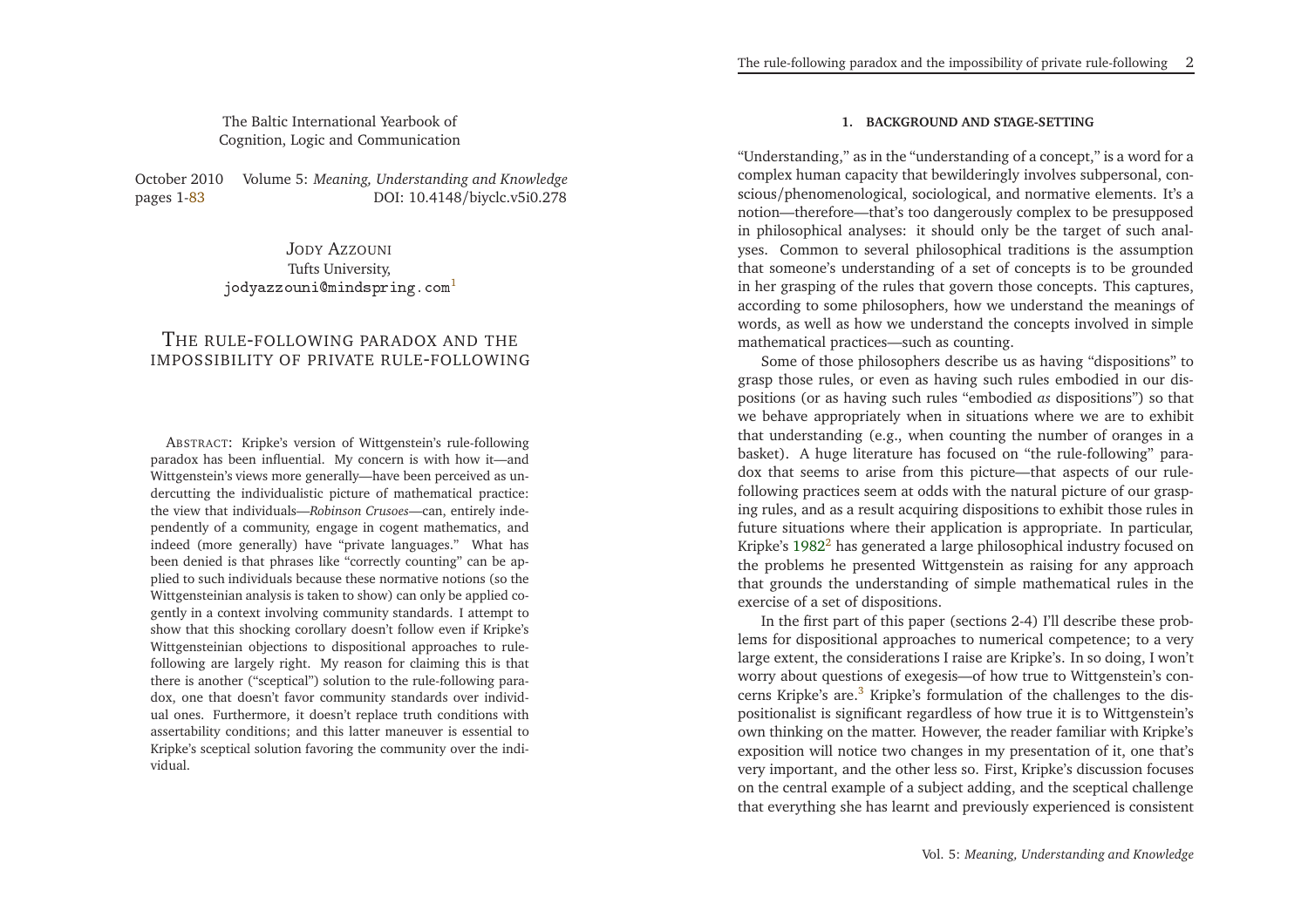<span id="page-2-3"></span>with the possibility that she isn't adding but instead quadding. <sup>I</sup> substitute for the task of addition the more elementary task of counting, and the corresponding possibility of quounting. This change isn't particularly significant, and indeed, Kripke himself raises the issue in passing, utilizing the term "quounting"—which I've borrowed (see endnote 9).

<span id="page-2-2"></span>The second change is rather more significant: my central case focuses on the subject who is counting *things*—objects—and not one who is solving <sup>a</sup> task involving numerals alone. Children, in fact, learn to count in just this way: they learn to *apply* counting-numbers to the task of recognizing the cardinal number of sets of objects; and it's <sup>a</sup> kind of knowledge that takes several years to acquire. [4](#page-38-0) One reason that "social solutions" to the rule-following paradox—ones that normatively favor the community over the individual—have been seen by so many <sup>p</sup>hilosophers (and sociologists of knowledge) to be the only kind of successful response that can be made to the paradox is precisely because the role of the applications, of the mathematical concepts possessed by most adults, is largely off-stage in Kripke's discussion (and consequently it's largely off-stage in the discussions of the many com-mentators in this literature).<sup>[5](#page-38-1)</sup>

<sup>I</sup> should say right off that I'm in partial agreemen<sup>t</sup> with one lemma that Kripke draws from the rule-following paradox, and that he himself (78-79) endorses: One must reject "the natural presupposition that meaningful declarative sentences must purpor<sup>t</sup> to correspond to facts." I'm in *partial* agreemen<sup>t</sup> because <sup>I</sup> think that rule-following considerations do show that we must accep<sup>t</sup> that *some* meaningful declarative sentences don't correspond to facts; <sup>I</sup> don't, however, think that they show this with respec<sup>t</sup> to *all* meaningful declarative sentences. (I'll show why the rule-following considerations demand only <sup>a</sup> *partial* rejection of correspondence in section 15.)

 One crucial point is that the dispositionalist hope that so much ofKripke's [\(1982](#page-41-0)) analysis is dedicated to dashing locates the *grounds*—of the correspondence relation between meaningful true statements and the facts that they correspond to—within the person's "mind" (broadly described) who is following <sup>a</sup> rule. That is, the idea is that there are facts *about the person* and what she *can do* that determine the correspondence relations between her meaningful true statements and factsin the world. [6](#page-38-2) Rule-following considerations show (I think) that this

[www.thebalticyearbook.org](http://www.thebalticyearbook.org/)

dispositional project fails; dispositions *can't* do the job that most dispositionalists have required of them, and this is largely for the reasons that Kripke (on behalf of Wittgenstein) has <sup>g</sup>iven. However, <sup>I</sup> reject the major thesis that's been drawn from this lemma. Kripke has carefully described himself as only an expositor, but many <sup>p</sup>hilosophers (and sociologists of knowledge) have drawn the conclusion that considerations, like the ones <sup>I</sup> presen<sup>t</sup> in sections 2-4, lead inexorably to the result that standards for mathematical practice—and for rule following generally—must be relativized to, or embodied in, the *community* within which individuals learn rules. To use Kripke's (109) language,

What is really denied is what might be called the 'private model' of rule following, that the notion of <sup>a</sup> person following <sup>a</sup> <sup>g</sup>iven rule is to be analyzed simply in terms of facts about the rule follower and the rule follower alone, without reference to his membership in <sup>a</sup> wider community.

<span id="page-2-1"></span><span id="page-2-0"></span>After <sup>I</sup> sketch (in section 5) Kripke's exposition of <sup>a</sup> particular argumentative strategy for this claim-his interpretation of Wittgenstein as replacing truth conditions with assertability conditions-I argue that another solution, another (Kripke, 66) "sceptical solution," is available that doesn't favor community standards over individual standards. <sup>I</sup> also briefly indicate (in section 4) why <sup>a</sup> "straight solution" approach that's meant to <sup>y</sup>ield <sup>a</sup> result that favors community standards overindividual ones—doesn't succeed.

#### **2. SETTING UP THE PROBLEM: THREE CONSTRAINTS ON ANYSOLUTION**

Because <sup>a</sup> subject has apparently learned to count various kinds of collections of various kinds of objects, imagine that we describe her as having learned to count correctly. Thus we take it that she will go on "in the same way" to count in new cases: larger numbers of ob jects (say) than she has counted in the past, as well as numbers of collections of other kinds of objects (pears instead of oranges, widgets instead of fruit, collections containing assorted heterogeneous items $\dots$ ).<sup>[7](#page-38-3)</sup> A component of her acquired counting ability, let's say, is that she has been taught <sup>a</sup> numeration system that provides <sup>a</sup> rule for gen-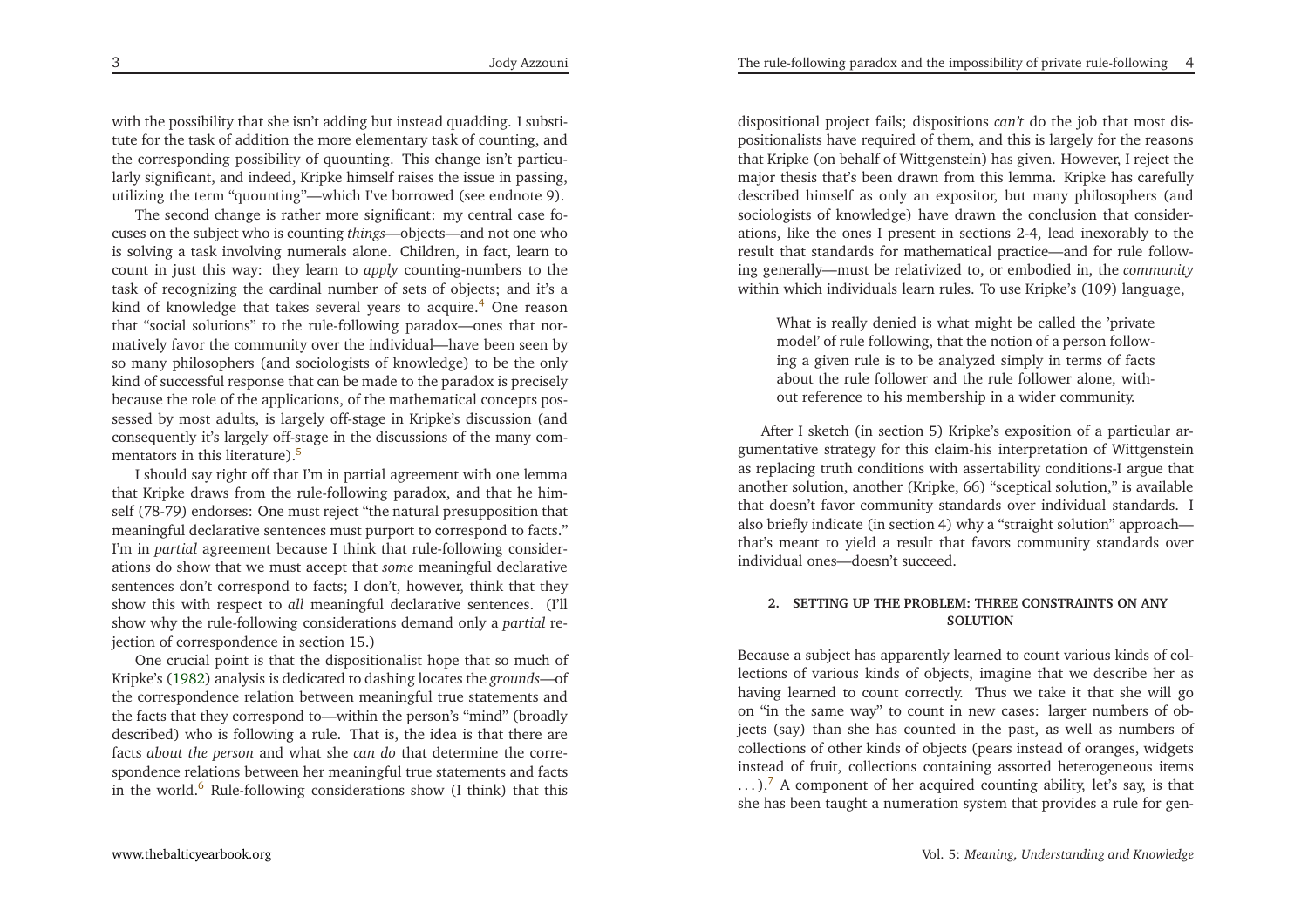erating new numerals from earlier ones. Systems of numerals are strikingly different in this respec<sup>t</sup> from the sets of verbal names for numbers that occur in most ordinary languages. $8$  The latter usually belong to a finitary notation for numbers that requires the deliberate coining of new vocabulary for ever-larger numbers, as is the case in English. The possibility of generating ever more numerals, however, is built into nu-meral systems.<sup>[9](#page-38-5)</sup> Once a subject has acquired this ability to count, this mastery of <sup>a</sup> particular numeration system (say), we describe her as*understanding* how to count.

Now the subject attempts to count the items in <sup>a</sup> collection that's larger than any she's ever counted before: it has <sup>57</sup> items. She gets an answer, the correct answer we would say. Kripke's sceptic challenges the claim that her current answer is in accord with her previous understanding of her task. In the past, Kripke's sceptic claims, she nevermeant to count, she always meant to quount.<sup>[10](#page-38-6)</sup>

<span id="page-3-3"></span>To counter this sceptical claim, that the subject intended to quount, not count, and therefore to show that her current answer really *is* in accord with her previous understanding of what she was doing when she undertook the task, what's needed is some grounding fact—or pattern of grounding facts—about the subject that underwrites her previous and current understanding of counting. It's this grounding factor pattern of grounding facts-that's to account for it being true in the pas<sup>t</sup> that the subject understood how to count rather than it being true that she had acquired the skill and understanding, instead, of "quounting." This relevant pattern of grounding facts is something about the subject, either something *about* her mental states, or something about the subpersonal events or structures that underlie those mental states, something—in addition—that has changed or developed in such <sup>a</sup> way as to enable her to now grasp counting. The purported grounding facts about the subject's understanding are supposed to be explainedin *these* terms: how the subject's psychological states—what the sub ject thinks when facing the task—have changed to enable her to understand counting, or how mechanisms or subpersonal representations (neurophysiological or otherwise) have developed or changed or beenactivated, or whatever, to enable the subject to now be able to count.<sup>[11](#page-38-7)</sup>

<sup>I</sup> read Kripke as <sup>p</sup>lacing three constraints on the required accountof the pattern of grounding facts, dispositional or otherwise, that's to

<span id="page-3-4"></span><span id="page-3-1"></span>constitute <sup>a</sup> subject's understanding of counting (and that's to provide <sup>a</sup> response to the meaning sceptic). First, there is *the infinitude requirement*. Any subject has counted only finitely many collections of objects. Her presumed ability to count the many collections of objects that she has never counted before raises fresh considerations in two ways. First, as noted earlier, she may have only counted apples and pears, but nothing else: no oranges, and for that matter, no other kinds of objects. Second, she may have counted collections of no more than <sup>57</sup> objects. We take her grasp of counting to include an ability to countcollections of objects that differ—in both these ways—from collections<br>also has accurated in the next. We would think that comptiting is www.gr she has counted in the past. We would think that something is wrong if <sup>a</sup> subject hadn't grasped that counting is neutral with respec<sup>t</sup> to the objects she can count: if she felt unable to count objects that were red, or kept in certain boxes, and so on. We would also feel something was wrong if how she counted larger collections of objects deviated from how she counted smaller collections of objects—that (say) she systematically (or asystematically) skipped numerals, or started over when she reached <sup>a</sup> certain numeral, or if she fixated at <sup>a</sup> particular numeral as the answer, and told us that the rest of the objects weren't relevant.<sup>[12](#page-38-8)</sup> It's part of what we take "understanding" to be, that the subject can handle counting tasks that are different from ones she hashandled in the past.

<span id="page-3-2"></span><span id="page-3-0"></span>Kripke's second constraint on any account of the grounding facts about the subject that explains how she understands counting is *the justification requirement*. When the subject counts <sup>a</sup> collection of objects, and recognizes the number of objects that are there, her answer is "justified." She *ought* to have proceeded in the way that she did <sup>g</sup>iven what she *meant*. It's not an accident that her way of counting results in the answer it results in.

Equally crucially, adults and children take themselves to be justified in the answers they <sup>g</sup>ive *because* they take themselves to have grasped how to count: they take themselves to understand what "counting" means. If <sup>a</sup> child (or adult) is asked *why* she counts in the way that she does, she'll say: "Because *that's* how you count." (Or: "Because *that's* how it's done." Or: "Because *that's* what counting *is*.") If <sup>a</sup> child (or adult) counts in an unusual way, then she'll justify her unusual methodby showing (or indicating that she believes) that it always results in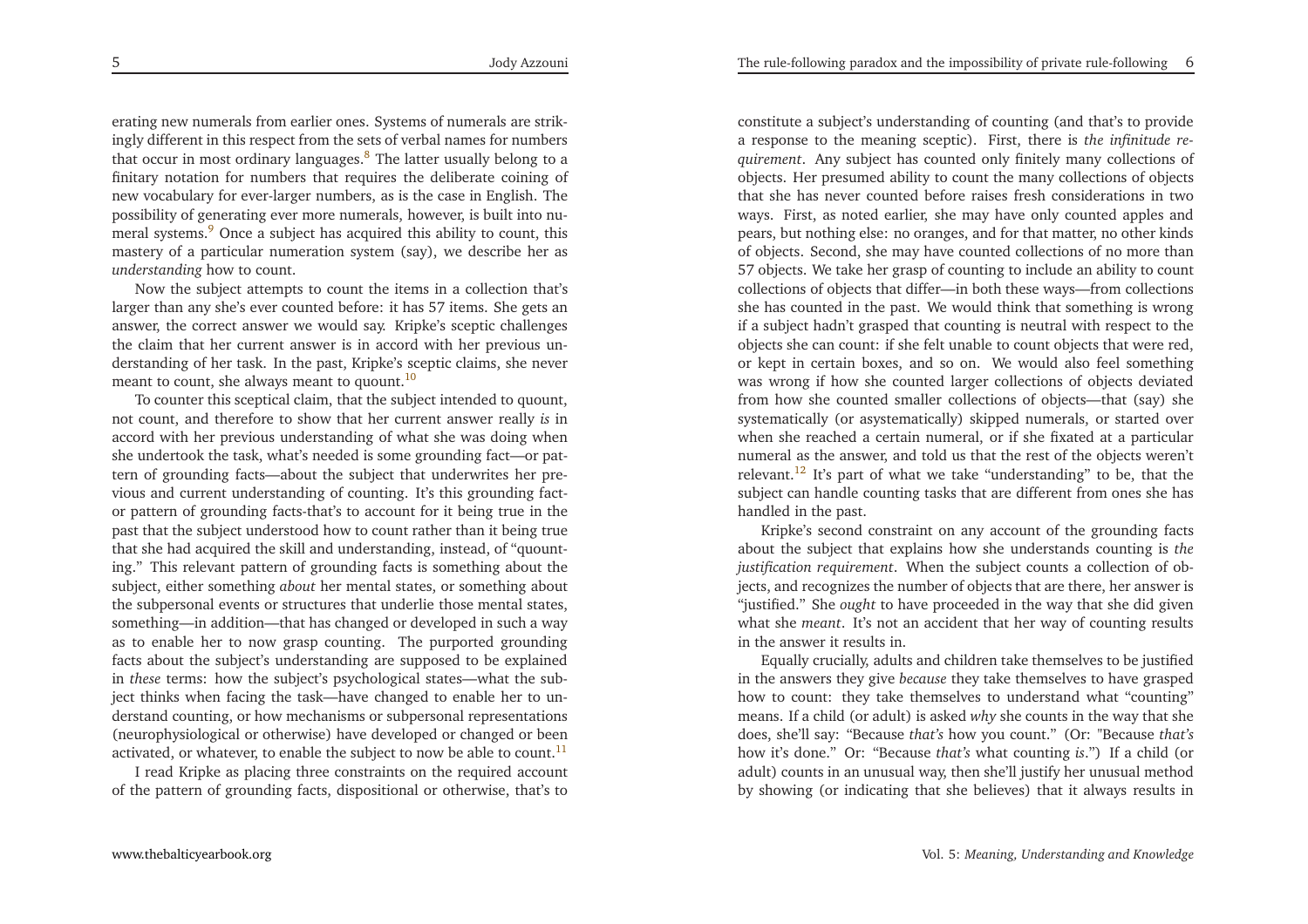7

the same answers as strict enumerative counting does. $^{13}$  $^{13}$  $^{13}$ 

Notice that this justification that the child (or adult) can offer *that's* what counting *is*—is, excep<sup>t</sup> in unusual cases, <sup>p</sup>henomenologically confident. The subject—once she has learned the procedure doesn't hesitate in how she goes about it. And, she doesn't hesitate in <sup>g</sup>iving an explanation for what she does: This is what counting *is*. Also, we accep<sup>t</sup> this justification from <sup>a</sup> third-person point of view when we say: She *does* understand what "counting" means. (Or: She *does* understand how to count.)

<span id="page-4-1"></span> This confidence in how we count, and in the results we ge<sup>t</sup> when we count, is (of course) open to <sup>a</sup> particular "rider" that everyone recognizes. This is that <sup>a</sup> "mistake" hasn't been made. And this brings me to Kripke's third constraint on any account of the pattern of facts that's to explain how someone understands how to count: I'll call this constraint *the mistake requirement*. This third constraint is related to the justification requirement insofar as it may also be described as "normative." Any subject can make mistakes in counting <sup>a</sup> collection of objects, and ge<sup>t</sup> wrong answers—indeed this is routine. We clearly and naturally distinguish cases where <sup>a</sup> subject has made <sup>a</sup> mistake from cases where we describe the subject as not having (fully) grasped the concep<sup>t</sup> of counting (and, notably, we also distinguish cases where <sup>a</sup> subject has made <sup>a</sup> mistake—even <sup>a</sup> systematic mistake—from cases where (i) we would describe the subject as not having ye<sup>t</sup> acquired the concep<sup>t</sup> of counting, and from cases where (ii) we would instead say something seems to be "wrong" *with the subject*). Overlooking an object, or counting one twice (by accident—e.g., because of distraction) are cases we describe as ones where <sup>a</sup> subject "has made <sup>a</sup> mistake"; cases where she always deliberately counts all the red objects twice over are cases where something seems more seriously wrong. In the latter sorts of cases, if the subject isn't just <sup>p</sup>laying games, but thinks she is counting, we are moved to deny that she understands counting. Under certain circumstances, we'll say she is incapable of learning how to count. An important aspec<sup>t</sup> of our identifying the subject as having made <sup>a</sup> mistake (although this isn't <sup>a</sup> necessary condition) is that the subject can be brought to *recognize* that she has made <sup>a</sup> mistake. ("Youskipped that one." "Oops," she says, correcting herself.)

However we describe the subject's ability to count as embodied in

her, however we characterize the disposition she has acquired by learning to count, room must be made for <sup>a</sup> concomitant ability to ge<sup>t</sup> wrong answers, and to *recognize* they are wrong answers. We don't normally speak of an "ability" to ge<sup>t</sup> wrong answers; but the requirement should be clear nevertheless: We often ge<sup>t</sup> the wrong answers even though we grasp counting perfectly well, and any description of the pattern of grounding facts that we use to explain anyone's ability to count—an ability to execute any task, for that matter—has to allow room for thepossibility of errors, and the possibility of recognizing those errors.

<span id="page-4-0"></span><sup>I</sup> should stress one last related point about how compatible making mistakes—and even systematic *tendencies* to make mistakes—is with our attribution of the understanding of concepts, such as counting, addition, subtraction, multiplication, and division. Some people (as we all know) are amazing calculators: they can quickly and accurately solve numerical problems involving large numbers. It's not felt that these are people who *grasp* these concepts in <sup>a</sup> way that the rest of us don't—more "deeply," say. It's just that such people can calculate faster, and know more tricks and shortcuts (in many cases, that they have simply *memorized* more number facts than the rest of us have). Even someone (like myself), who can just about be guaranteed to make an elementary error of some sort when attempting <sup>a</sup> calculation (any calculation, pretty much) in my head, or even on paper, isn't regarded as having less of <sup>a</sup> grasp on the *concepts* of counting, addition, multiplication, and division than calculational *wunderkinds*. What *does* seem to be required, however, to consider someone as possessing these concepts in <sup>a</sup> way that's not "defective," is that she's open to recognizing the mistakes she's made. That's crucial. When someone's calculations are laid out in detail, and the mistakes are pointed out, if she can't be brought to *see* that she's made mistakes, or to understand *why* they're mistakes, she's not taken to have the concepts in question—or at leastshe's not taken to fully grasp these concepts. $^{14}$  $^{14}$  $^{14}$ 

#### **3. HOW KRIPKE'S THREE CONSTRAINTS POSE OBSTACLES FOR <sup>A</sup>DISPOSITIONAL APPROACH**

I'll now illustrate how Kripke's requirements cause havoc for <sup>a</sup> naturalstory about our understanding of counting—that in learning to count,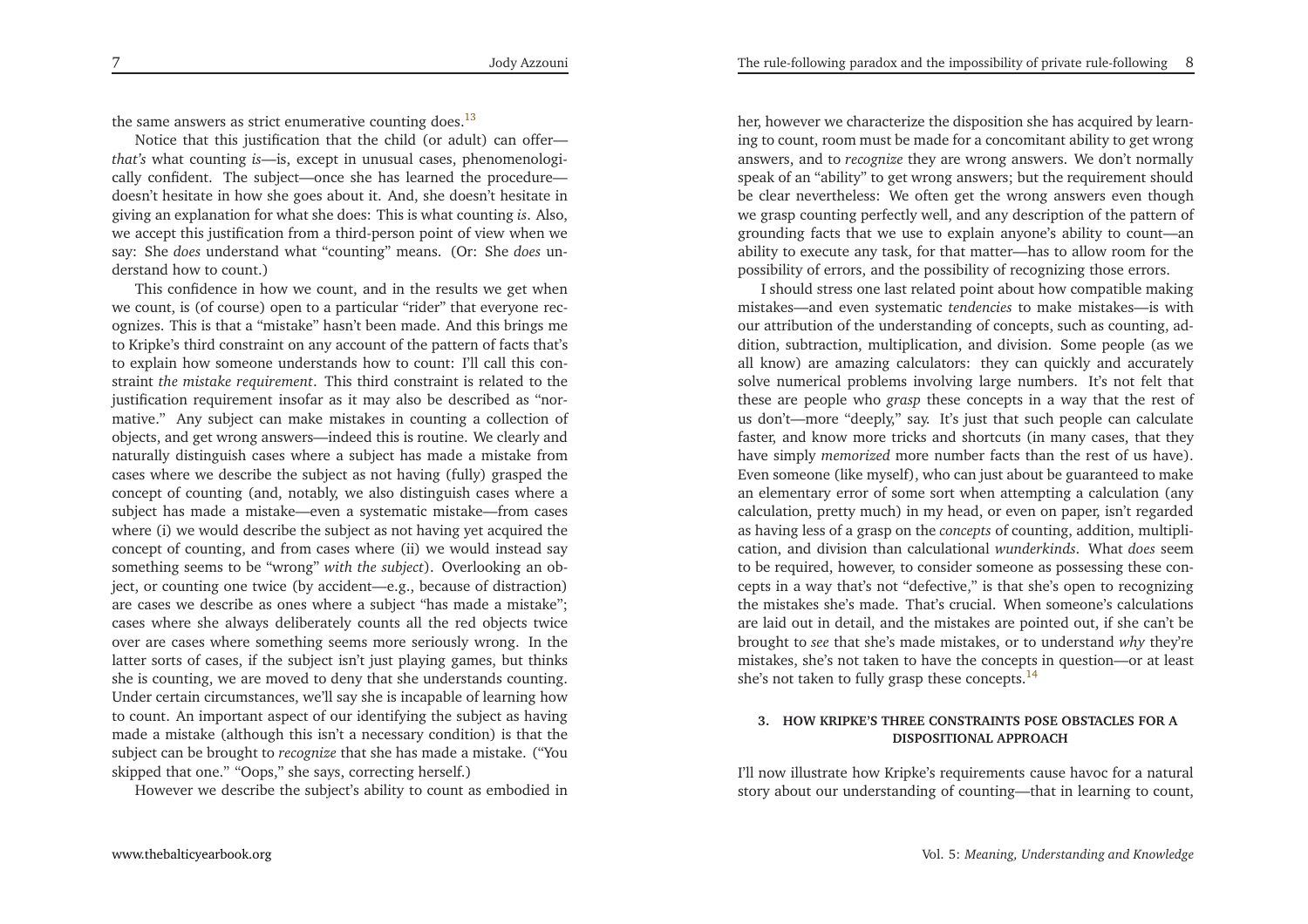<span id="page-5-3"></span><sup>a</sup> subject has acquired <sup>a</sup> disposition of some kind. It's quite natural to first offer introspective facts as the ones in terms of which the acquired disposition is to be described. The subject is straightforwardly characterized as having recognized the pattern demanded of counting from seeing <sup>a</sup> finite number of cases; and so she now sees how to go on. But (Kripke, 18), no finite number of cases determines <sup>a</sup> unique pattern-a unique way to go on. So too, any attempt to describe the subject as *aware* of <sup>a</sup> rule or of an algorithm that's (i) compatible with the pre vious cases she has exercised her counting ability upon as well as (ii) determining the answers to future counting tasks she may undertake, fails because any such rule is open to multiple interpretations that cannot be made determinate in terms of how <sup>a</sup> subject conceives of <sup>a</sup> rule. Any such rule can be reinterpreted compatibly with what the subject"has in mind," and with all her previous counting experiences. $15$ 

<span id="page-5-1"></span>We can see now how Kripke's infinitude requirement rules out <sup>a</sup> natural description of the needed pattern of grounding facts in terms of what the subject *introspects*. As <sup>p</sup>hilosophers have noted, what causes the problem isn't that the subject has to have acquired an ability to provide right answers for *infinitely many* new cases; it's that the subject has to have acquired an ability to provide right answers for *new* cases—ones she hasn't exercised her counting capacity on in the past. The problem is that possible occurrent mental states encompassing the understanding of <sup>a</sup> rule via the couching of those rules in linguistic forms (even ones involving quantifiers), or via couching rules in some other sort of mental imagery (visual, kinesthetic, etc.), as memories of previous executed tasks, etc., must nevertheless be *applied* to <sup>a</sup> (new) current task. But how they are *applied* indicates how *they are being interpreted*—and this isn't something determinately fixed ahead of timeby what's presently introspectable in the mind.<sup>[16](#page-38-12)</sup>

It's at this point that one or another dispositional approach may be reached for. (Part of the motivation for doing so—notice—is to find resources *in* the subject that indicate how the subject is *forced* to the intended interpretation of counting.) <sup>I</sup> start with <sup>a</sup> simple construal of such an account of counting:

DIS <sup>1</sup> To grasp 'counting' is to be disposed, when asked for <sup>a</sup> number of <sup>a</sup> collection of objects, to <sup>g</sup>ive the number ofthat collection.

<span id="page-5-2"></span>This won't do. DIS <sup>1</sup> is compatible with the ability to <sup>g</sup>ive the right answers *without* counting. For example, we (humans, infants, and many animals) don't *count* groups of one, two or three items: We *recognize* them.[17](#page-39-0) It's certainly imaginable that someone might simply *recognize* indeterminately large groups of items as having certain car dinalities (by the ways—say—that <sup>a</sup> particular number of objects of soand-so shapes and sizes must fill out space). Such <sup>a</sup> person could even have such <sup>a</sup> skill without realizing—or even being able to realize—that cardinalities of collections can be linearly ordered by magnitude. We must therefore modify the dispositional account to fix on <sup>a</sup> *particular* way that <sup>a</sup> subject counts. Here's <sup>a</sup> candidate:

DIS 2 For someone to grasp 'counting' is for him to be disposed, when asked for the cardinality of <sup>a</sup> collection of objects, to point at each item in the collection one-byone and utter <sup>a</sup> numeral, starting with "1" when pointing at the first item, and to utter the numeral that is the successor of the previous numeral he has uttered each time he points to <sup>a</sup> new item in the collection, and to <sup>g</sup>ive the last numeral he utters when he points at the last item in the collection as the cardinality of that col-lection.<sup>[18](#page-39-1)</sup>

<span id="page-5-0"></span>Let's see how DIS <sup>2</sup> fares against Kripke's requirements. First, the infinitude requirement. The problem is that people are very likely *not* to be disposed as DIS <sup>2</sup> requires to determine the number of <sup>a</sup> collection of objects under all or even most circumstances. If someone is tired, or if the collection is too big, the person may in fact systematically fail to do as DIS <sup>2</sup> requires, or just refuse to try. This may be an actual fact about all people: the dispositions DIS <sup>2</sup> purports to describe are real ones. And, therefore, those dispositions will be sensitive not only to the cardinal sizes of the collections that the subject is faced with, but also to the properties of the items in those collections. For example, if some of the items reflect sunlight too brightly, or are too close together, or are quite tiny, or crawl around on each other, the subject may actually be disposed—not to try to count but—to drop thetask altogether (and run for her life). The upshot is that, according to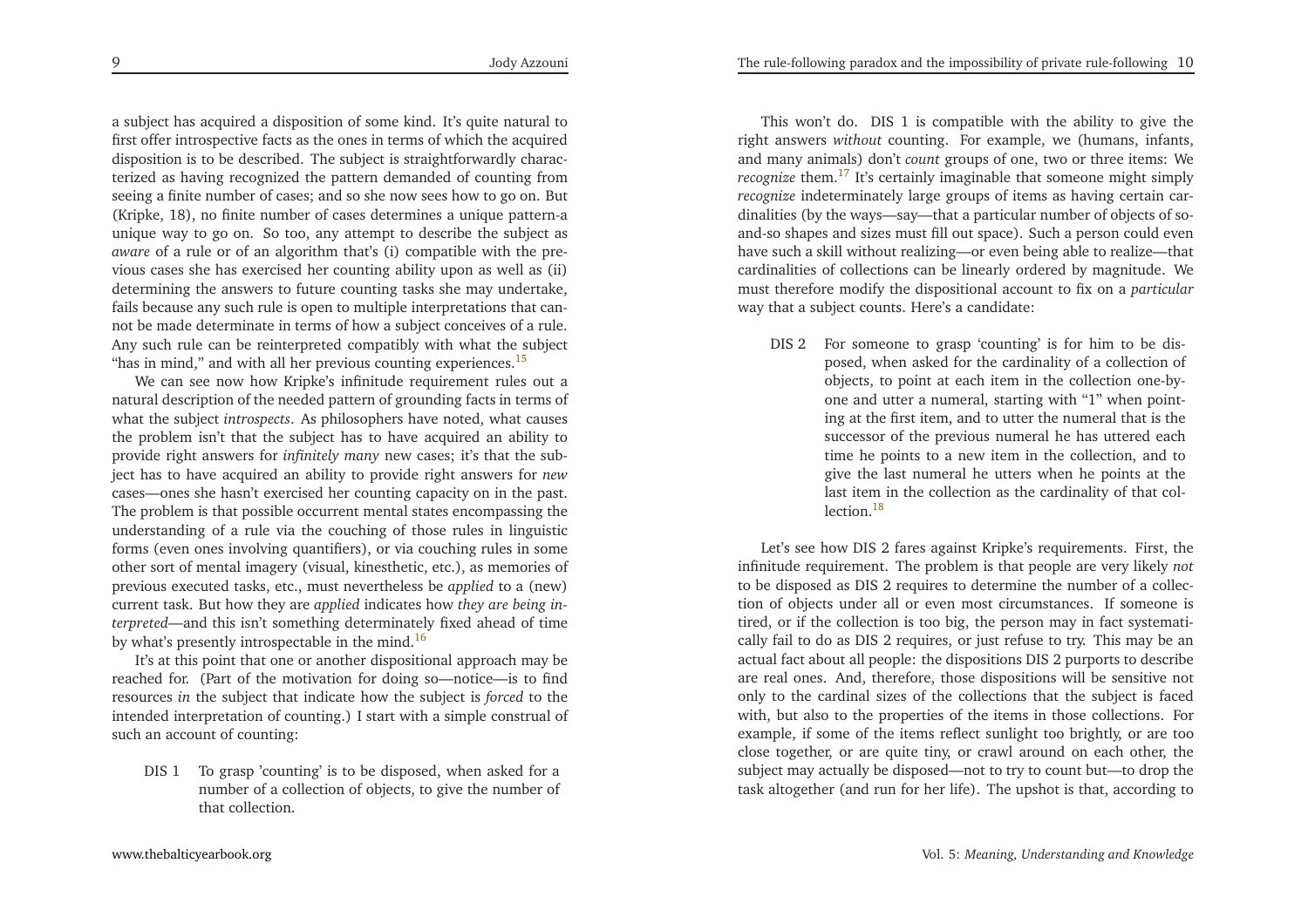DIS 2, *no one* grasps counting (because no one is disposed, perhaps inthe majority of counting tasks, to do as DIS <sup>2</sup> describes).

As Kripke (30-32) notes, if one introduces counterfactual clauses to handle these cases, one may easily find that DIS <sup>2</sup> <sup>g</sup>ives the wrong answers. It may be that whatever changes *in persons* are needed so that they (counterfactually) attempt counting collections of objects that they are currently disinclined to undertake (e.g., better eyes, differently organized brains, no fear, etc) will instead cause them to deviate from executing the task as DIS <sup>2</sup> requires it to be executed. There is no way we can guarantee that the changes in persons, that shift their tendency to avoid the counting task (in particular cases) to one of engaging in the counting task, don't affect them in other ways withrespect to how they undertake that task.<sup>[19](#page-39-2)</sup>

<span id="page-6-1"></span>Now let's bring in Kripke's third constraint. Indeed, it might be thought that what's (really) wrong with DIS <sup>2</sup> is that it doesn't accommodate, as Kripke's third constraint requires, the empirical fact that we make mistakes. We don't, that is, ordinarily demand of those we take to understand counting (or ourselves, for that matter), that they on any occasion be able to count successfully. We allow exceptions for various reasons including, but not restricted to: the subject tires during the task because of the cardinal size of the collection, the items in the collection have properties that distract the subject from the task, the subject is ill or drunk. We even allow *inexplicable* failures by the subject to complete the task correctly. Despite deviations in these and other cases from the behavior required by DIS 2, and even in one's dispositions to behavior, we are still willing to describe the subject as understanding how to count. Why not, then, simply exclude such cases in "exception-clauses," so that someone is regarded as grasping counting even despite the deviant behavior?

 The suggestion begs the question against alternatives. Consider counting\* which differs from counting in <sup>a</sup> number of cases. We can, in exactly the same way, describe the subject as understanding how to count\* by taking the cases that the subject tends to deviate from counting\* with respec<sup>t</sup> to, and <sup>p</sup>lacing *them* in exception clauses. What, then, tells us that people grasp or understand counting instead of itbeing counting\* that they grasp or understand?

The problem with DIS <sup>2</sup> is that it attempts to identify the dispo-

sitions of <sup>a</sup> subject—when faced with <sup>a</sup> counting task—with the *correct* procedures for counting. But as we've just seen, the alternative of characterizing the dispositions in question as those that actual subjects have, but supplementing that characterization with exception clauses where such deviate from the correct answers, doesn't fare any better. Defending the claim that the subject understands counting in this way fails because any proponen<sup>t</sup> of the claim that the subject understandssome nonstandard form of counting can do exactly the same thing.

Let's turn, lastly, to Kripke's justification requirement. The problem, simply, is that the disposition view offers resources that aren't the ones that anyone uses (or can use) to justify that in the pas<sup>t</sup> they understoodor meant themselves to be counting. Kripke (23) writes:

Am <sup>I</sup> supposed to justify my presen<sup>t</sup> belief that <sup>I</sup> meant [counting], not [quounting] . . . in terms of <sup>a</sup> hypothesis about my pas<sup>t</sup> dispositions?

<span id="page-6-0"></span><sup>I</sup> read his point as this: the *mere* description of one's dispositions to explain that one meant to count fits badly with the <sup>p</sup>henomenological impression we have of how people understand themselves to grasp concepts such as counting. One thing that indicates this is how odd thefollowing speech would be:

<sup>I</sup> know how to count because I'm always disposed to answer the question "what is the number of items in that collection?" by pointing at each item in the collection one-byone and uttering <sup>a</sup> numeral, starting with "1" when <sup>I</sup> point at the first item, and uttering the numeral that is the successor of the previous numeral <sup>I</sup> uttered each time <sup>I</sup> point to <sup>a</sup> new item, and to <sup>g</sup>ive the last numeral uttered when <sup>I</sup> point at the last item in the collection as the number ofthat collection.

If someone said this, she would raise the suspicion that she actually *doesn't* understand counting, but has instead memorized <sup>a</sup> procedure that she doesn't grasp at all. Or perhaps that she is describing <sup>a</sup> compulsion she feels rather than <sup>a</sup> course of action she takes underthe guidance of a concept that she understands.<sup>[20](#page-39-3)</sup> And we would suspec<sup>t</sup> this precisely because her little speech doesn't indicate anything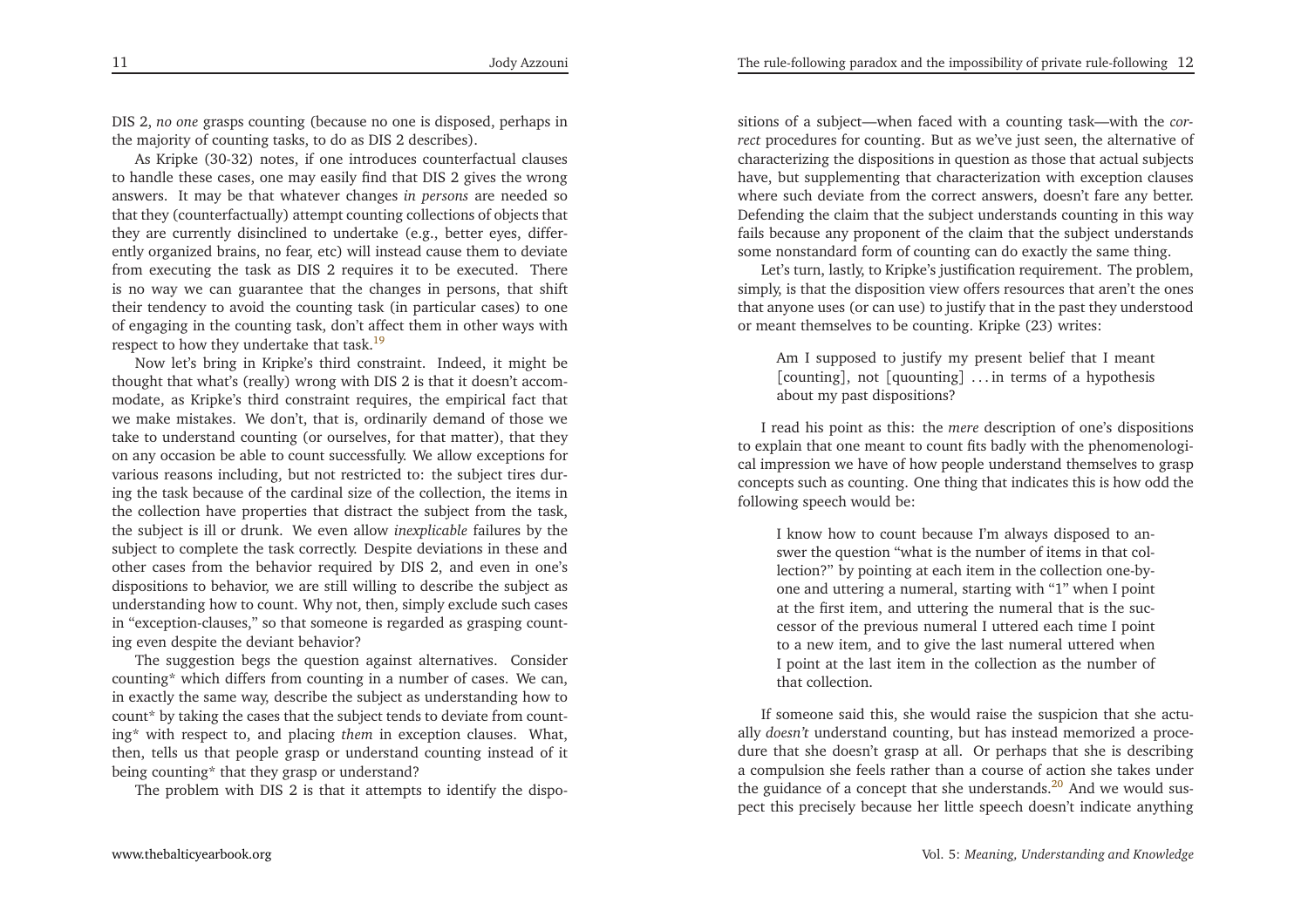about why she thinks <sup>a</sup> description of her dispositions is even *relevant* to whether she understands how to count.

<sup>I</sup> mentioned earlier that we often prove to someone that we know how to do something by actually exhibiting the appropriate behavior e.g., by counting <sup>a</sup> collection: "You think <sup>I</sup> don't know how to count? Well, watch this!" But in such a case the person isn't offering her disposition to do such and such as <sup>a</sup> *criterion* of what counting is. Rather, her providing such illustrations to another person indicates that she presumes to already know that the other person knows what counting is, and she's proving to such <sup>a</sup> knowledgeable person both that she knows *this*, and that she also knows what counting is. Both are achieved by an illustration of pertinent skills that she knows (and that she indicatesthat she knows) the other person will recognize to be pertinent skills.

#### **4. THE FAILURE OF <sup>A</sup> STRAIGHT SOCIOLOGICAL SOLUTION TO THERULE-FOLLOWING PARADOX**

The answer that someone is disposed to <sup>g</sup>ive, when faced with <sup>a</sup> counting task, is <sup>a</sup> nonactual result that she would have exhibited if she had executed that task. Dispositions, so described, are severely limited in their ranges: they fail to satisfy Kripke's first constraint because they can't provide the needed psychological/individual grounding facts for every (possible) counting task, where such grounding facts are understood as sufficient for determining correspondence facts such as this: *Every collection of objects has one and only one cardinal number*. This is what makes it tempting to replace someone's actual dispositions with dispositions that are counterfactually supplemented in various ways. Doing so is <sup>a</sup> very intuitively-natural response to the problem of limited powers because—as noted in the last section—we often excuse ourselves by saying that if we hadn't gotten tired, we wouldn't have made certain mistakes, or that we would have (successfully) undertaken <sup>a</sup> counting task that we have otherwise had to decline. In this way, we abstract the characterization of our knowledge of counting, and our ability to undertake it, from other factors that limit our execution of counting tasks in much the same way that what <sup>a</sup> Turing machine does is abstracted away from limitations of materials, tape, and energy. This is what <sup>g</sup>ives intuitive force to the idea that Kripke's

infinitude constraint can be met by <sup>a</sup> counterfactual supplementationof our actual dispositions.

But such <sup>a</sup> strategy won't satisfy Kripke's justification constraint. And, indeed, that it's even cogen<sup>t</sup> to worry about whether the supplemented dispositions can do the job needed shows that the dispositions—*whatever they are and however they're supplemented* aren't the standards by which correct counting is to be judged. If they were, there could be no question: whatever answer the dispositions <sup>y</sup>ielded would be understood to be correct. But, regardless of what one's dispositions to count look like, it seems that anyone can sensibly pose the question of whether his dispositions <sup>g</sup>ive the right answer; more strongly, it seems that it's sensible *to* pose the question of whether one's dispositions <sup>g</sup>ive the right answer. It's bizarre for someone to say, when wondering if he has <sup>g</sup>iven the right answer after <sup>a</sup> count: "Well, it's the right answer because it's the answer I was disposed to give." $21$ 

<span id="page-7-0"></span>This invites looking elsewhere for the standards by which correct counting is to be judged. Furthermore, the contemporary scientific setting suggests that <sup>a</sup> focus on the dispositions of *individuals* to count is, in any case, largely irrelevant because the ability of individuals to count is one that's very nearly never relied on. Most of the counting results we have aren't based on any individual's capacities, but instead on the use of scientific theories and instruments. Call the instruments involved "calculators." Given the widespread use of calculators, it almost seems like the only relevant disposition that (most) individuals need is an inclination to accep<sup>t</sup> results due to others, or due to calculators; all that's required, that is, seems to be <sup>a</sup> disposition to *defer*. Indeed, the historical use of counting tools such as abacuses, counting boards, or knots on strings, indicates that something like this has been the case for many centuries. Our capacity to determine the numbers of many collections—and to estimate such numbers—doesn't turn on anything reasonably described as the dispositions of individuals to count (unless, as just noted, we regard it as par<sup>t</sup> of someone's disposition to count that he will accep<sup>t</sup> the results of instruments—calculators—thatother people have invented and developed).

<sup>I</sup> stressed in section 2, during the discussion of Kripke's justification requirement, that individuals feel justified in their choice of methodsthat they use to count. This is even true of the (confident) child who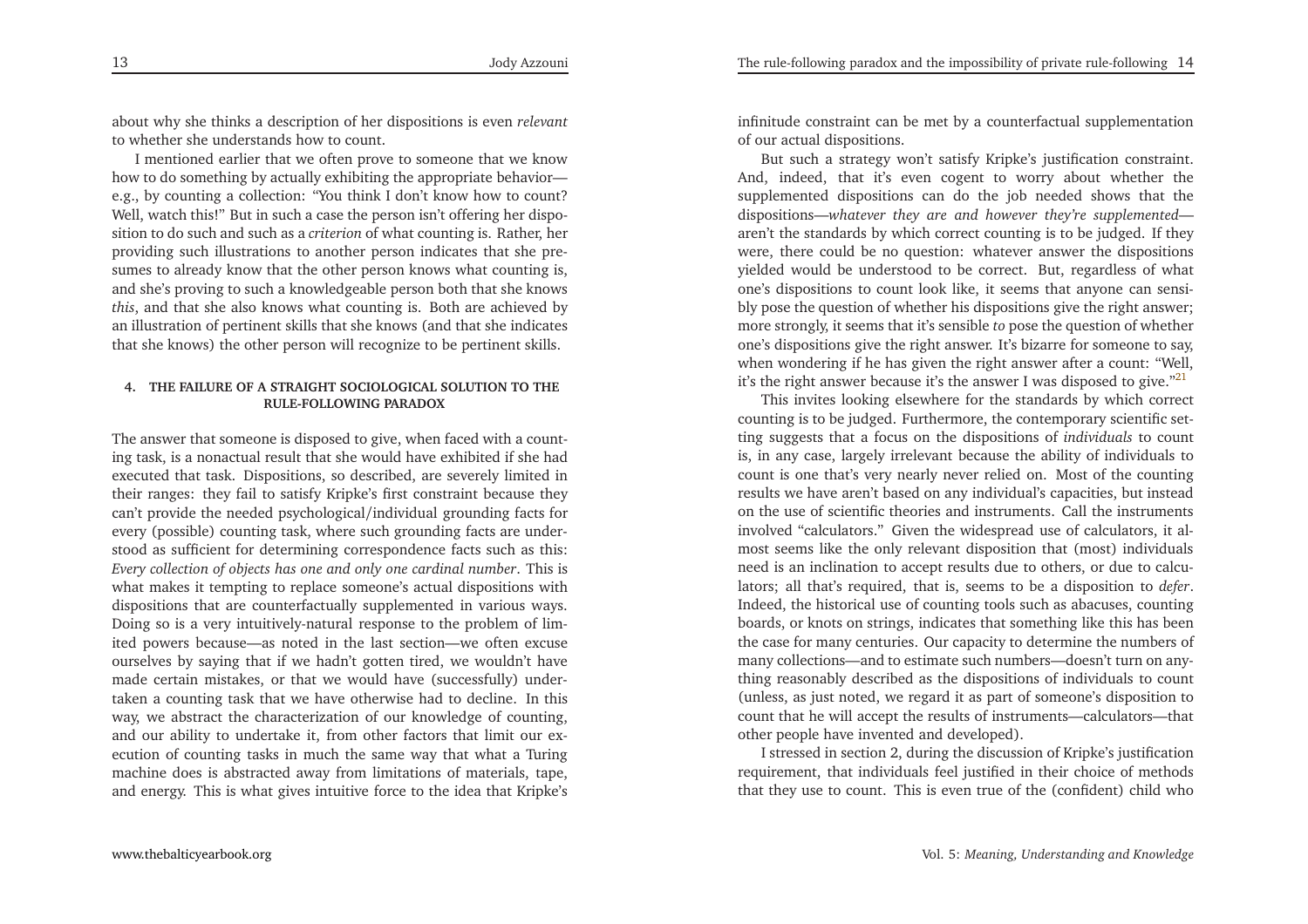will simply be puzzled by the adult's claim that everything she does is compatible with her knowing how to quount, rather than with her knowing how to count. Kripke uses this <sup>p</sup>henomenological fact against the dispositional account with grea<sup>t</sup> success because any subject's belief in his being so justified to do what he does isn't satisfied by the mere recognition on his par<sup>t</sup> that he is disposed to undertake <sup>a</sup> process with such and such characteristics. This <sup>p</sup>henomenological fact, coupled with additional <sup>p</sup>henomenological facts, may seem to imply that the standards against which correct counting behavior is to be judged aresocial ones.

Consider, first, that the subject's confidence in her knowledge of counting is frail-as general discussions of scepticism make clear. Even if one is very confident of one's abilities, the right external circumstancescan make one quite unsure of what one thinks one knows.<sup>[22](#page-39-5)</sup> This is not only because it's <sup>a</sup> fundamental par<sup>t</sup> of one's understanding of any such task that one is "capable" of mistakes, and that these mistakes are seen as ones that are correctable by others or by instruments. It's also because it's <sup>a</sup> fundamental par<sup>t</sup> of one's understanding of any such task that the magnitudes of the mistakes (that one is capable of) have, as it were, no lower limit. One therefore can be brought to become unsure of *anything* one thinks one knows. If how one were disposed to act or respond were *itself* the standard of one's behavior, such insecurity would make no sense. And *this* apparently shows that the standards in question are external to oneself, and located in the people aroundone—in one's community.

Indeed, it can be suggested that the normative elements that Kripke mentions as being par<sup>t</sup> of the <sup>p</sup>henomenology, and that bear so negatively on the dispositionalist response, namely that (as cited in endnote 19), "Normally, when we consider <sup>a</sup> mathematical rule such as addition, we think of ourselves as guided in our application of it to each new instance," and "I follow directions," point pretty unequivocally towards the fact that <sup>a</sup> large par<sup>t</sup> of our impression of being guided in the case of counting is that we feel we have grasped <sup>a</sup> rule *that others have taught us*. That is, that it's par<sup>t</sup> of the *<sup>p</sup>henomenology* that the source of our confidence in what we do is that we take ourselves to have indeed learned it correctly (from others). And this explains whyexperiments can be so easily designed that undercut this confidence.

Everyone else isn't agreeing with me; and one possibility (therefore) is that I've failed to learn what <sup>I</sup> thought <sup>I</sup> learned—or that I've made <sup>a</sup> mistake—or worse, that I'm now experiencing the psychological effectsof <sup>a</sup> medical condition.

The location of standards in the (dispositions of the) community one belongs to will also explain the result of <sup>a</sup> thought experiment, say, where someone suddenly becomes conscious of the subpersonal source of her counting ability. Suppose she suddenly starts to see bright red visualizations of numerals that are associated one-by-one with each object in <sup>a</sup> collection she's counting, and that the last one to so be associated with an item is the number she compulsively feels compelled to utter as the number of the collection. The natural reaction to this change in one's (conscious) psychology is the fear that perhaps the answers so forced *aren't* justified. This fear arises precisely because of the apparen<sup>t</sup> detachment of the mechanism in question from the way we think of ourselves as having learned how to count. We learned it from others; but how can we be sure that this psychological compulsion we've now discovered to be operative in us is in accord with what we'resupposed to have learned?

<span id="page-8-1"></span><span id="page-8-0"></span> As I've been indicating, the foregoing considerations invite <sup>a</sup> straight *sociological* solution to the rule-following paradox.[23](#page-39-6) This is the view that there is <sup>a</sup> pattern of grounding facts that indicates that the child is counting, and not quounting, but that the pattern is to be found (collectively) in the dispositions of the entire society within which that child has learned to count. Kripke (111) raises this option in passing, and notes that such <sup>a</sup> theory "would be open to at least some of thesame criticisms as the original [individual-disposition theory.]"

 Indeed, the straight sociological solution fails to satisfy Kripke's three constraints in *exactly* the same ways that the individualdisposition theory failed to do so. *The infinitude constraint*: The collective disposition of an entire community—howsoever that is defined in terms of collections of individual dispositions and collectively-available instruments—is still limited in its range, and still capable of performance deviations from correct counting. This is true even of *our* contemporary community—with its powerful computing instruments. Counterfactual supplementation of the actual dispositions of the community faces the same obstacles it faced in the individual case. *The*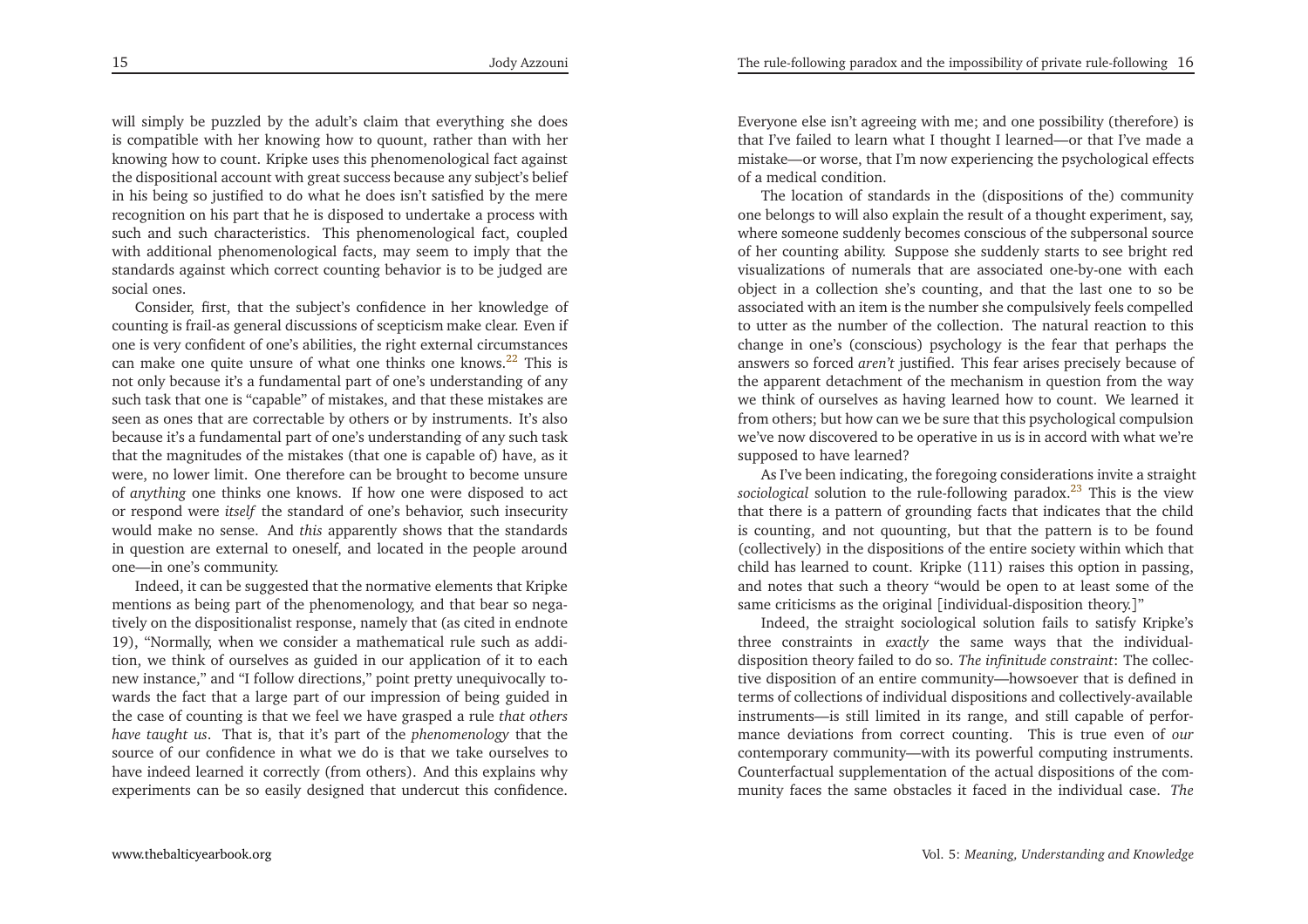17

<span id="page-9-0"></span>*justification constraint*: <sup>A</sup> description of the dispositions of the community at <sup>a</sup> time doesn't indicate why that community is justified in computing new cases of counting the way it does—that by virtue of its (collective) dispositions the counting-concept it exhibits in the new case should be taken to be the same one that it previously exhibited in earlier cases. We do *not* think—even when we conceptualize counting tasks as ones we undertake collectively—that the way we do it is (by definition) the way it should have been done, <sup>g</sup>iven the way the community-practices were understood to operate previously. Finally, *the mistake constraint*: <sup>a</sup> collective solution offers no logical space for the required possibility of there being mistakes in calculation, not just by individuals, but even by an entire community. Attempts to meet Kripke's mistake requirement for collective dispositions are open to thequestion-begging concerns that were discussed in section 3.

### **5. ASSERTABILITY CONDITIONS, NOT TRUTH CONDITIONS**

Let's turn, therefore, to Kripke's Wittgensteinian sceptical solution. <sup>A</sup> sceptical solution (Kripke, 66) concedes "that the sceptic's negative assertions are unanswerable," that is, it concedes that there is no pattern of grounding facts that can be used to answer the question of whether <sup>a</sup> subject is counting or quounting. Wittgenstein's solution (so Kripke argues) is to desert "truth conditions" for statements about <sup>a</sup> subject's understanding of numeration statements, and indeed "truth conditions" altogether. Because there is no pattern of grounding facts for someone's understanding of true statements (about numeration) that can meet Kripke's three requirements, there is nothing that determines necessary and sufficient truth conditions for statements about <sup>a</sup> subject's understanding those (numeration) statements. Instead, one substitutes "assertability conditions." "Assertability conditions" are the <sup>g</sup>iving of conditions for when one is *licensed* or *entitled*—in <sup>a</sup> community—to assert (or deny) of oneself, or of others, that they understand counting. It's built into the notion of assertability conditions that <sup>a</sup> person belongs to <sup>a</sup> community in which such conditions are (recognized to be)in place. $24$ 

Kripke suggests that the assertability conditions for A's entitlementto the claim that he means addition by 'plus' is that (roughly) he is

confident that he can <sup>g</sup>ive correct answers to new cases, subject to correction by others. And that he is also entitled (Kripke, 90), "again provisionally and subject to correction by others," to judge <sup>a</sup> new response by someone else as correct if that response is the same response that he's inclined to <sup>g</sup>ive. <sup>A</sup> denial that another understands counting is entitled if that person's answers deviate from one's own, and <sup>a</sup> denial of one's own understanding is entitled if one experiences insecurity about what the answers are or about how one is to go about finding them. Kripke (96) stresses that such assertability conditions have <sup>a</sup> point in our society precisely because (most) individuals in our societyhave similar dispositions.

As indicated above, "the community" is relevant in two ways to these suggested assertability conditions. First, <sup>a</sup> reference to the community occurs in the statement of the assertability conditions themselves: We are taken, that is, to recognize the provisional nature of our dispositions—that it's legitimate for *others* to correct us. Second, the community is relevant because what's on offer are assertability conditions; and assertability conditions themselves only make sense in the context of <sup>a</sup> *community* because they rely crucially on the notion of entitlement or license in <sup>a</sup> community to assert something or to deny it. Such concerns with entitlement or license lapse as relevant for isolatedpersons outside <sup>a</sup> community—what I'll call *Robinson Crusoes*.

According to Kripke's (86-88) interpretation of Wittgenstein, the incoherence of <sup>a</sup> lonely rule-following Robinson Crusoe is <sup>a</sup> corollary of the fact that such an isolated figure cannot be operating in <sup>a</sup> context with assertability conditions. When he takes himself to be counting, he acts "unhesitatingly but *blindly*" (Kripke, 87, italics his). The sceptical paradox tells us that if we restrict our attention to Robinson Crusoe alone, there are (Kripke, 89) "no truth conditions or facts in virtue of which it can be the case that he accords with his pas<sup>t</sup> intentions or not." Thus, there is no difference between Crusoe thinking he is following <sup>a</sup> rule and his actually following that rule; and therefore the idea that one can correctly or incorrectly follow <sup>a</sup> rule that one previously intendedto follow collapses. As Wittgenstein (§202), writes:

To think one is obeying <sup>a</sup> rule is not to obey <sup>a</sup> rule. Hence it is not possible to obey <sup>a</sup> rule 'privately'; otherwise thinkingone was obeying <sup>a</sup> rule would be the same thing as obeying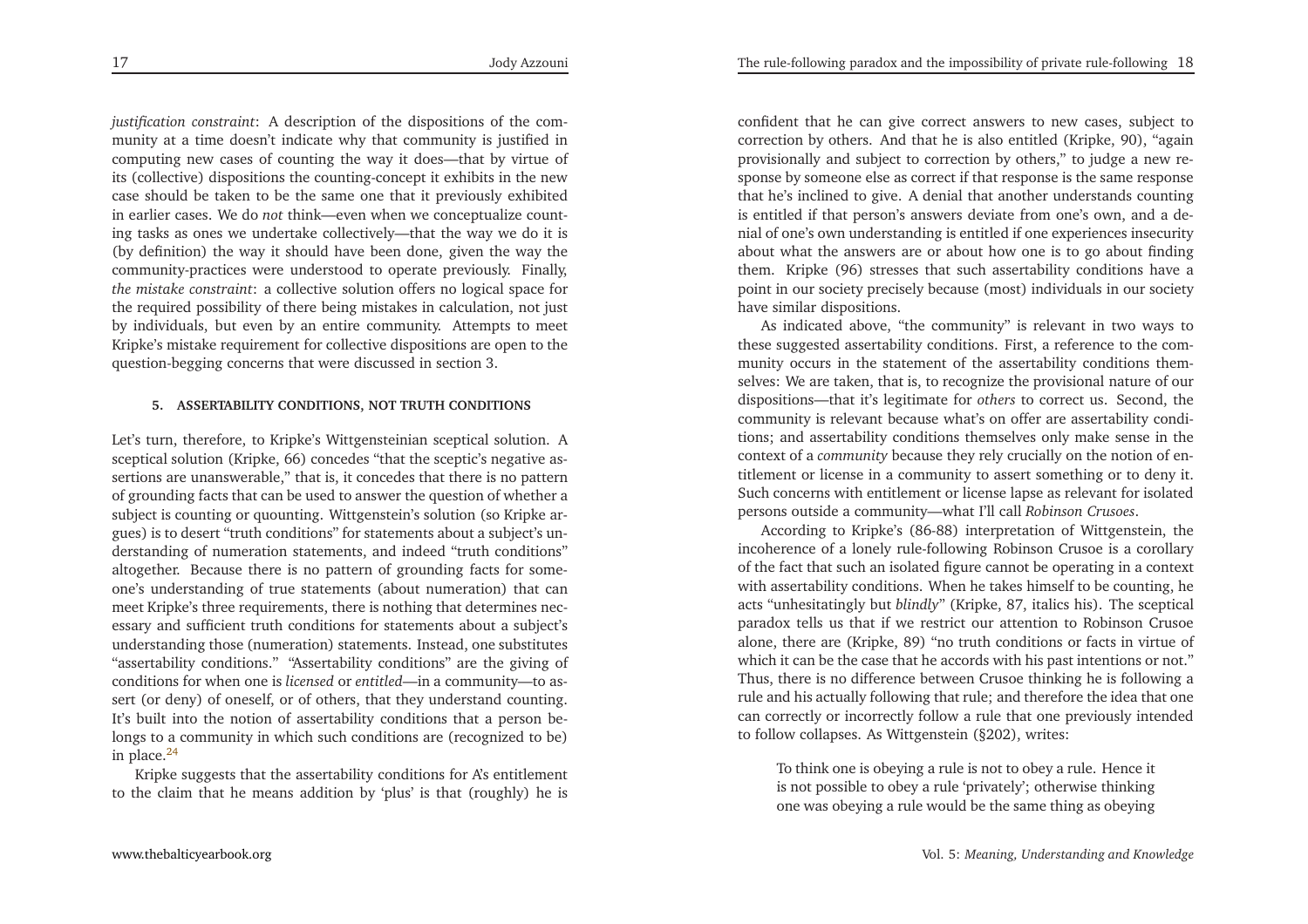it.

Kripke (110) stresses that it *doesn't* follow that <sup>a</sup> Robinson Crusoe can't be described as following rules (for counting) correctly or incorrectly; it's that for someone to so describe Crusoe requires that personto treat Crusoe as belonging to his (the describer's) community.

Notice how the failure to make sense of normativity (that is, to provide <sup>a</sup> ground for Kripke's second, and especially third, requirements on any solution to the rule-following paradox) when restricted to the dispositions of the individual subject, is what's brought directly against the suggestion that <sup>a</sup> Robinson Crusoe can—independently of <sup>a</sup> community—be said to be counting. And notice also that Kripke's suggestion, that in our judging that <sup>a</sup> Robinson Crusoe is (or isn't) counting we must incorporate him into our community (and apply our assertability conditions, with our accompanying standards, to his case), follows directly from the fact that only in this way can the required normative elements in Kripke's Wittgensteinian assertability-conditions response to the rule-following paradox be enabled to operate.

#### **6. <sup>A</sup> COMMUNITY OF IDIOLECTS**

<sup>I</sup> intend to show—contrary to the foregoing—that <sup>a</sup> private model of rule following is possible. <sup>I</sup> undertake that task in stages, by presenting <sup>a</sup> series of differing Robinson Crusoes, starting in section 7, and continuing in the sections that follow. To prepare for this, <sup>I</sup> first briefly presen<sup>t</sup> in this section <sup>a</sup> thought experiment of <sup>a</sup> community that, contrary to the practices of *our* community, *does* fix the meaning of their words in terms of their dispositions. My intention is to explore some of the elements that can cause such an alternative practice to break down, and to illustrate some ways in which such <sup>a</sup> practice can succeed.

So imagine <sup>a</sup> community in which each individual really does intend each word that he uses, "table," "count," "add," "owl," and so on, to mean in each case exactly what he is disposed to take that word to mean. That is, by "dog," <sup>a</sup> speaker means precisely those items he is disposed to characterize as "dogs," by "table" those items that he is disposed to apply the word "table" to, and so on. It may seem that these suggested formulations trade on an inherent circularity that's clearlyfatal to the proposal. After all, as noted, the meaning of "dog" is <sup>g</sup>iven

by <sup>a</sup> formulation involving the very word "dog." It's true: there *would be* <sup>a</sup> circularity if the people in this community understood these formulations as providing them with *instructions* for using these words. But that *isn't* their understanding. Their dispositions—even if learned are, and are recognized to be, automatic procedures that *dictate* answers to the persons with those dispositions; and so the formulation for the meaning of "dog" independently characterizes its meaning by treating it as applying to those items precisely when <sup>a</sup> disposition to so apply "dog" is operative. Call such languages "disposition-meaninglanguages," and describe their words as having "disposition meanings."

 Notice, first, that for disposition-meaning languages, Kripke's justification requirement is met, and Kripke's mistake and infinitude requirements lapse. The justification requirement is met precisely because the invocation of someone's own dispositions *really does* justify that his current behavior is in accord with what he meant: people in this community always only intend to exercise their own dispositions, whatever they are. The mistake requirement lapses because there is no <sup>p</sup>lace in this language practice for <sup>a</sup> performance/competence distinction: <sup>a</sup> person's application of <sup>a</sup> word is always correct, no matter what his dispositions (and behavior) are like. One cannot perform "badly." Lastly, no one in this community intends, in any case, to "add" or to "multiply," etc., as *we* understand these notions: each only intends to perform "addition" and "multiplication" as his activities will be executed <sup>g</sup>iven his own dispositions. So only if someone's dispositions allow him to mean <sup>a</sup> notion of "counting" that applies to arbitrarily-largecollections does he so mean it to apply.

One possible drawback of this disposition-meaning "language" is that, unless the people in this community have *exactly* the same dispositions, they will fail to have words in common; if there are deviations in their dispositions—however small—with respec<sup>t</sup> to many words, the result will be <sup>a</sup> family of individual idiolects rather than anything that can described as <sup>a</sup> "public language." Furthermore, (i) they will recognize this fact, and (ii) they will recognize that there can be no translations from one idiolect to another—at least as far as <sup>a</sup> very large class of words is concerned. Under such circumstances, their cacophony ofidiolects might seem to be useless for communication.

Such <sup>a</sup> pattern of idiolects won't be useless for (most) communi-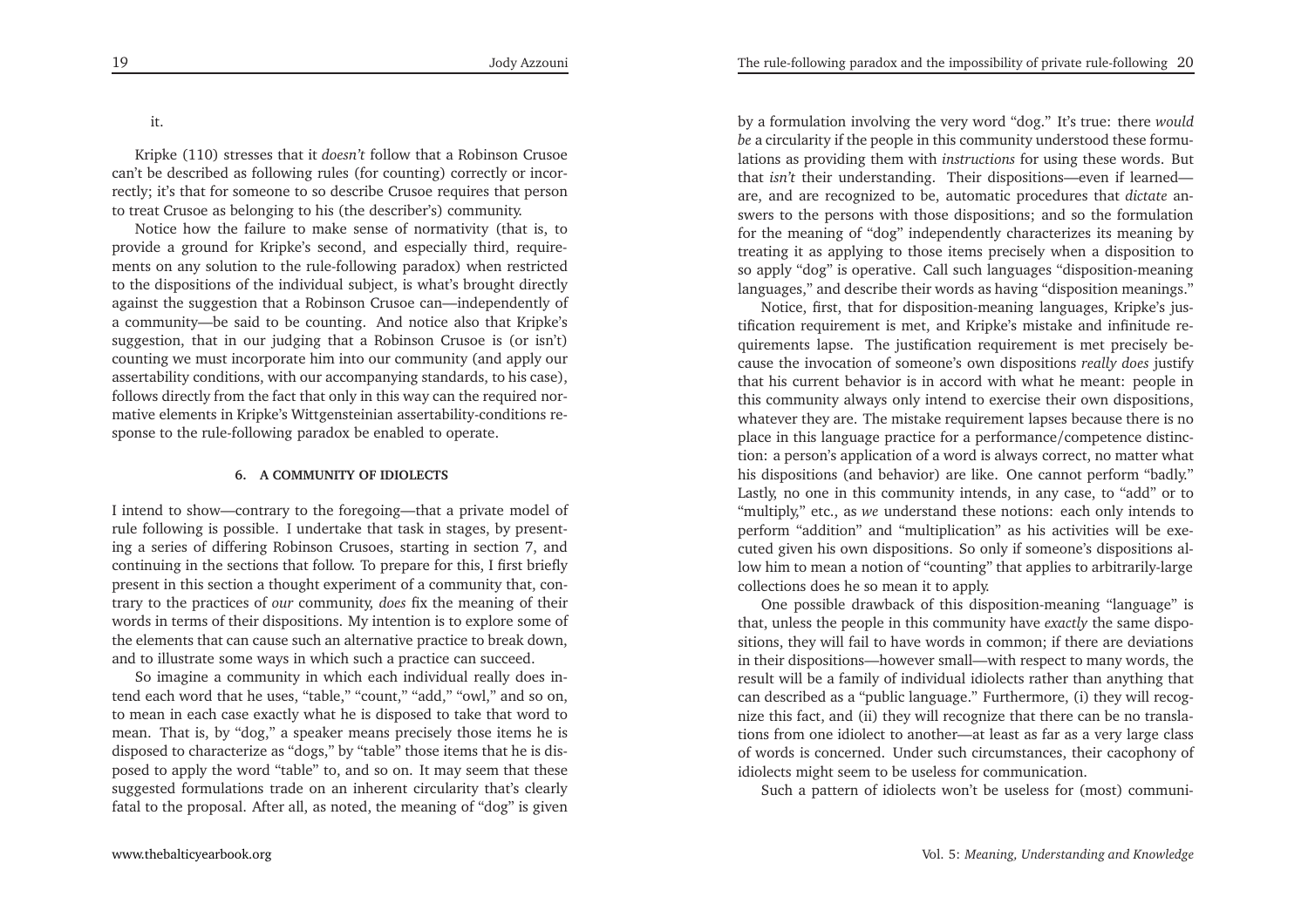cation, however, if they deviate from one another in only small ways. For in that case communication failures will only occur sporadically. In general, therefore, how successful members of the population will be at communicating with one another will turn on how *much* deviation there is among their idiolects. Apart from this, and even if almost all their words involve substantial deviations, communication can succeed under certain circumstances, nevertheless, because translations can bepossible.

 Here's one way that could happen: Suppose B—a member of this community—has the word "disposition"; and suppose that her word applies *exactly to* C's dispositions and to her own. In such circumstances, <sup>B</sup> can recognize that how she means to understand her own words, nouns such as "table" and "orange," verbs such as "run" and "multiply," and so on, is via her own dispositions to apply such words. <sup>B</sup> similarly recognizes that this is true of C. <sup>B</sup> further recognizes that she cannot translate C's idiolect into her own directly: "table," as <sup>C</sup> uses it, doesn't have the same application conditions as B's word "table" because their dispositions differ. Nevertheless, <sup>B</sup> can still translate C's word "table" like so: "table," as <sup>C</sup> uses it, means in B's own idiolect, "'table' as <sup>C</sup> is disposed to apply 'table'." If everyone's word, "disposition" so applies to others' dispositions—if (this is <sup>a</sup> corollary of this assumption) they share the word "disposition" and if that word's application conditions exactly fit everyone's dispositions—then mutualtranslation of everyone's words in this community is possible.

Of course, we can imagine that *all* the words of all the speakers in this community deviate, including "disposition." And, further, it can be that the way that <sup>B</sup> uses "disposition" causes the <sup>p</sup>hrase "'table' as <sup>C</sup> is disposed to apply 'table"' not to have the same application-conditions as C's "table" (because B's use of "disposition" doesn't correspond to C's dispositions). This, if recognized, would enable <sup>B</sup> to see that <sup>C</sup> and herself speak different idiolects that aren't mutually translatable to one another. Whether, of course, despite the impossibility of translation they could still communicate with one another would turn—as noted earlier—on how different the application conditions of their respectivewords were.

As the foregoing indicates, the impossibility of translating these idiolects to one another, and—more generally—the failure of such lan-

guages, at least for purposes of communication, doesn't inexorably follow from <sup>a</sup> wedding of the meanings of the speakers' words in <sup>a</sup> community with their individual dispositions to apply those words. This only follows <sup>g</sup>iven certain empirical facts about the idiolects of themembers of that population.<sup>[25](#page-39-8)</sup>

<span id="page-11-0"></span>We may nevertheless worry about the coherence of this thought experiment even in empirically fortuitous circumstances. Even in the best case, that is—when such individuals have uniform dispositions—can such individuals *consistently* apply words to objects? Why couldn't their dispositions be such that at one moment an object is labeled <sup>a</sup> table, and seconds later it's not to be labeled as such? As before, whether or not such idiolects can successfully enable communication turns solely on empirical facts about the dispositions possessed by each member of the community. Imagine that the uniformly-had dispositions to apply words in <sup>a</sup> community are extremely cautious ones. Perhaps it's <sup>a</sup> common disposition of individuals in this community not to apply the word "table" to an object until that object has been examined in such and such careful ways. Such dispositions would—to some extent—stabilize the application of words, and they would even stabilize (to some extent) the applications of calculational words such as "addition," "multi<sup>p</sup>lication," and so on. Suppose, for example, that the members of such <sup>a</sup> community would only be disposed to apply such <sup>a</sup> calculation-word to their own computations if such computations had been undertaken and double-checked in such and such specific ways. Provided further that everyone had the disposition to <sup>g</sup>ive precisely the same answers in such cases (from our point of view: provided everyone was disposed to make *exactly* the same mistakes so that they *always* go<sup>t</sup> exactly the same answers), then the idiolects would agree, and the applications ofthe words by the members of this community would be stable.

<sup>A</sup> provisional conclusion is this. At least as far as the discussion has been taken in this section, whether <sup>a</sup> disposition-meaning language—a language practice, therefore, for which Kripke's three requirements either lapse or are trivially met—is *practically implementable* turns purely on empirical considerations: exactly what dispositions the individuals in that community possess, and (importantly) in what ways those dispositions involve uniformities across the population. Of course, wordsalso have applications—and some of them have applications to things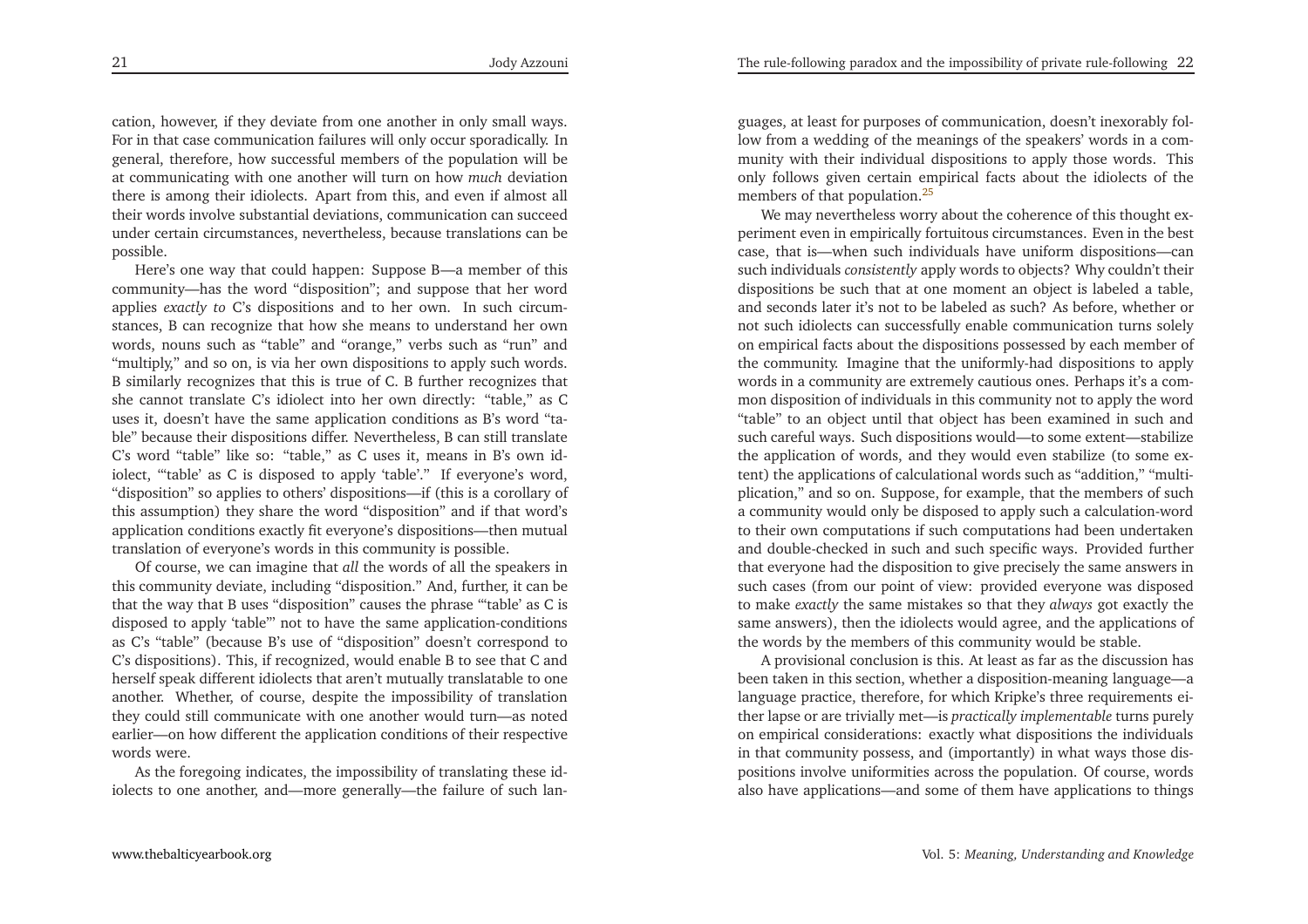23

<span id="page-12-1"></span>in the world, and to collections of such things. <sup>I</sup> haven't ye<sup>t</sup> explored whether the success of such <sup>a</sup> language-practice also requires things in the world to possess certain uniformities that correspond in some way to the uniformities in the dispositions of the members of the population that are required. <sup>I</sup> also haven't ye<sup>t</sup> responded to the challenge, that some <sup>p</sup>hilosophers might mount against the foregoing cases, that regardless—these aren't cases where the individuals in question have *concepts* that their words can be taken to correspond to, and that they can be taken as applying to objects in the world. Rather, they just have tendencies to involuntarily express *noises* in ways that are more or less coordinated. The first issue will be dealt with in the course of presenting and discussing the various Robinson Crusoe cases, as <sup>I</sup> do in the following sections. The second issue will be addressed in the very nextsection.

#### <span id="page-12-0"></span>**7. ROBINSON CRUSOE IN FAVORABLE CIRCUMSTANCES**

Imagine that Robinson Crusoe lives primarily on coconuts. Hunting for coconuts, however, is arduous (because he has to avoid various large predators). To help himself survive, he has cleverly taught himself to count the number of coconuts he has at <sup>a</sup> time, how many he eats in <sup>a</sup> day, and therefore how many days it is before he has to engage ina risky search for more coconuts.<sup>[26](#page-39-9)</sup> He has also studied the territory he forages in, and he knows (for example) which trees have more coconuts and which have less-and therefore which trees are better for him to climb. In short, he's in <sup>a</sup> situation in which his counting skillsare vital to his survival.

Included in the description of this Crusoe scenario, of course, is the apparently undeniable fact that collections of objects—e.g., the number of coconuts in that tree—have specific cardinalities. It's unsurprising, therefore, that in counting coconuts (and in counting other things, such as the number of days he can avoid hunting for more coconuts) it's important that Crusoe ge<sup>t</sup> the numbers he counts *right*. That is, it's important for Crusoe that when he counts the number of coconuts in <sup>a</sup> tree, that the number he gets corresponds to the number of coconutsactually in that tree.

Crusoe's applications of his other words, "coconut," "tiger," and so

on, must be judged on their adequacy in <sup>a</sup> similar way. Coconuts are food for Crusoe; he, on the other hand, is food for tigers. His word "coconut" is meant to <sup>p</sup>ick out <sup>a</sup> particular set of items that are food for him; his word "tiger" is meant to <sup>p</sup>ick out <sup>a</sup> particular set of itemsthat it's best for him to avoid.

This use of "right" is different from the use of it that occurred earlier in this paper. What's apparently crucial to *this* use of "right" isn't whether Crusoe's counting practices are in accord with his earlier intentions, or with what he earlier meant by "count." What's apparently crucial to this use of right, to his answer being "right," is that his answers correspond to what's in the tree, so that his actions that result from his count (climbing one tree and not another to shake down itscoconuts) <sup>y</sup>ields the number of coconuts that he needs.

We can accept, <sup>I</sup> think, that Crusoe genuinely *understands* the words he has invented: "1," "2," etc., "coconut," "tiger," and so on. This is because he's <sup>g</sup>iven disposition meanings to these words: they are to mean exactly as his dispositions (at any time) incline him to apply them. However, <sup>g</sup>iven the notion of "right" just utilized, we can ask why so <sup>g</sup>iving words disposition meanings doesn't lead to <sup>a</sup> complete disaster. Imagine, however, that Crusoe is in the following rather idyllic situation: (i) his dispositions to apply words are stable, and (ii) the way that things appear to him is always the way that they are. That is, if he thinks he sees <sup>a</sup> coconut, that's because he *does* see <sup>a</sup> coconut. I've pu<sup>t</sup> these conditions in what some might regard as an illegitimately tendentious way. What, after all, is <sup>a</sup> coconut *to Crusoe*, and relatedly, whatever does it mean to say that his dispositions to apply words arestable?<sup>[27](#page-39-10)</sup>

So let me pu<sup>t</sup> the matter differently. *We* live in <sup>a</sup> world where, as we like to pu<sup>t</sup> it, sometimes shadows look like coconuts, and sometimes coconuts look like cats. Furthermore, sometimes it takes <sup>a</sup> grea<sup>t</sup> deal of investigation to determine whether two things that we regard as alikein <sup>a</sup> particular way are in fact alike.

Imagine that Crusoe doesn't live in this kind of world. *He* lives in <sup>a</sup> world of *clones*. In our world, anything (pretty much) differs from anything else in its properties—apart from, <sup>I</sup> mean, their differing locations in space and time. Coconuts in our world vary in color, in shape, in size, in taste, and in numerous other ways. And this, of course, is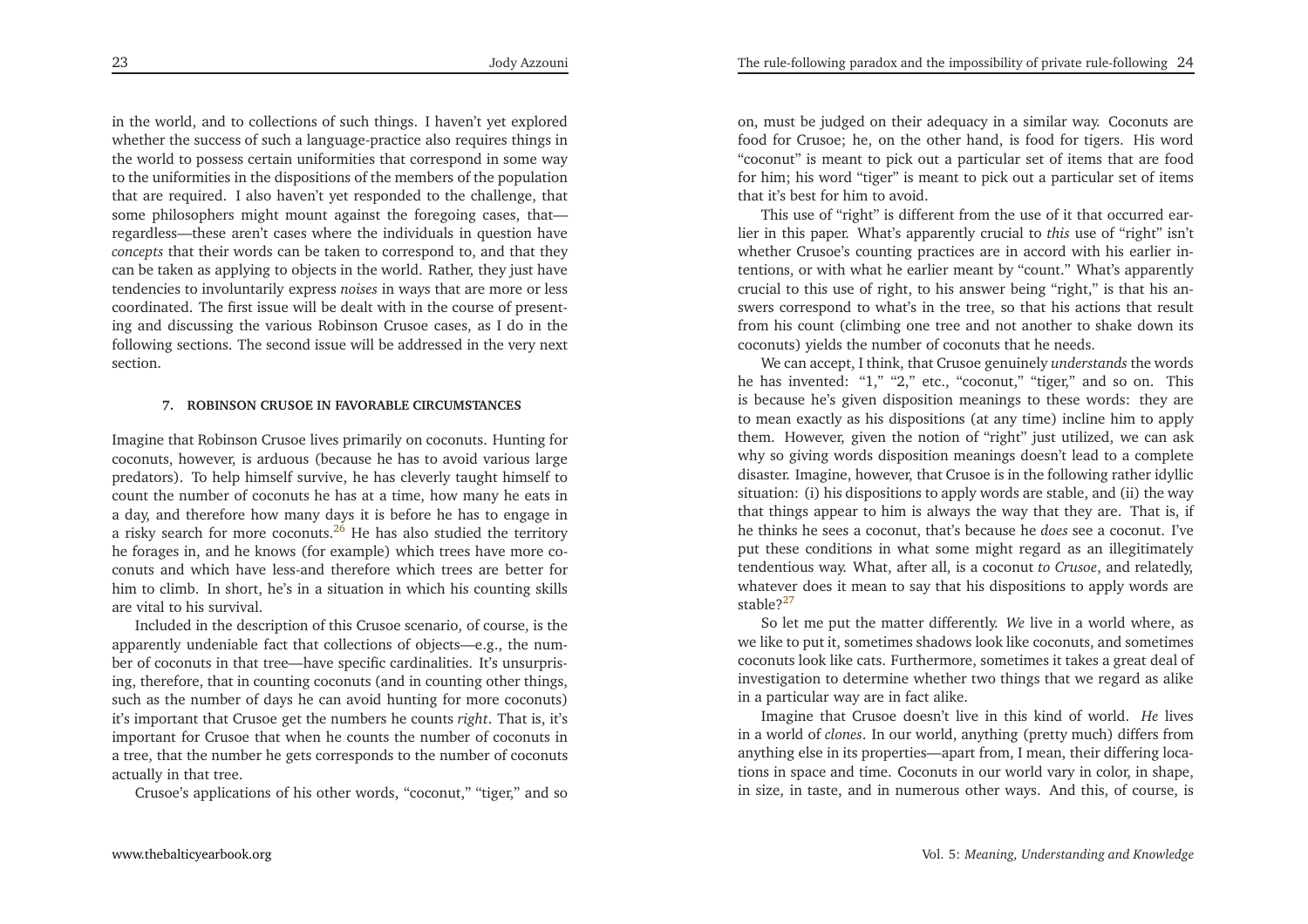25

<span id="page-13-1"></span>equally true of nearly everything else in our world. But in Crusoe's world, all coconuts are the same in all of their properties, all tigers are the same in all of their properties, all trees are the same in all of their properties, and so on. Everything in Crusoe's world falls neatly into one or another precise *natural kind*. Furthermore, Crusoe's senses are better than ours. Two things that are identical in their properties always look identical to Crusoe; two things that differ in at least one of their properties always look different to Crusoe. Finally, he can identify and distinguish objects at first <sup>g</sup>lance; Crusoe *can't have* the experience that something looks one way to him at one time and <sup>a</sup> different way at <sup>a</sup> different time. It isn't possible for him to discover later that things that looked alike to him (or different) now look different to him (or alike). Finally, he never makes what we would describe as computational mistakes. If he *thinks* there are six coconuts in <sup>a</sup> tree as <sup>a</sup> result of counting them, that's because there *are* six coconuts in that tree.

<span id="page-13-0"></span>In such <sup>a</sup> remarkable world, and with such remarkable epistemic powers, Crusoe *can* endow his words with disposition meanings, and enjoy <sup>a</sup> grea<sup>t</sup> deal of worldly success as <sup>a</sup> result. He *can* understand "7" to mean that cardinal number of <sup>a</sup> collection of items that he's disposed to apply "7" to. He *can* mean "coconut" to apply to exactly those things (all identical in their properties) that he's inclined to apply the word "coconut" to. Because Crusoe's idiolect is <sup>a</sup> disposition-meaning language, Kripke's three requirements either lapse or are trivially satisfied. <sup>I</sup> hasten to add that, because the infinitude requirement lapses, some would not regard Crusoe as *counting*, as *we* understand counting. Although I'm allowing that Crusoe never makes computationalmistakes, I'm not assuming he can count arbitrarily large collections. Because there is an upper limit on the size of collections he is disposedto count, he has only a finite number of number words. $^{28}$  $^{28}$  $^{28}$ 

Nevertheless—or so <sup>I</sup> argue—Crusoe has <sup>a</sup> cogen<sup>t</sup> language practice (a cogen<sup>t</sup> idiolect) in which his words mean exactly what he is disposed to have them mean, and because of extraordinarily nice em<sup>p</sup>irical circumstances, his idiolect is useful—indeed indispensable—to him. Furthermore, this language is useful for him despite there being no coherent application of the idea that he can apply his wordswrongly.

Some would say that because there is no coherent application of

the idea of <sup>a</sup> wrong application for his words that he *hasn't* go<sup>t</sup> <sup>a</sup> coherent language-practice. (And anyone who would say this would say the same of the community of idiolectical speakers that <sup>I</sup> considered in section 6.) They would deny, in particular, that Crusoe's words correspond to *concepts* that he can be taken to have: cardinality concepts, or the notion of <sup>a</sup> coconut, etc. Crusoe, as I've imagined him (so this opponen<sup>t</sup> claims), doesn't have (real) concepts because his application of his concepts doesn't involve his being *guided* by such. Instead—and this is recognized by him—he has involuntary verbal *responses* to thingsin the world.

Three important points, however, suppor<sup>t</sup> the claim that his concepts aren't quite the same as ours (in certain respects) rather than that he doesn't have concepts at all. First, there is mental content codified in Crusoe's use of his words. Although his understanding of his words explicitly <sup>g</sup>ives those words disposition meanings, that doesn't stop his words from corresponding to collections of things in the world, and to collections that he experiences as similar, or as having certain cardinal properties, and not others. Indeed, this mental content in some cases *constitutes* his dispositions (e.g., he is disposed to treat such-and-such items as alike because of how he *experiences* them). Second, some of *our* concepts are just like his in similarly having disposition meanings. Consider, for example, the ordinary concep<sup>t</sup> of *pain*. Notoriously, this is <sup>a</sup> concep<sup>t</sup> to which "being wrong" doesn't seem to apply (at least in thefirst-person).<sup>[29](#page-39-12)</sup> Lastly, and perhaps most importantly, nothing prevents Crusoe from using *his* concepts in exactly the ways we use *ours*: to describe things in his world, to reason about them, and to decide on <sup>a</sup> course of action on the basis of that reasoning. Just like us, he can decide to climb one tree rather than another (because of, say, the number of coconuts he takes each tree to have), or he can decide to challenge <sup>a</sup> group of dangerous predators because there are only two of them, and not three. These striking facts about Crusoe's abilities correspond to similar facts about our concepts and our abilities: those concepts of ours to which "correct" or "incorrect" don't seem to apply, such as "pain," seem nevertheless to be concepts that can be used together with our other concepts (to which "correct" or "incorrect" do apply) to describe aspects of our world, to reason, and to make decisions about courses of action.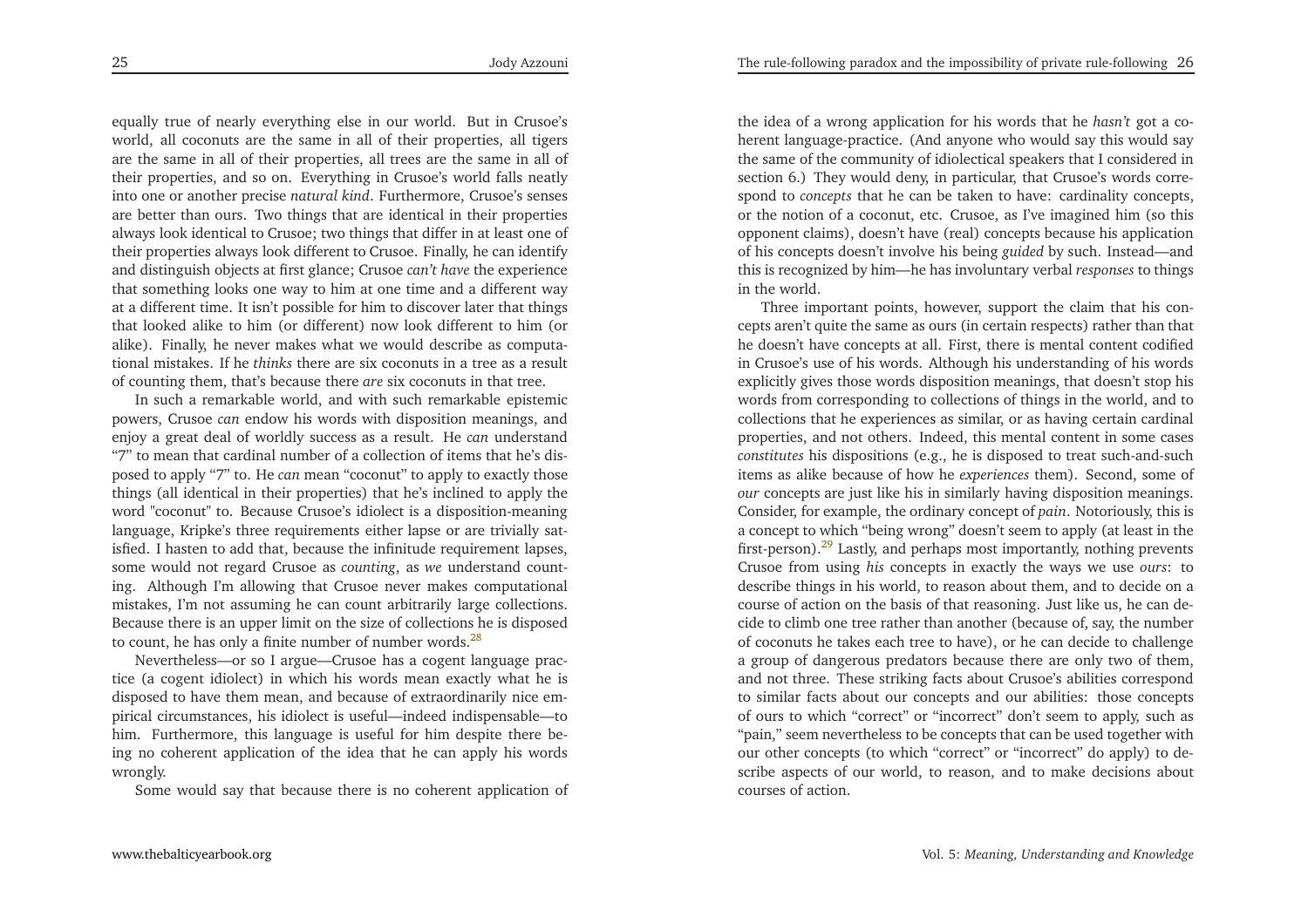<span id="page-14-0"></span>

One last observation: It would be <sup>a</sup> mistake to imagine that Crusoe—in such epistemically favorable circumstances—would see himself as omniscient. Certainly he would lack the notion of <sup>a</sup> "mistake" in one sense of that word: He wouldn't understand how it's possible to think something is <sup>a</sup> coconut, and ye<sup>t</sup> for it not to be such. But despite this, he would still understand what it means to be ignorant. He would have experienced (indeed, he would be quite familiar with the experience of) not knowing how many coconuts there are in <sup>a</sup> tree because he hasn't counted them yet, or not knowing whether there is <sup>a</sup> tiger around the next bend because he hasn't gone round that particular bend yet.

There is <sup>a</sup> subtlety here that <sup>I</sup> should at least indicate by distinguishing between two kinds of cases. One kind is this: Crusoe might face <sup>a</sup> collection of items—like <sup>a</sup> <sup>p</sup>ile of sand—that he has no disposition to attempt to count. In this case, he is neither disposed to apply any of <sup>a</sup> large number of counting words or to deny applying them: as far as his idiolect is concerned, there is no answer to the question how many grains of sand there are. He's not ignorant of the answer; there isn't one. But there is <sup>a</sup> different kind of case, where he feels he would be able to either apply <sup>a</sup> word or not apply it if he chose to—for example, he may be disposed to deny that "1," "2," or "3" apply to the collection of coconuts in <sup>a</sup> tree. As <sup>a</sup> result, he knows that there are more than three coconuts in that tree; but without counting (without engaging his dispositions to supply <sup>a</sup> cardinal number to the collection of coconuts in that tree), he doesn't know exactly how many coconutsare there.[30](#page-39-13)

<span id="page-14-1"></span>In the fortunate circumstances our first Robinson Crusoe finds himself—fortunate both because of the idyllically simple world he lives in, and because his dispositions perfectly match what there is to be found in that world—he has no need of the concep<sup>t</sup> of the "correct ap<sup>p</sup>lication" of <sup>a</sup> word. In this respec<sup>t</sup> his resulting idiolect is different from the language we take ourselves to speak. It is, however, recognizably <sup>a</sup> language, and recognizably <sup>a</sup> useful one. The Crusoe <sup>1</sup> thought experiment has therefore already tamed the scope of Kripke's Wittgensteinian argumen<sup>t</sup> against the private model of rule following. Leaving aside the slight terminological abuse of describing this as <sup>a</sup> case of private rule-*following*, the unexpected result is this: In the right empirical

circumstances, there are useful private languages—not because in such cases there is <sup>a</sup> difference between the isolated individual following <sup>a</sup> rule and his only thinking he does, but—because his dispositions andhis world are such that there being no such difference doesn't matter.

## **8. <sup>A</sup> ROBINSON CRUSOE WITH TWO SETS OF DISPOSITIONS THAT HEHAS CONSCIOUS ACCESS TO**

Let's now imagine <sup>a</sup> second more realistic Crusoe <sup>2</sup> who is in <sup>a</sup> world that's the same as the one our previous Crusoe <sup>1</sup> was in: <sup>p</sup>icturesquely put, it's <sup>a</sup> world of different kinds of clones. As before, there are foodstuffs ("coconuts," "shrimp," etc.) and predators ("tigers," "boars," etc.); but every shrimp is identical in its properties to every othershrimp, and so too for boars, trees, blades of grass, pebbles, etc.

Crusoe 2's dispositions, however, have certain instabilities. Things sometimes seem one way to him, and sometimes they seem another way. Sometimes, when the light is different, or Crusoe <sup>2</sup> is tired, or if he has made <sup>a</sup> quick decision, or when he has had too much of his home-brewed liquor to drink, what he is disposed to call <sup>a</sup> "coconut" is something he will be disposed to later call, under other circumstances, "a squirrel." Sometimes, what he is disposed to describe as <sup>a</sup> "tiger" is what he is disposed (after staring <sup>a</sup> little longer, or after climbing <sup>a</sup> treeand waiting to see what the thing will do) to later call <sup>a</sup> "shadow."

 <sup>A</sup> first (and rough) way of putting the difference between Crusoe <sup>2</sup> and Crusoe <sup>1</sup> is that it would be valuable for Crusoe <sup>2</sup> to learn to recognize when he can trust his dispositions and when he can't.<sup>[31](#page-39-14)</sup> There are two possible cases. The first is the less realistic one where Crusoe <sup>2</sup> can distinguish two internal states that it's possible for him to be in. The first state involves one set of dispositions, and the other <sup>a</sup> differing set of dispositions. For the sake of simplicity, I'll call one state "being rested," and the other "being tired." The second, more realistic case, is one in which his dispositions can vary over time, but he's unable to classify those dispositions in any neat way, or even recognize (much of the time) which state he's in and whether his dispositions have shiftedas <sup>a</sup> result. <sup>I</sup> take up the second kind of case in section 12.

In the first case, Crusoe <sup>2</sup> has <sup>a</sup> choice between *two* possible disposition-meaning languages. Recognizing, that is, that the two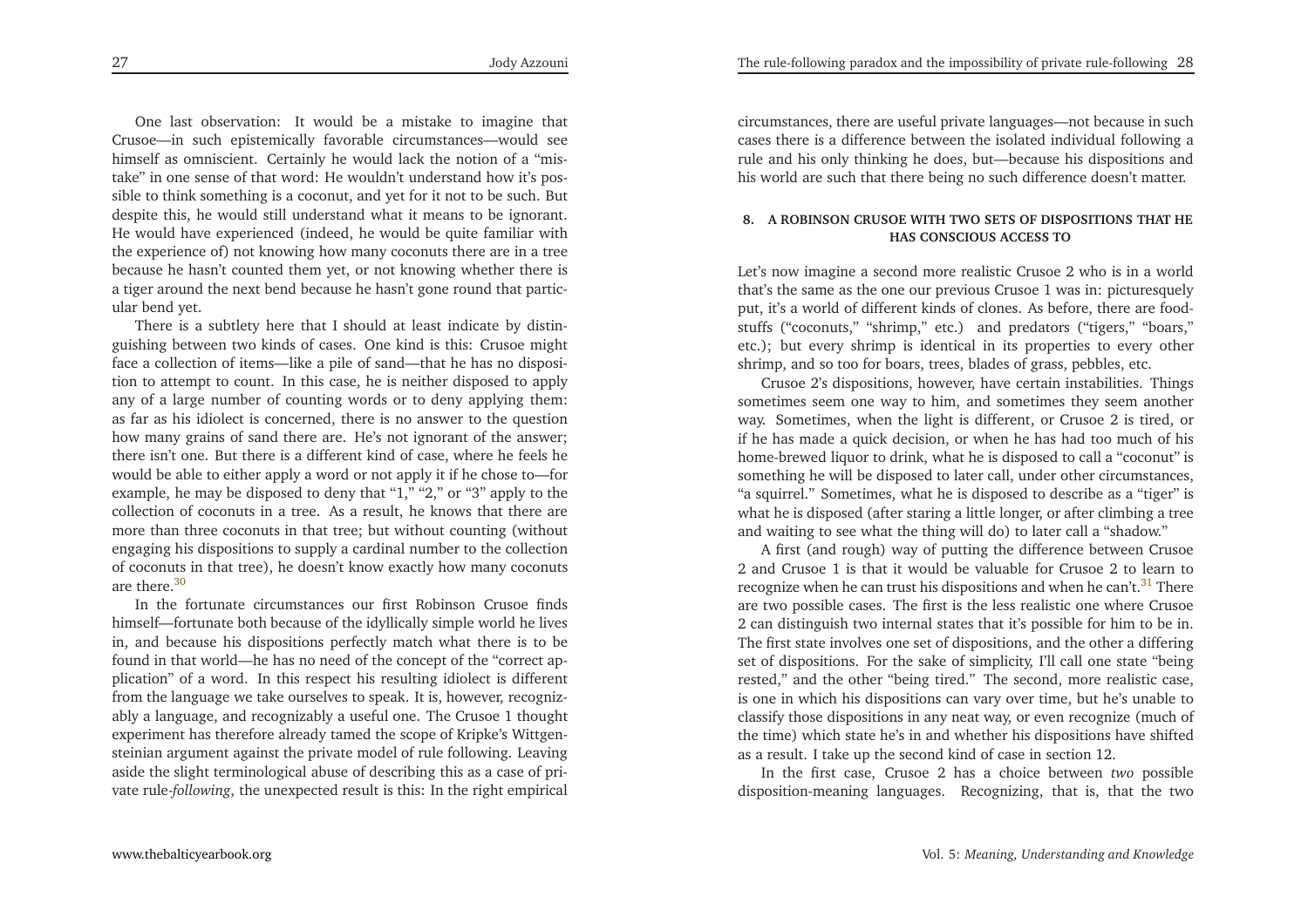states cause him to <sup>g</sup>ive his words different disposition meanings, he can be brought to recognize that one set of dispositions (one disposition-meaning language) is superior to the other. He can decide that one is "trustworthy," and that the other isn't. Imagine, in fact, that his dispositions—when he is rested—match the world in the way that the Crusoe 1's dispositions matched his world. Crusoe 2's dispositions when he is tired, however, deviate. It seems that Crusoe <sup>2</sup> can notice this fairly quickly. When he's tired, his word "coconut" has his tired disposition-meaning of "coconut." But he soon discovers that tireddisposition coconuts are not all alike. Some are tasty; but others try to bite him. According to the rested-disposition meanings of his words, however, only some of these items are coconuts: the ones that try tobite him are squirrels.

Let's describe Crusoe 2's discovery in <sup>a</sup> slightly different way. He has discovered that he has <sup>a</sup> choice between two different dispositionmeaning languages, each based on <sup>a</sup> different subset of his dispositions. And one is tempted to say—indeed, this is just how <sup>I</sup> pu<sup>t</sup> it before—that he chooses the more "trustworthy" set of dispositions to underwrite the meanings of his words. <sup>I</sup> also spoke of his rested dispositions "matching" the way *the world is*. But what does all this talk mean to Crusoe 2?

<span id="page-15-0"></span>In asking this, I'm not asking the practical question of how Crusoe <sup>2</sup> manages to make <sup>a</sup> recognizably better choice between the two languages. It's relatively obvious how he manages that because it's clear how one set of dispositions keeps getting him in trouble, and the other set doesn't. We might be tempted to pu<sup>t</sup> the point this way: he *thought* something was <sup>a</sup> coconut, but when he sat down to eat it, it attacked him, and that's when he realized it wasn't <sup>a</sup> coconut. But this isn't right. To see this, let's use ordinary quotes to describe words in the language *we* use to describe Crusoe's situation; let's use r-quotes for his rested language, and t-quotes for his tired language. We don't want to say he thought the item was <sup>a</sup> "coconut," but that he discovered it wasn't. This would be to use *our* word, a word he hasn't access to.<sup>[32](#page-40-0)</sup> But, he didn't discover the item wasn't <sup>a</sup> *<sup>t</sup>* coconut*t*, because it *is* <sup>a</sup> *<sup>t</sup>*coconut*t*. We *can* say he discovered it wasn't <sup>a</sup> *<sup>r</sup>*coconut*<sup>r</sup>*. But it's not that he *thought* it was <sup>a</sup> *<sup>r</sup>*coconut*<sup>r</sup>*. He wasn't using his rested-disposition language when he uttered the sound,  $k\bar{o}'k$ (schwa) nut'; he was uttering his word <sup>*t*</sup> coconut<sup>*t*</sup>, which applied correctly to what he applied it to.

Furthermore, the trouble that Crusoe <sup>2</sup> has gotten into seems to be something that can be expressed in either language that's available to him. According to how Crusoe <sup>2</sup> can speak in his tired-disposition language, the trouble is that some *<sup>t</sup>*coconuts*<sup>t</sup>* bite and some don't. But this doesn't imply that they're not *<sup>t</sup>* coconuts*t*, or even that they're $<sup>t</sup>$  different<sup>*t*</sup>. After all, they are *<sup>r</sup>* different<sup>*r*</sup>, but that doesn't make them</sup> *<sup>t</sup>*different*<sup>t</sup>* . How can these *differences* as described in the two languages be separated by Crusoe <sup>2</sup> so that one is pertinent to what the (biting)object *really is*, and the other isn't?

 *We're* tempted to say: The rested-disposition language *really* describes coconuts as they are. After all, Crusoe 2's word *<sup>r</sup>*coconut*<sup>r</sup>* agrees in its extension with our word "coconut," and our word gets it right. But what's wrong with the extension of *<sup>t</sup>* coconut*<sup>t</sup>*? *We* think some $t$  coconuts<sup> $t$ </sup> are coconuts and other  $t$  coconuts<sup> $t$ </sup> are squirrels. But so what? The words in each of Crusoe 2's meaning-disposition language have different scopes—they range over different collections. And thereis nothing wrong with *this*.

*We're* tempted to say in response: The set of collections of objects as categorized by Crusoe 2's rested-disposition language accords (better) with the real resemblances among the objects so collected together; and the set of collections of objects as categorized by his tireddisposition language doesn't. One is tempted to say more: The resteddisposition language *matches* its words to the natural kinds that are in the world, and the other doesn't. Coconuts and squirrels simply don'tbelong together in <sup>a</sup> kind.

There are two issues here. The first involves the question of what gives *us* the right to make this claim. This is an issue to be probed later in this paper. The second issue is that, in any case, Crusoe <sup>2</sup> hasn't access to these considerations. He's go<sup>t</sup> *two* <sup>p</sup>hrases *<sup>t</sup>*real resemblance*<sup>t</sup>* and *<sup>r</sup>*real resemblance*<sup>r</sup>*. That is, each of his languages—by its own lights—characterizes the real resemblances in its own way. He also has two <sup>p</sup>hrases that correspond to our words "natural kinds." Each of his languages—by its own lights—characterizes the "natural kinds" differently. With what words is Crusoe <sup>2</sup> supposed to make sense of the idea that the words in one disposition-meaning language are "more accurate" than the ones in the other disposition-meaning language?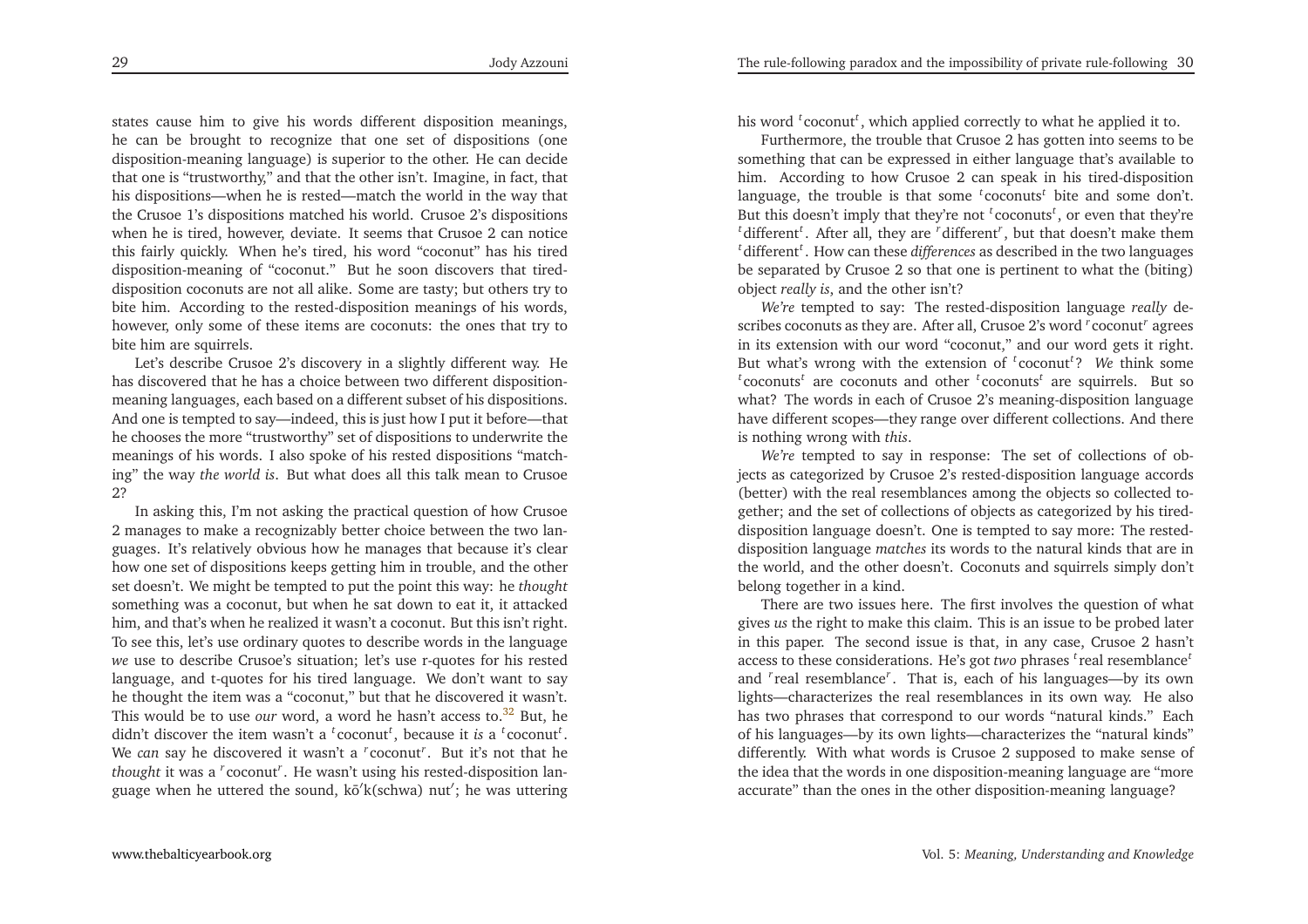Notice the point. It isn't (or it isn't *yet*) that *we* can't make sense of the idea that one language better fits the world than the other does. As I've been indicating, we apparently do just that by comparing the extensions of his words to *ours*. The issue at the moment is this: how is *Crusoe 2* supposed to make this distinction—for himself—have content that goes beyond the already stated fact that one language enables himto navigate the world better than the other one does?

 Let's table the question of *our* right to describe Crusoe's words as fitting (or not fitting) the world by imagining that, from *outside* both of Crusoe 2's possible meaning-disposition languages, God has <sup>a</sup> language each word of which, because of *His* powers, refers to <sup>a</sup> collection that contains only clones; imagine too that *His* <sup>p</sup>hrase "natural kind" refers only to the collection of those collections of clones. (Don't ask how *God* makes His language do this; He's *God*, after all, and <sup>a</sup> supernatural ability like this one comes with the territory.) Using His own language, God can describe Crusoe 2's situation this way: There *are* the ways that things are, and there *are* the ways they really resemble each other—by belonging to the same natural kinds. The ways that things are, and the ways that they really resemble each other, *affect* Crusoe 2. One of *Crusoe 2's* languages—the rested meaning-disposition language matches the world in these respects, the other doesn't; and so when Crusoe <sup>2</sup> chooses the rested meaning-disposition language he can navigate what's in the world more successfully than he can if he chooses the tired meaning-disposition language. In the first case he categorizes and groups things by the ways that they are, and the ways that theyresemble each other, and in the second case he fails to do this.

This way of putting things (*God's* way of putting things), as noted, isn't available to *Crusoe <sup>2</sup>*. Despite this, *Crusoe <sup>2</sup>*'s choosing the rested meaning-disposition language over the tired meaning-disposition language is rational because he can recognize the superior choice by how it improves his ability to make his way in his world. He sees that he is enabled to succeed when adopting one language in ways that he isn't so enabled when he adopts the other language. He can't capture this difference, as God can, by comparing the two languages directly to the world, and seeing that one "fits" the items in the world better. For whatcan *he* mean by this use of "fit"?

Notice what Crusoe 2's problem is. It's that he has—let's say—the

ability to understand that one language is superior to another because it enables his success in the world. But *this* is not <sup>a</sup> necessary and sufficient condition for <sup>a</sup> language better "fitting" the world. He has, further, the ability to imagine that one language will be superior to all other possible languages (for all time), and in every way, for enabling him to succeed in the world. But this too isn't <sup>a</sup> necessary and sufficient condition for <sup>a</sup> language "fitting" the world. I'm suggesting that it isn't possible for Crusoe <sup>2</sup> to understand what <sup>a</sup> language fitting the world can mean. (And, I'm also suggesting, that Crusoe 2's problem with understanding how God can make His language fit the world is deeper than it initially appears. Perhaps, *we* don't understand what this can mean either—this is <sup>a</sup> question <sup>I</sup> dedicate section <sup>15</sup> toprobing further.)

 Why can't Crusoe <sup>2</sup> understand the idea of <sup>a</sup> language fitting the world? The reason is this. By assumption, his language is <sup>a</sup> dispositionmeaning language; relatedly, his concepts are disposition-meaning concepts. That means that we are to describe his understanding of any concep<sup>t</sup> in terms of his dispositions to apply that concept. But it's precisely this that goes missing in the case of his view that one language is superior to another by virtue of its better "fit" with the world. That's not how he responds to the comparison of two disposition-meaning languages. *He* responds only in terms of which language enables him to better succeed in the world, and that isn't the same thing as thewords of such <sup>a</sup> language better fitting the world.

One thing Crusoe <sup>2</sup> *can* do is adopt one language, and fault the disposition meanings of the other language in terms of it. We might think that the way he should indicate this is to say, using the rested meaning-disposition language: "I was tired, so <sup>I</sup> *thought* <sup>I</sup> was carrying <sup>a</sup> coconut, but <sup>I</sup> wasn't. It was <sup>a</sup> squirrel." In saying this, he would be speaking in <sup>a</sup> way—as we've already seen-that's entirely analogous to how he could speak if he had instead adopted the tired meaningdisposition language: "I was well-rested, so <sup>I</sup> *thought* <sup>I</sup> was carrying <sup>a</sup>squirrel, but <sup>I</sup> wasn't. It was <sup>a</sup> coconut."

 It's important to realize that, for Crusoe 2, this apparen<sup>t</sup> way of speaking about being mistaken about the *objects*—"I thought the object was <sup>a</sup> B, but <sup>I</sup> was *wrong*." "I made <sup>a</sup> *mistake* about what kind of object <sup>I</sup> was dealing with"—isn't *required*. It may, in fact, be pretty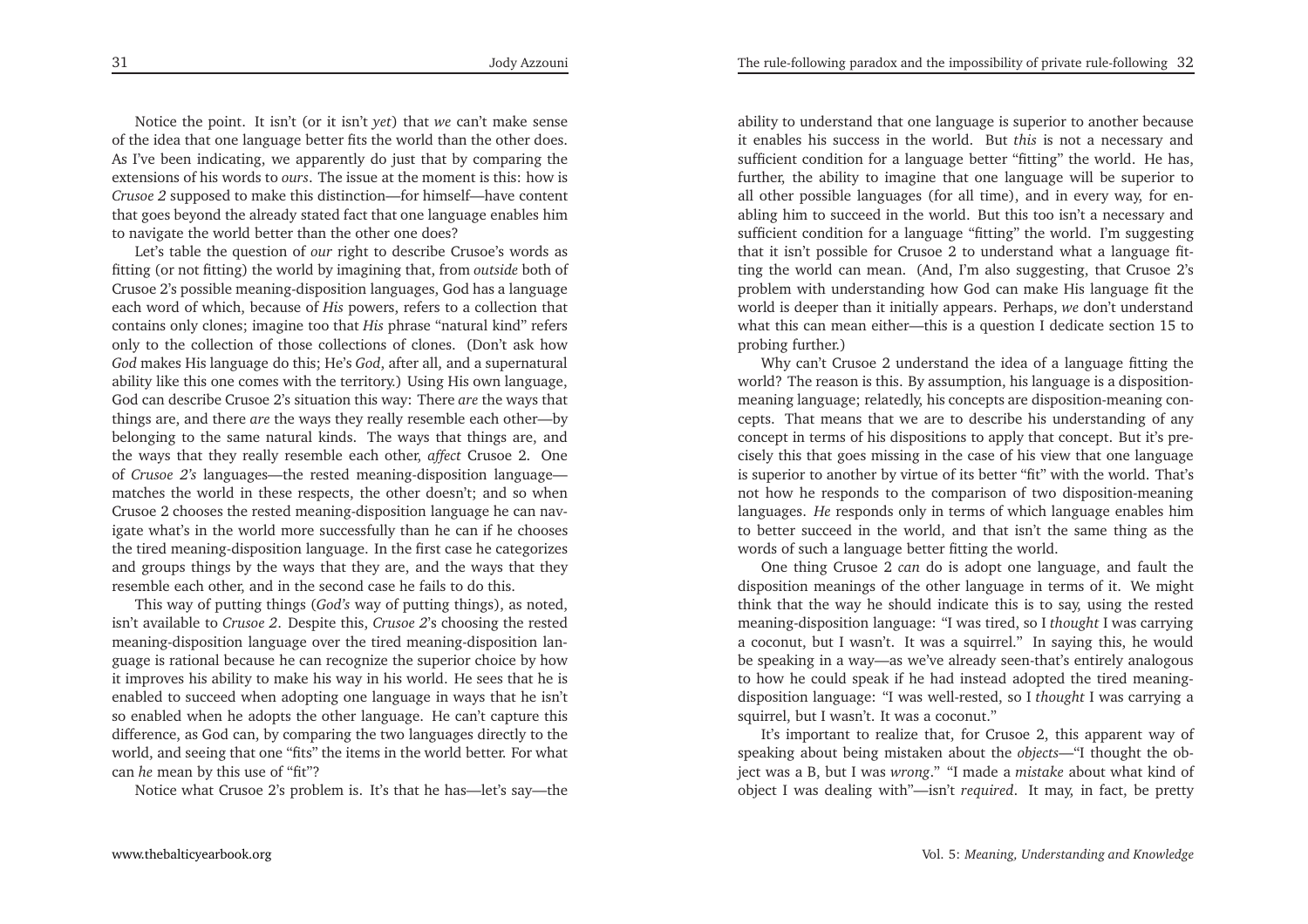unnatural for him. Because Crusoe <sup>2</sup> is aware that there are two meaning-disposition *languages* he can choose between, and that he has less success with one than with the other, he can instead describe the situation metalinguistically. He can say instead: <sup>I</sup> used the wrong *word* <sup>t</sup> coconut<sup>t</sup>. In doing so, he still describes himself as having made a mistake; but now it's <sup>a</sup> mistake about the word he used, and not <sup>a</sup> mistake about something in the *world*. Or, equivalently, he can say, "I used the wrong dispositions when I uttered the sound,  $k\bar{o}'k$ (schwa) nut'." In the second case, he thinks of himself as mistakenly employing the wrongdispositions for the single sound kō′k(schwa) nut $^\prime$ . In the first case, he instead thinks in terms of there being two different words, individuated by different dispositions, and he has used the wrong word. ForCrusoe 2, the difference seems to be merely terminological.

To repeat, Crusoe <sup>2</sup> can choose one language over the other only because it's superior in enabling him to navigate his world—and not because (as God can) he can see that one "fits" the world in <sup>a</sup> way that the other doesn't. His doing badly if he adopts one language, and his doing better if he adopts the other, is an objective fact. But it's not <sup>a</sup> fact *he* can express by <sup>a</sup> comparison of how languages purpor<sup>t</sup> to contour the world to how the world itself is contoured.

<span id="page-17-2"></span>We've returned to the concep<sup>t</sup> of *fit*. Some <sup>p</sup>hilosophers might think that Crusoe <sup>2</sup> can think of *fittingness* as an *explanation* for why one language is superior to the other: the superior language fits the world better—*that's* why it's better for navigating his world. Crusoe 2—so some of these <sup>p</sup>hilosophers might say—is engaging in an inference to the best explanation for his success in the world: his success must be due to the fact that his terms are <sup>p</sup>icking out things in the world in the way that those things are. His success must be due to the fact that the ways that his terms carve the world matches the way that the world is carved—at its "joints," as it were. He doesn't *see* that this is so; he*infers* from his success that it must be so.

We still have the problem we had earlier: what can Crusoe <sup>2</sup> *mean* by these metaphors: "fits better," "carves the world at its joints" when he <sup>g</sup>ives this kind of explanation? How does the meaning of these <sup>p</sup>hrases go beyond the evident fact that he can better navigate the world by means of the language he has chosen? One thing thesemetaphors *can't* mean is this: Given the "correct" description of the

<span id="page-17-1"></span>world, the superior language describes the world in the same way. It can't mean this because Crusoe 2's notion of <sup>a</sup> "correct description" of the world can only be <sup>a</sup> description that's <sup>a</sup> better *fit* than any other description (it's one that succeeds in carving the world at its joints). And now it's clear that the same problem has arisen again: what arethese metaphors supposed to mean to  $him?$ <sup>[33](#page-40-1)</sup>

<span id="page-17-0"></span>Suppose that Crusoe <sup>2</sup> quounts, rather than counts. As we've seen, *God can say*: Crusoe <sup>2</sup> will do badly in his world because he will systematically treat collections as identical in cardinality when they're not.[34](#page-40-2) On the other hand, if there were someone else on the island with him (*Friday*, say), and Friday counted rather than quounted, Friday would soon discover that he could regularly cheat Crusoe <sup>2</sup> out of coconuts. In commonly used language, he could use Crusoe <sup>2</sup> as a *money pump*. Suppose that both Friday and Crusoe <sup>2</sup> have exactly the same rested, and tired, dispositions. If Friday (wisely) chooses the rested disposition-meaning language, and Crusoe <sup>2</sup> instead (foolishly) chooses the tired disposition-meaning language, then Friday can take advantage of Crusoe <sup>2</sup> in *all* sorts of ways. Friday can describe this from the vantage point of his own language by saying that because Crusoe <sup>2</sup> thinks he has <sup>5</sup> coconuts, he's willing to trade them for Friday's <sup>5</sup> sardines (but, according to Friday, Crusoe <sup>2</sup> is actually trading <sup>57</sup> coconuts for <sup>5</sup> sardines). Friday can *say* this; but *his* authority for his claim can only be that he can successfully take advantage of Crusoe 2. He hasn't God's reasons for his claim (even though his and God's languages are word-for-word translatable in the sense that Friday's application of his words matches God's application of corresponding numerical terms). God knows what He knows, by assumption, because He makes His words fit the world metaphysically—or, perhaps because He made the world to fit His words. Friday hasn't go<sup>t</sup> God's supernatural powers: soFriday can only know that he's doing far better than Crusoe 2 is.<sup>[35](#page-40-3)</sup>

Let's return to the isolated Crusoe <sup>2</sup> choosing between his two possible meaning-disposition languages. To repeat: the evident fact that Crusoe <sup>2</sup> does better with one language than with another is what enables him to make <sup>a</sup> choice. And, having chosen, he can now ex press his superior choice *in* the language he has chosen by, as we saw earlier, either faulting his dispositions that his use of words shouldn'trely on, or by faulting the language (with particular disposition mean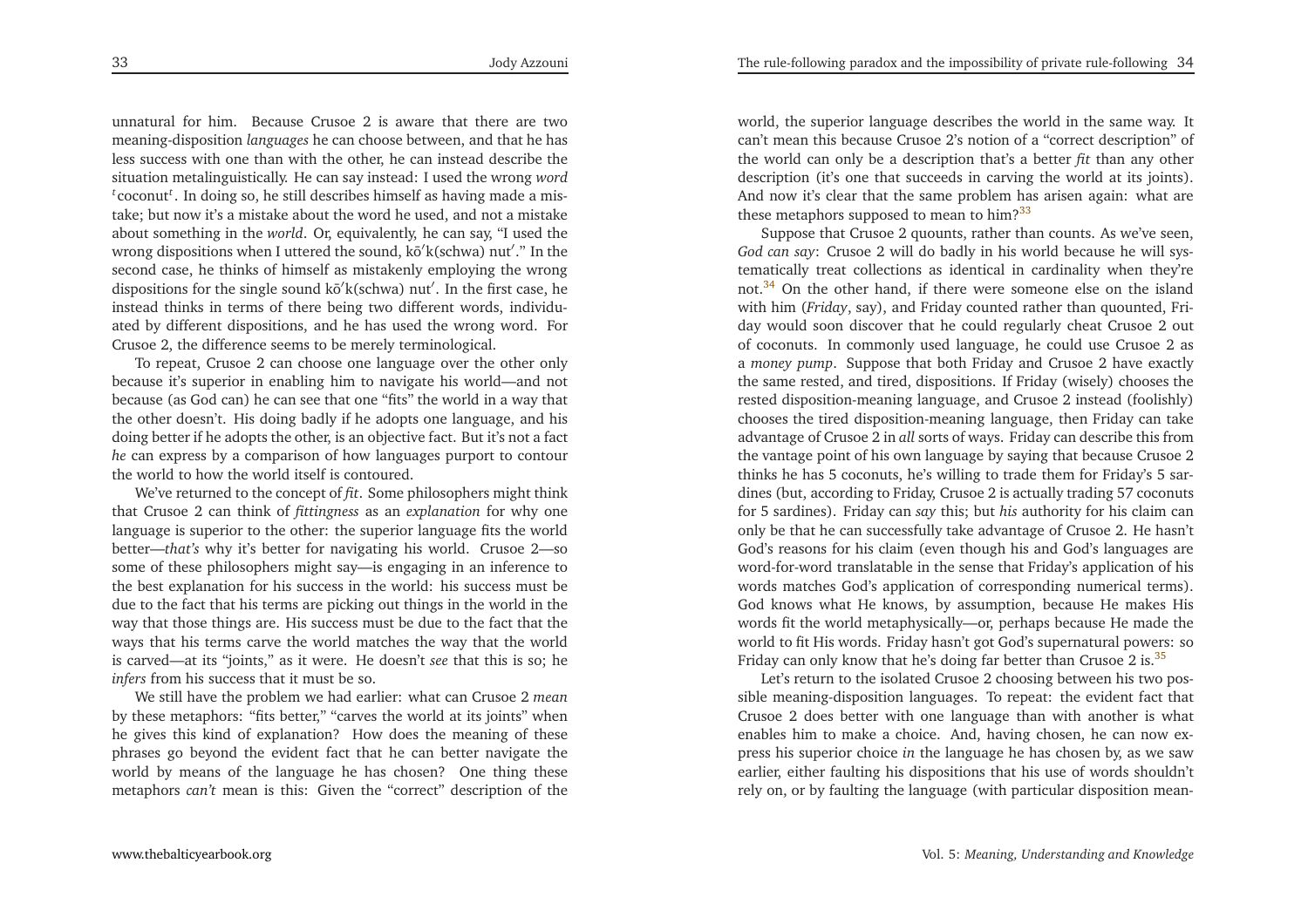ings) that he has inadvertently slipped into. Doing so, however, doesn't (and can't) rely on Crusoe <sup>2</sup> knowing the metaphysical fact that terms in the superior language carve reality in <sup>a</sup> superior way—e.g., moreaccurately—than terms in his earlier language did.

Nevertheless, the foregoing suggests that in the right circumstances, Crusoe <sup>2</sup> can realize that it's appropriate for him to trust *some* of his dispositions, and not other ones. Necessary to this ability, of course, is that he can identify (some of) his internal states. *Given* that ability, his favoring some of his dispositions over other ones *isn't* an arbitrary matter that depends on his will alone (*pace* Kripke's Wittgenstein). Rather, it turns on objective facts about the success value of the different disposition-meaning languages that he can choose between. <sup>I</sup>explore this last point further in the next section.

#### <span id="page-18-2"></span>**9. SUCCESS AND FAILURE**

I've suggested that Crusoe <sup>2</sup> can distinguish his dispositions on the basis of the subsequent success he experiences when relying on them. Crusoe 2, so I'm assuming, can distinguish and grade his well-being subsequent to events that affect it. And, I'm also assuming, he can recognize how his well-being is affected by those events. It's not necessary to assume that Crusoe <sup>2</sup> is entirely objective about this, or that he will always be right. It is necessary, however, to assume that he's pretty good at recognizing when what he has eaten has made him ill or when an animal is dangerous, or has hurt him, and so on. In allowing that he can do all of this, <sup>I</sup> am, of course, also assuming that Crusoe <sup>2</sup> has <sup>a</sup>number of dispositions that enable him to learn from his experiences.

One issue that these assumptions raise—right at the start—is that different Crusoes can have different "systems of values." The Crusoes I've imagined in previous cases (and will imagine in the cases to come) are straightforward creatures with values that we find easy to understand: they want "creature comforts," they want to survive, they want to avoid pain and discomfort, they want good meals (subject to the constraints of their island resources). But other Crusoes are possible: ones who disdain creature comforts, who wish (masochistically) to be eaten by tigers, who embrace pain and discomfort and death. The appropriate notion of "success" seems relative to the particular values of the Crusoe in question. $36$  Consider again the case where Crusoe has a choice between two languages: the tired disposition-meaning language and the rested disposition-meaning language. Surely it's the case that subsequent success for <sup>a</sup> Crusoe with certain (self-disaffirming) values would turn on his choosing the tired disposition-meaning language rather than the rested one. For in that case, he would facilitate his own death—which, let's say, he desires to occur in <sup>a</sup> certain way (e.g., by an accident brought on because, at least in part, of his own incompetence).

<span id="page-18-0"></span> There is no denying the relativity of <sup>a</sup> Crusoe's success to what that Crusoe wants. "Success" must be, therefore, at least partially relativized to the aims and desires of the Crusoe in question. $37$  Two points, however, have to be made about this. The first is that the aim of this paper is to introduce <sup>a</sup> series of Crusoes with <sup>a</sup> broad range of dispositions, and in <sup>a</sup> family of environments, where such Crusoes can engage in cogen<sup>t</sup> private rule-following. <sup>I</sup> intend, in the previous case, and in the cases to follow, to root that cogency in <sup>a</sup> trajectory of modifications of <sup>a</sup> Crusoe's own dispositions that lead to "successes" that the Crusoe can be aware of, or at least that he can respond to, and that—at the same time—are objective. I'm *not* claiming that we can attribute to <sup>a</sup> Crusoe any set of dispositions whatsoever, and expec<sup>t</sup> that such <sup>a</sup> Crusoe will be able to engage in cogen<sup>t</sup> rule-following. That clearly isn't true. So in this paper I'll be sticking to relatively simple cases: ones where <sup>a</sup> Crusoe wants to survive, wants creature comforts, etc., andI'm going to defer "unhealthy" Crusoes for later work.<sup>[38](#page-40-6)</sup>

<span id="page-18-1"></span>The second point is this. Although "success" must be relativized to <sup>a</sup> Crusoe—more specifically, to his values, still more specifically, to what he wants—at the same time this success must be objective. It is, that is, an objective fact whether Crusoe really is better off as <sup>a</sup> result (relative to the standards provided by his values) when he takes there to be so-and-so many coconuts and not <sup>a</sup> different number, and so on. It's an objective fact whether he is better off grouping the creatures in his world in this way rather than in that way. These objective facts are relative to what it is that Crusoe wants; but they are objective nevertheless.

 This answer seems, however, to raise two further issues. The first is that such objective facts, about whether Crusoe is better off or not,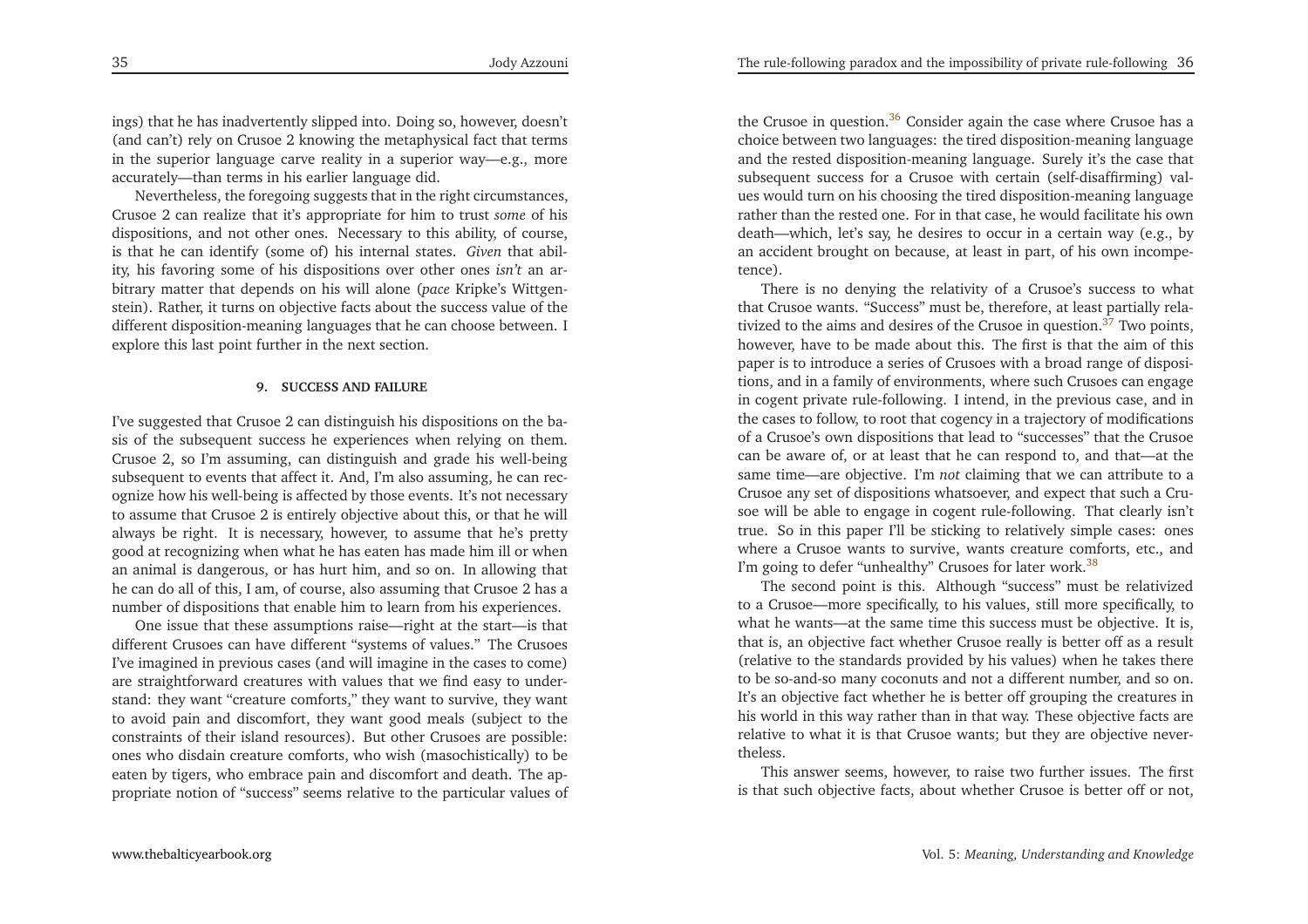seem to be ones that must be expressed in <sup>a</sup> language that really describes the world as it is. At the same time, it also seems that such objective facts must be rooted in the propositional attitudes of Crusoe: that *he* wants such-and-such, and that *he* doesn't want so-and-so.[39](#page-40-7) But any such description of Crusoe's propositional attitudes must—so it seems—be couched in some language or other. As indicated in section 8, since Crusoe articulates to himself that he wants <sup>a</sup> coconut, and that he wants to avoid <sup>a</sup> tiger, it seems that such attitudes must be couched in whatever language he (Crusoe) is using—in particular, his words "coconut," "tiger," etc., seem needed. But his language doesn't seem to allow <sup>a</sup> description of the appropriate failures. After all consider Crusoe <sup>2</sup> using the tired disposition-meaning language: he *wanted* <sup>a</sup> *<sup>t</sup>*coconut*t*. And he go<sup>t</sup> <sup>a</sup> *<sup>t</sup>*coconut*t*. Where's the failure? If we describe such attitudes, using an objective language (God's language, say), then we are no longer expressing Crusoe 2's propositional attitudes as he would express them, and perhaps not even as he wouldrecognize them.

The first move to make is to deny that Crusoe 2's success is to be couched in terms of "coconuts" and "tigers." Rather, it's to be couched in terms of the satisfaction of his more primitive desires—hunger, fear, safety, and so on. It's in terms of these concepts, and not in terms of words such as *<sup>t</sup>*coconut*<sup>t</sup>* or *<sup>r</sup>*coconut*<sup>r</sup>* that his successes and failures are to be indicated.

But this move seems to just push the problem back <sup>a</sup> step. There are two options. The first is that Crusoe <sup>2</sup> has words for these psychologicalstates as well: *<sup>t</sup>*hunger*<sup>t</sup>* , *<sup>r</sup>*hunger*<sup>r</sup>*, *<sup>t</sup>*fear*<sup>t</sup>* , *<sup>r</sup>*fear*<sup>r</sup>*, *<sup>t</sup>* comfort*<sup>t</sup>*, *<sup>r</sup>*comfort*<sup>r</sup>*, and so on. And so, as my r- and t-quotes indicate, it seems that the same issue arises for these words that arises for his coconut-words and his tiger-words. The second option is for Crusoe <sup>2</sup> not to have words for these psychological states. But it's unclear why this second option would enable an escape from the concern about the language of Crusoe 2's propositional attitudes. For in any case, he certainly has methods for recognizing that he is hungry or fearful. And when he's tired, he might think he is hungry when he is not, fearful when he is not, or in pain when he isn't. So it looks like we still have the same problem because even without explicit words, Crusoe <sup>2</sup> is still saddled with twosets of concepts.

<span id="page-19-1"></span>This problem can be neatly solved if we attribute to Crusoe <sup>2</sup> <sup>a</sup> certain introspective access to his own states—so that he doesn't think he feels hungry when he doesn't feel hungry, fearful when he isn't, or in pain when he isn't. In doing so, Crusoe 2's psychological selfimpressions are linked with *certain* of his psychological states. Crusoe 2, at least in these respects, is always correct about certain of his own psychological states; and that means that if his success and failure is couched in terms of *these* concepts, pain, discomfort, feeling hun- $gry^{40}$  $gry^{40}$  $gry^{40}$ , and so on (whether he articulates them or not), the problem is solved. For Crusoe 2's propositional attitudes, his desires and hopes, when couched—not in terms of coconuts or tigers but-in terms of pain, discomfort, and hunger, are objective: they are the same notions that could be used by God if He described Crusoe 2's propositional attitudes. Furthermore, these concepts (or the words that indicate them)are rigid: they don't shift as Crusoe shifts in his languages. $41$ 

<span id="page-19-2"></span>This solution doesn't pose the danger of creating an incoherence in the Crusoe <sup>2</sup> thought experiment, or in its descendants; it also poses no danger of showing that Crusoe 2, counter to my claim, fails to engage in cogen<sup>t</sup> private rule-following. Rather, the danger it poses is one of making Crusoe <sup>2</sup> (and the descendant Crusoe cases discussed in later sections) so artificial that the cases of private rule-following they allow are too recherché to take seriously. <sup>I</sup> address this concern in the nexttwo paragraphs.

<span id="page-19-0"></span>Let's start with one important qualification. For this solution to work, it isn't required that Crusoe <sup>2</sup> have *infallible* access to his introspective states: pain, fear, etc. Perhaps he does ge<sup>t</sup> them wrong once in <sup>a</sup> while, or every so often. (And we know that someone can be affected by certain diseases in such <sup>a</sup> way as to ge<sup>t</sup> them wrong systematically.) If Crusoe <sup>2</sup> doesn't have infallible access to his own psychological states, we must allow that he has two sets of concepts (or words), e.g., *<sup>t</sup>*fear*<sup>t</sup>* and *<sup>r</sup>*fear*<sup>r</sup>*. If these paired concepts deviate too far from one another (and from his internal psychological states in particular ways), <sup>a</sup> Crusoe 2's capacity to engage in private rule-following will collapse. But as long as these words *largely* agree in their extensions, correspond enough with his internal states, and thus largely agree with God's words, they will provide Crusoe <sup>2</sup> with the ability torecognize success, and consequently to settle on disposition-meaning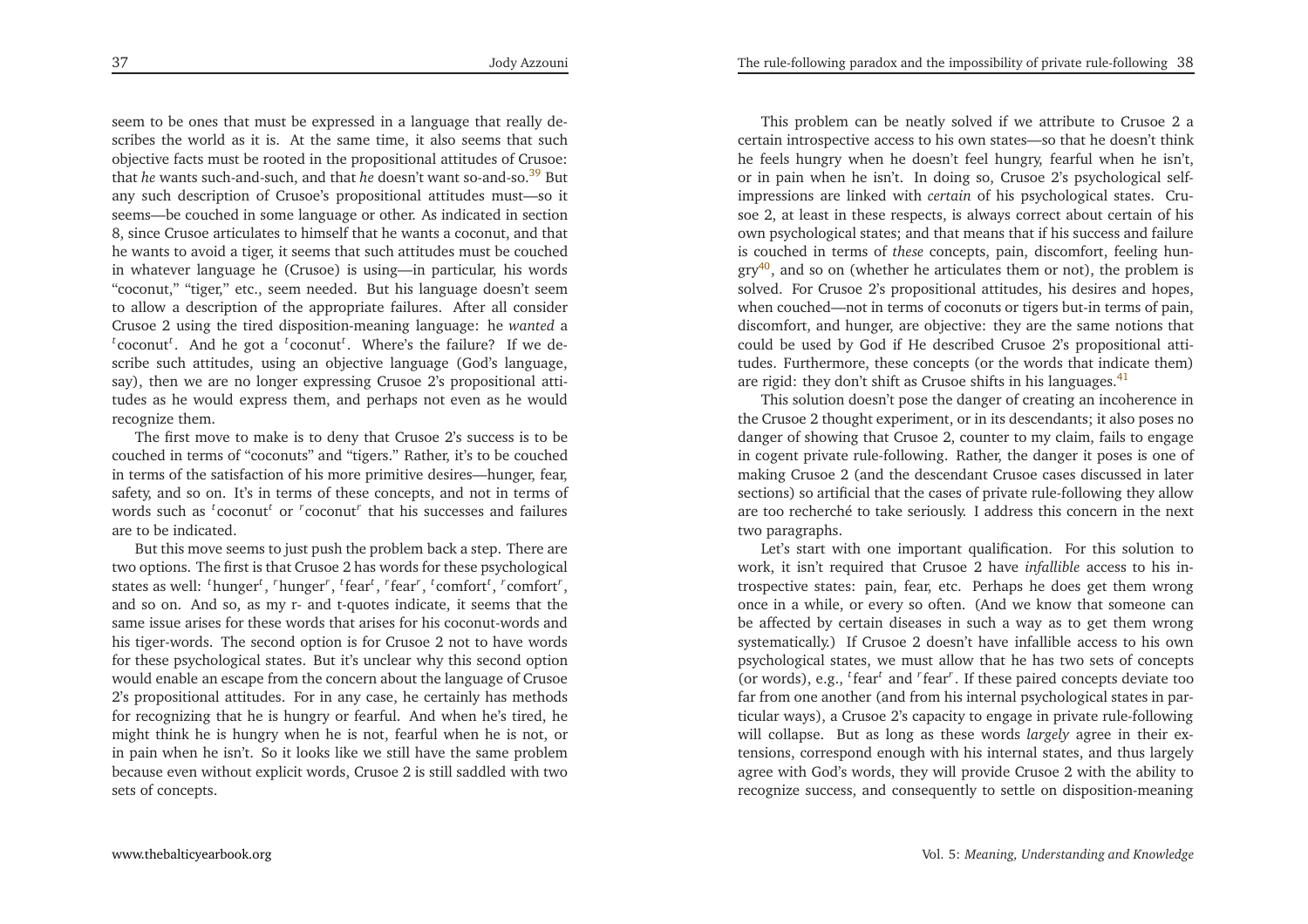languages that enhance that success. And, in describing his wants, outsiders (God, ourselves) will be able—with only <sup>a</sup> little inaccuracy to use their (His, our) own words "fear," "hunger," etc., to describe therelevant states.

<span id="page-20-0"></span>Next, it's worth noting that more or less successful introspective access to one's own creature-comfort level seems to fit very well with our self-ascribed psychology. Even though contemporary pop psychological literature is saturated with fallout from studies that show how deluded we can be about our own motivations, and how poorly we often judge our capacities and our performances, it is still true that we seem—broadly speaking—to be aware of when we are in pain, and in discomfort. Indeed, we are pretty good, when it comes to basic creature comforts, at recognizing when we are better off (or worse off) than we were before. <sup>I</sup> stress again: our skills in this area don't have to be all that good to enable successful private rule-following. More significantly, our varying abilities in this respec<sup>t</sup> translate rather directly (leaving aside the factor of luck) into how well we can engage in private rule-following. Not only is that all that's needed; it's the best oneshould expect.

My claim is that the qualification of the paragraph two paragraphs before this one, and the observations about our ordinary views—just sketched—about our capacities to introspect (some of) our psychological states are enough to blunt the worry about the private rulefollowing cases like that of Crusoe <sup>2</sup> being too recherché.

## 10. CAN CRUSOE USE THE WAYS THINGS ARE IN THE WORLD AS A **STANDARD FOR HIS WORDS?**

Some <sup>p</sup>hilosophers might try to challenge what I've claimed in section <sup>8</sup> this way: Surely Crusoe <sup>2</sup> is comparing the two disposition-meaning languages—not by asking himself which set of dispositions enable him to better navigate his way around the world, but—by the very different question of which sets of words it is that (best) captures what's out there. I've already suggested that this *isn't* possible for Crusoe <sup>2</sup> but the view that somehow this *is* possible is so seductive (and popular) that the view deserves further discussion. I'll approach it in <sup>a</sup> different way.

It's certainly natural to think that Crusoe <sup>2</sup> recognizes that he wants his words to refer to collections of things in the world that *are* alike, and not merely to collections that he is *disposed* to treat as alike. But how is he to understand his words as doing this? More strongly, how is he to *make* his words do this? In the last section, <sup>I</sup> entertained the idea that God has <sup>a</sup> language where each word fits <sup>a</sup> natural kind perfectly, and that His <sup>p</sup>hrase "natural kind," as well as <sup>p</sup>hrases like "the same kind as," and so on, <sup>p</sup>ick out, and operate with respec<sup>t</sup> to, all and only the natural kinds that there are. We don't need to explain how God's language has this property; He's omnipotent (and so we can stipulate this ability of Him without—and this is convenient—*understanding* how that's possible). We *do*, however, need to explain how <sup>a</sup> RobinsonCrusoe can do anything similar.

So we are now engaging in <sup>a</sup> thought experiment with Crusoe 3. His situation (and his dispositions) are identical to those of Crusoe <sup>2</sup> excep<sup>t</sup> that he intends his words not merely as his dispositions incline him to so apply those words, but as applying to certain items in theworld and not to others.

To make this work, we need to explain how Crusoe <sup>3</sup> is to understand *his* words "coconut," "tiger," "natural kind," and so on, so that *they* mean what he—according to this suggestion—intends them to mean. The first step, it will be said, is that Crusoe <sup>3</sup> can't understand the standards of his words to be as his own dispositions (or <sup>a</sup> subset of them) would incline him; he must instead understand the standards of his words to be the way things are in the world. But how is *he* supposed to manage this? All he has, after all, to press his words correctly onto the world (as it were) are his actual dispositions to apply these words—that's as far as his *natural* powers extend. How is the switch to be made from his *actual* dispositions doing this (and thus his dispositions being the *de facto* standard for what his words mean) to the things in the world being the standard instead? How, in other words, does the way the world is the standard for the correct application ofhis words manifest itself in his intention? He can't, for example, think or say: "the standard for the application of my word 'coconut' are the *real* coconuts." After all, "real," as in "real coconuts" or "real world" isone of *his* words.[42](#page-40-10)

Crusoe 3—like Crusoe 2—must take himself to be *relying* on his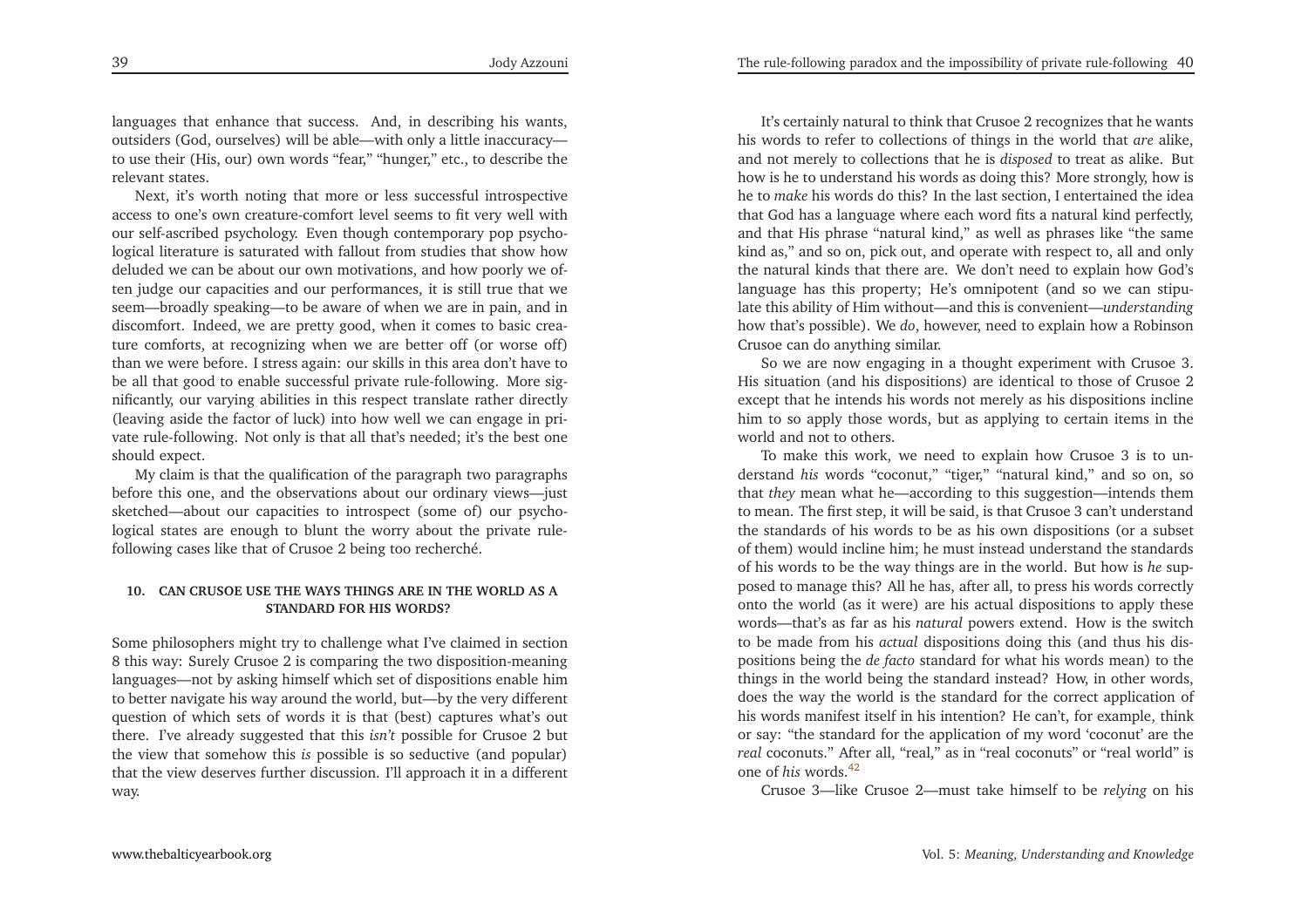41

dispositions to group things as belonging to the "same kind," or as "similar," whenever he applies the word "coconut." What other option is there? And this means that he applies the word (concept) "coconut" to whatever it is that strikes him as similar to *that*. Nevertheless, the suggestion is that he *understands* the meaning of his word "coconut" not as applying to whatever it is that *strikes him* as similar to coconuts, but as applying to whatever it is that *is* similar to coconuts. (But, <sup>g</sup>iven that this is to be his *understanding*, "is similar" must be *his* <sup>p</sup>hrase as well.)

 Notice that there are two problems we're facing here. One is how Crusoe <sup>3</sup> is supposed to *make* his words obey the world's standard. The second is how Crusoe <sup>3</sup> (using his words and his concepts) is even supposed to be able to *think* or *understand* his words as the suggestionis requiring him to be able to do.

<span id="page-21-1"></span><span id="page-21-0"></span>Let's leave these puzzles aside for <sup>a</sup> moment. Notice that one necessary implication of this way of thinking that's being imputed to Crusoe <sup>3</sup> is that he will treat his specific characterizations of items as "coconuts" (based as they can only be on his dispositions to apply "coconut") as *only defeasibly* applying. He will have to regard himself as capable of *mistakes*. This notion of "mistake" is importantly different from the one that Crusoe 2, having decided on the rested dispositionmeaning language, had. Crusoe <sup>2</sup> describes his tired dispositions as mistaken by using his rested dispositions as the standard against which his tired dispositions are to be judged: he *thought* such-and-such was an owl (he means: "my tired dispositions indicate that this is an owl, but those dispositions don't determine what 'owl' means"); but it wasn't an owl (he means: "my rested dispositions reject this as an owl, and those dispositions do determine what 'owl' means"). Crusoe <sup>2</sup> recognizes mistakes as using the wrong words (or the wrong dispositions with the right words)—using words or dispositions that are less valuable than ones he could have used. Crusoe 3, however, is supposed to be intending something different: *the world* is to be the standard, not any subset of his dispositions. And this means that his mistake isn't in his choice of language, but is one about the *objects themselves*. He go<sup>t</sup> something wrong about the *objects*, and how those objects should be grouped.

So we must return to our original questions. First, how does Crusoe

3's intentions enable his words "coconut," "similar," "natural kind," and so on, to bend to the "world's standard" (to, in other words, "match" the particular natural groupings that are in the world)? *Something* must be enabling this to happen, and so this way of posing the question is natural: What are the facts about the world (and Crusoe 3) that determine that his word (concept) "coconut" refers to this collection (*coconuts*), and not that collection? What are the facts about the world (and Crusoe 3) that determine that his word (or concep<sup>t</sup> of) "similarity" groups things in collections that correspond to kinds as they are in theworld, and not in some other way?

 Second, how can Crusoe <sup>3</sup> even ge<sup>t</sup> his thinking (since it's in the medium of his own words and concepts) to be *about* "things as they are," independently of his own dispositions to use his words and concepts, so that he can even *entertain* the suggestion that the standards for his words are to be things "as they are," as opposed to things as hisdispositions determine him to think of them?

 Crusoe 3's supposed understanding of the meanings of his own words has created <sup>a</sup> space between what all his words "coconut," "natural kind," "real," etc., are to "actually" refer to, and his resources for attaching them to items in the world. And the questions (I keep repeatedly pressing) focus on the supposed facts that are needed to determine—independently of Crusoe 3—what these words refer to. The problem is simply that Crusoe 3's dispositions *exhaust* his resources in determining what his words refer to; they exhaust what he can even think of his words as referring to. How can anything else help? (Howcan anything else change this?)

 What <sup>a</sup> strangely large number of <sup>p</sup>hilosophers in an influential tradition in metaphysics are tempted to say at this juncture is that *the world* does the job for Crusoe <sup>3</sup> because objects in the world *themselves* sort into natural kinds, and "coconut" as used by Crusoe <sup>3</sup> is "stipulatedby convention" to refer, if it refers to anything, to a natural kind.<sup>[43](#page-40-11)</sup> One way it might strike <sup>p</sup>hilosophers that this could work is this: As long as Crusoe <sup>3</sup> can be sure that <sup>a</sup> *couple* of items are similar (belong to the same kind)—and surely *that's* not too much to demand<sup>[44](#page-40-12)</sup>—and so long as items in the world behave nicely enough (sort into simple enough kinds, as I've stipulated to be the case with respec<sup>t</sup> to the items in theworlds that all the Crusoes so far discussed live in), then Crusoe 3's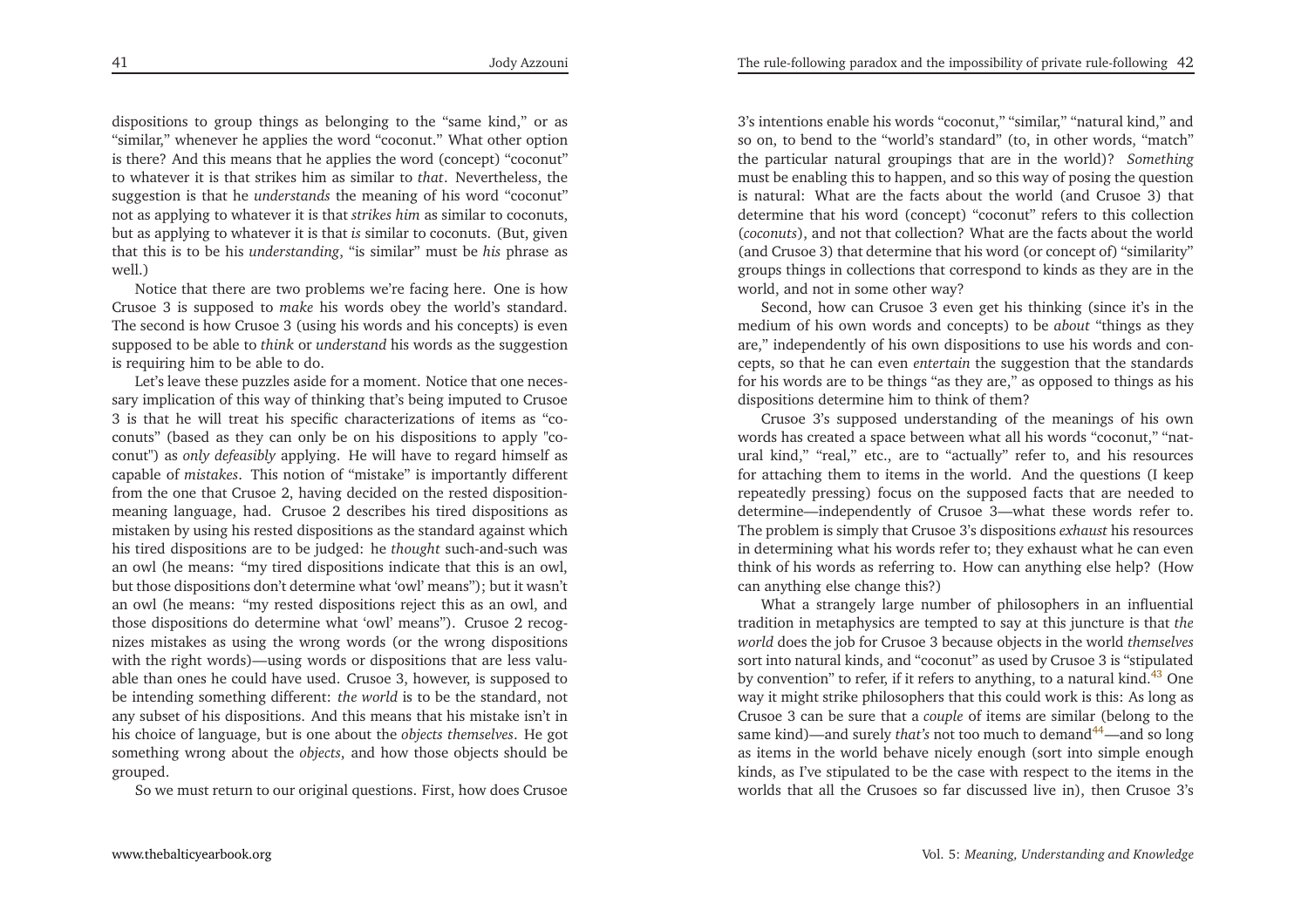word "coconut," for example, will refer (by stipulation and by the fact that he's go<sup>t</sup> <sup>a</sup> couple of items he can be sure are "the same") to all and only the coconuts. The natural kinds in the world *themselves* operate as "reference magnets": they *pull* the references of Crusoe 3's words onto the natural kinds so that his word "coconut," for example, refers to alland only the items that belong to the same kind as his pair of samplecoconuts do.

<span id="page-22-1"></span>This suggestion *so* misses the point. Regardless of how neatly items in the world are organized (and to repeat, worlds don't ge<sup>t</sup> much neater than the ones I've described the Crusoes as living in), we still need to explain how *Crusoe <sup>3</sup>* manages to ge<sup>t</sup> his word "coconut" to cover all and only the coconuts. It isn't somehow built into his words—it isn't built into *any* words—that (of course) they won't refer to irregular portions of reality. (These are *his* words—how was such <sup>a</sup> condition built into his words, and by whom?) Collections of items in the world—no matter how naturally they belong together—don't "semantically throb" or "semantically radiate" in some magical way so that Crusoe 3's words can <sup>p</sup>ick this up (like little radios) and so refer just to *those collections* instead of to irregular portions of them.<sup>[45](#page-40-13)</sup> As noted, if it's suggested, instead, that Crusoe <sup>3</sup> manages the trick by relying on his prior concep<sup>t</sup> of "natural kind," "regular portion of reality," or some such other fundamental notion, the same questions can be raised about *those* words or concepts.[46](#page-40-14)

<span id="page-22-2"></span>The foregoing explains why one can't claim that it's <sup>a</sup> "convention" of Crusoe 3's language (or of any language, for that matter, apar<sup>t</sup> from God's) that his concept, "same kind," applies to the natural kinds in the world; no more can one claim that it's <sup>a</sup> convention or <sup>a</sup> stipulation that Crusoe 3's notion "everything" applies to everything. Conventions and stipulations can't create facts out of nothing: there must be antecedent facts that underwrite any convention that's not empty air. If there is no fact—about Crusoe 3, about his dispositions, or about the world—that can explain why his word "everything" is to apply to *everything*, then it's idle to claim that <sup>a</sup> convention he has adopted, or <sup>a</sup> way that he understands his words (apart from his dispositions), is doing this work instead. It's equally "hot air" to demand of an "ideal interpreter" thathe must idealize Crusoe 3's words as picking out natural kinds.<sup>[47](#page-40-15)</sup>

*Interim Conclusion*: There is no way to make sense of the idea that

Crusoe <sup>3</sup> can make *any* word—no matter how fundamental—pick out <sup>a</sup> something, or <sup>a</sup> kind of somethings, in the world by his sheerly intending it to do so, and by (somehow) letting the world do the rest of the work needed. There is no way to even make sense of the idea that Crusoe 3 can *think* of doing this. It should also be clear that none of these conclusions depend on Crusoe 3's isolation. <sup>A</sup> *community* of peo<sup>p</sup>le, all busily pulling up on their own bootstraps, or on the bootstraps of one another, are no more likely to rise into the air, than an isolated Crusoe <sup>3</sup> so pulling is. Finally, it won't help to introduce additional *ad hoc* metaphysical devices—such as "properties," or Fregean "concepts," or other sorts of *abstracta*—that Crusoe <sup>3</sup> is to supposedly "grasp," and associate with his words, and that do the needed referential work for him. Why on earth should it be that he "grasps" just the kinds of pro<sup>p</sup>hylactic devices needed, and not other ones that fail to "match" theworld in the contours they impose on Crusoe 3's words?

## **11. <sup>A</sup> ROBINSON CRUSOE WITH CONTINUOUSLY VARYINGDISPOSITIONS THAT HE HAS CONSCIOUS ACCESS TO**

<span id="page-22-0"></span>Let's now consider Crusoe 4. He lives in the same kind of artificial world that our previous Crusoes have lived in. For purposes of exposition, however, let's distinguish between Crusoe 4's *current* dispositions to apply <sup>a</sup> word—at any moment—and his *previous* dispositions to do so. Imagine that Crusoe 4's memory is very good, and so he can remember both the specific items that he applied his words to in the past, and the dispositions that he did this with. And, unlike Crusoe 2, who has two static sets of dispositions, Crusoe 4's dispositions change over time. From God's point of view, they exhibit <sup>a</sup> monotonically positive "learning curve." That is to say, his dispositions to apply his words steadily and monotonically improve over time—given God's standard of how well they match the natural kinds of the world. From God's point of view Crusoe <sup>4</sup> gradually, but continually, gets better at identifying, distinguishing, and making similarity judgments about the objects in hisworld.

This is how *God* can pu<sup>t</sup> it. What *Crusoe <sup>4</sup>* notices, instead, isn't <sup>a</sup> monotonically positive *learning* curve, but rather that his current dispositions always enable him equal or more success in getting around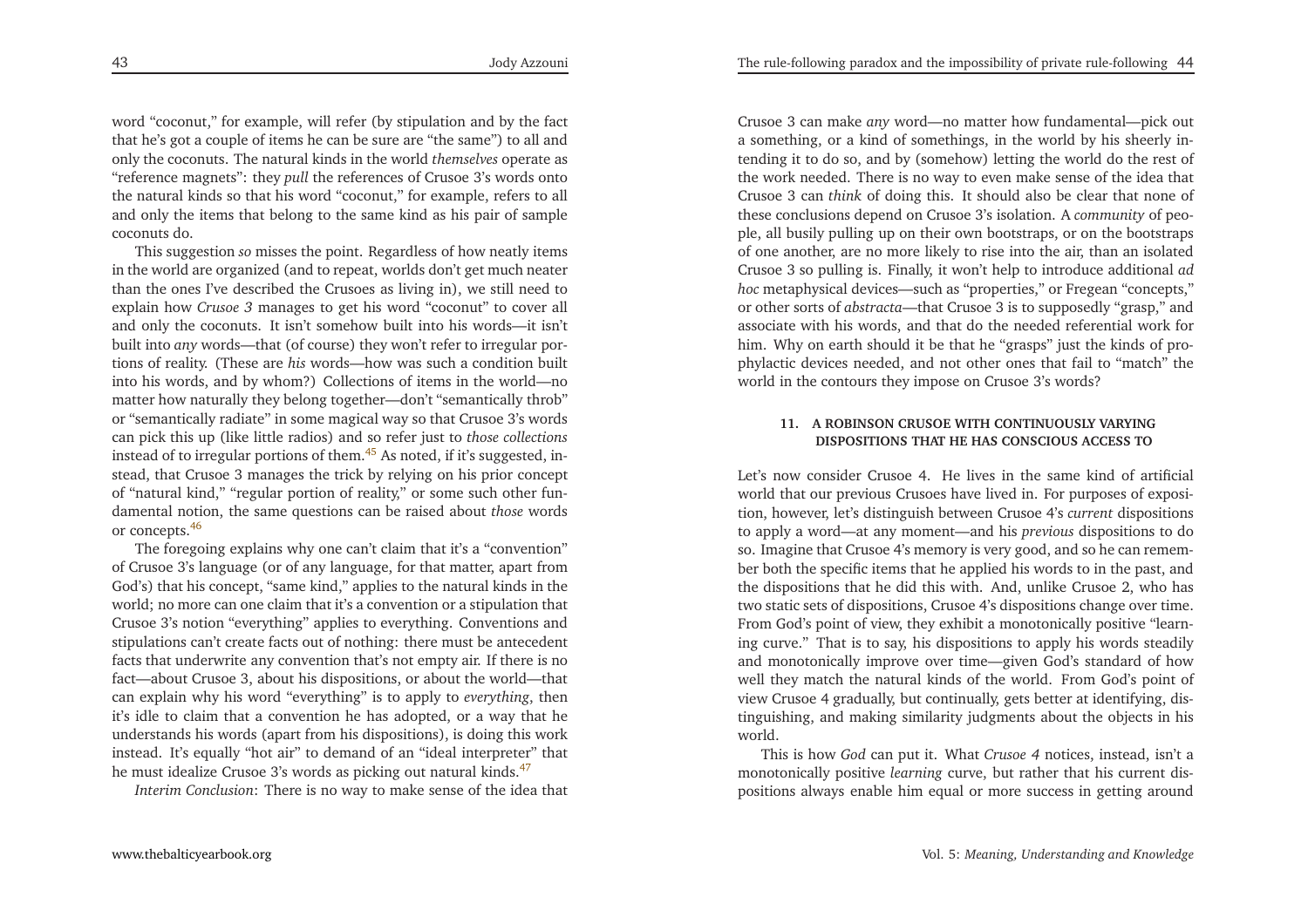45

his world than any of his previous dispositions did. Because of this, he has adopted <sup>a</sup> systematic policy—when there is <sup>a</sup> disagreement—of always letting his current dispositions to apply <sup>a</sup> word trump his previous dispositions. In this way, Crusoe 4 has induced over time <sup>a</sup> monotonically positive *success* curve in his interactions with his environment. The same success curve is visible to Crusoe 4 with respec<sup>t</sup> to his applications of his counting words: in the pas<sup>t</sup> he often found that he had to go foraging sooner than he expected; sometimes he found himself unexpectedly facing many more predators than he at first thought were there. But over time, as he adopts different methods of counting, these sorts of things happen less and less often. Sometimes he can even see how he has induced his success curve to improve over the course of <sup>a</sup>day.

 God can see how Crusoe 4 keeps inventing better, and then still better, counting algorithms—algorithms that from His point of view enable Crusoe 4 to ge<sup>t</sup> the right answers (or to ge<sup>t</sup> answers closer to the right ones) in successively larger and larger proportions of the counting tasks he undertakes. For example, whereas Crusoe 4 used to count the coconuts in <sup>a</sup> tree in any old way, now he first sizes up how the coconuts are grouped in the tree, and then counts the clumps of coconuts in the tree that he's discovered he's likely to overlook otherwise. Hiscounting dispositions have changed over time.

God has no reason, of course, to treat Crusoe 4's words as referring other than as his (total) dispositions (at <sup>a</sup> time) incline him to apply them. Because of Crusoe 4's policy of always letting his current dispositions trump his previous dispositions in how he applies words, God therefore, thinks of Crusoe <sup>4</sup> as developing, over time, <sup>a</sup> continuouslychanging *series* of differing disposition-meaning languages, where the words of the later languages fit reality better than the earlier ones did. (God can talk this way because He can *see* to what extent Crusoe 4's changing dispositions match the world.)

 As the earlier Crusoes did, Crusoe <sup>4</sup> has named collections of objects that strike him as similar. But he's not in <sup>a</sup> position to easily compare differing disposition-meaning *languages* in terms of their success, as Crusoe <sup>2</sup> did, because Crusoe 4's dispositions are constantly changing. Crusoe <sup>2</sup> individuated his (meaningful) words in terms of the differing dispositions associated with them. Crusoe 4, instead, thinks of

his words as *floating*—over time—in what they refer to because what they refer to-at <sup>a</sup> time-is <sup>g</sup>iven by his dispositions at that time, and that can change. If he thought to ask himself: "Am <sup>I</sup> still using these words as <sup>I</sup> earlier intended?" his answer would be: "Yes <sup>I</sup> am because I'm always resolved to use them as my current dispositions incline me to use them." So Crusoe 4 can also understand his language to be <sup>a</sup>disposition-meaning language.

But, although Crusoe <sup>4</sup> can distinguish his current dispositions from earlier dispositions, as noted, he can't individuate the words by saying (as Crusoe <sup>2</sup> could) that: "I used the wrong word 'coconut'." He *can* say "I used the word 'coconut' with the wrong dispositions," because he doesn't allow that his earlier *dispositions* to use his words indicate what his (current uses of his) words refer to. In saying this, Crusoe <sup>4</sup> acknowledges that his current use of "coconut" refers to what his current dispositions impel it to mean, and he's disavowing his earlieruses of the word along with his earlier dispositions.

However, Crusoe <sup>4</sup> realizes that the dictates of his current dispositions will be discarded by him tomorrow if his future dispositions then disagree with his current dispositions. How is he to say this? Perhaps by saying, "'Coconut' refers to this item today, but it might not tomorrow because <sup>I</sup> might hit on better dispositions to associate with the word than <sup>I</sup> have now." <sup>I</sup> won't pause to analyze in detail how this usage of Crusoe 4's is supposed to work. In any case, something like this is reasonable for him to want to say (to himself) because he recognizes that the references of his words will continue to float in the future: they will always refer at the moment of utterance to whateverhis current dispositions dictate them as referring to.

Crucial to the coherence of Crusoe 4's private-language practice is the monotonically-positive *success* curve that he can induce in his interactions with the environment by *changing* his dispositions in one way, and not in another. Notice that, as I've imagined Crusoe 4, he doesn't think that the range of his words "match up" with the way natural kinds are really configured; relatedly, he doesn't try to provide an ex<sup>p</sup>lanation for his success in metaphysical terms. He has only adopted the policy of taking his words to mean what his current dispositions incline him to take them to mean because that's the best way for him toinduce <sup>a</sup> monotonically-positive *success* curve. The meaning of Crusoe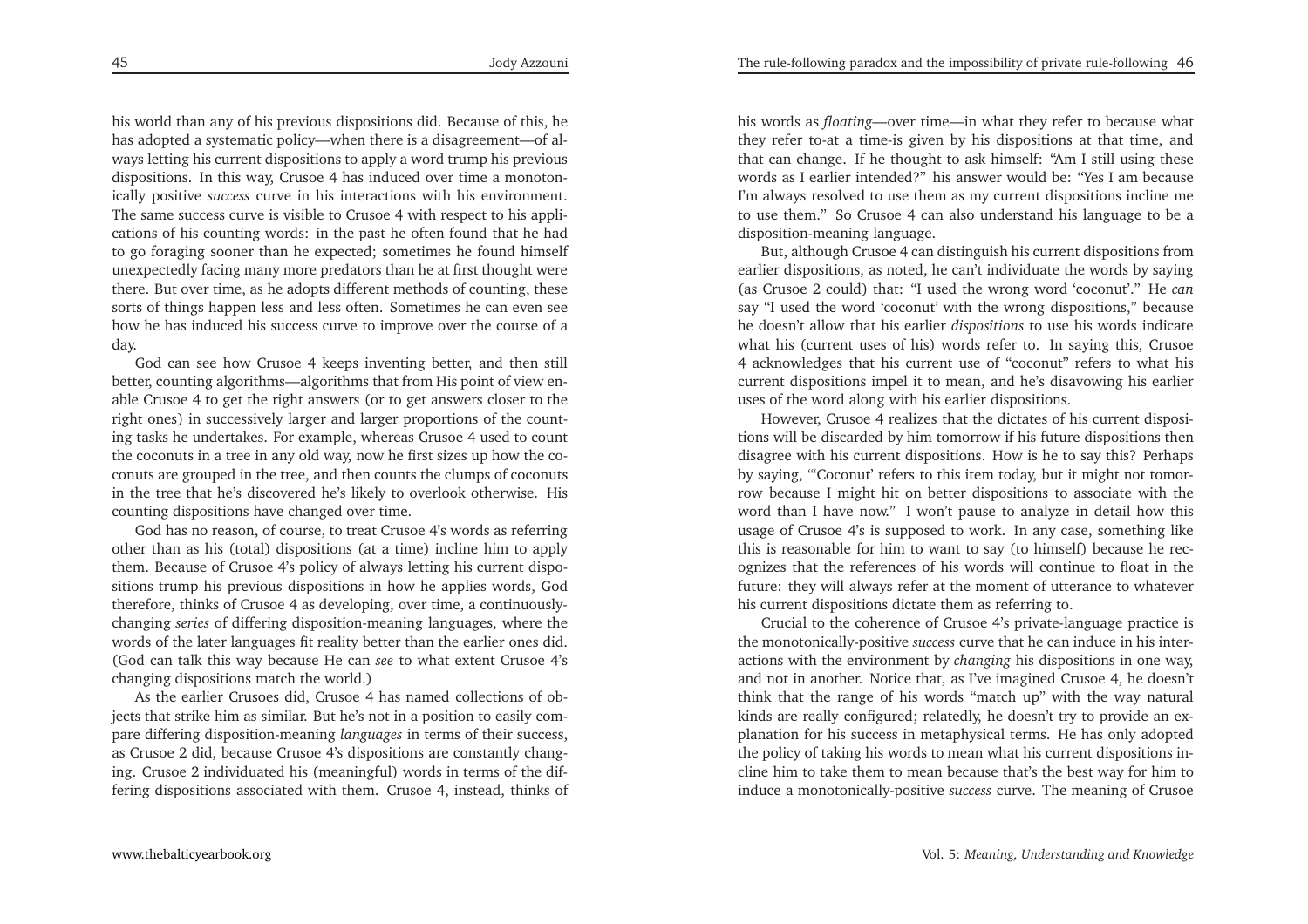4's words can be understood, therefore, as genuinely being guided by his intentions. After all, his ability to remember his previous dispositions to use his words, and that he isn't forced to obey the dictates of his current dispositions, is why he can be understood as having made<sup>a</sup> rational choice.

<span id="page-24-0"></span>Two important points should be made now about the preceding discussions of the Crusoe cases. The first is this. I've <sup>p</sup>laced my description of the interactional successes of the various Crusoes against <sup>a</sup> very neat and simple background metaphysics. I've even <sup>g</sup>iven an example of where Crusoe 4's monotonically-positive success curve corresponds to what we can call <sup>a</sup> monotonically-positive *learning* curve because, metaphysically speaking, his series of disposition-meaning languages have successive words that correspond better and better withhow things group into natural kinds in reality.

It's important to realize, however, that such background metaphysical assumptions aren't crucial to the *coherence* of the various privatelanguage practices that these Crusoes have. In describing the various Crusoes' private-language practices as "coherent," <sup>I</sup> mean two things: First, that such private-language practices contribute positively to <sup>a</sup> Crusoe's well-being. And second, that, where needed, <sup>a</sup> Crusoe has ways of evaluating better and worse alternatives among those privatelanguage practices.<sup>[48](#page-40-16)</sup> What's crucial to the coherence of a Crusoe's private-language practice is that he has the capacity to evaluate the success of alternative approaches when he engages with his world, sothat he can induce <sup>a</sup> monotonically-positive success curve.

The reason that the background metaphysics I've presumed in these Crusoe thought experiments isn't <sup>a</sup> necessary componen<sup>t</sup> of them is because <sup>a</sup> Crusoe can experience <sup>a</sup> monotonically-positive success curve for *all sorts* of metaphysical reasons. It needn't be, for example, that <sup>a</sup> Crusoe's successive series of languages are (from God's point of view) asymptotically approximating the natural kinds in the world. Clearly, *some* sort of positive dialectical interaction, between the ways the world is and the ways that <sup>a</sup> Crusoe can change his dispositions, is needed in order for that Crusoe to induce <sup>a</sup> monotonically-positive success curve; but this hardly has to involve the kind of simple and clean metaphysical interactions that I've hitherto presupposed. Perhaps, for example, there are no metaphysical kinds at all, and perhaps <sup>a</sup> Crusoe is protected from this interfering with his inducing <sup>a</sup> monotonically-positive success curve because of the strictly local and restricted nature of hisinteractions with the things in his world.

<span id="page-24-1"></span>This point is especially important to stress because—as <sup>I</sup> argued in section 10—a Crusoe can't judge success by metaphysical comparisons of any sort. What this, in turn, shows is that <sup>a</sup> Crusoe's being able to induce <sup>a</sup> monotonically-positive success curve is itself neces-sary and sufficient<sup>[49](#page-40-17)</sup> for his private-language practice being coherent. In what follows, therefore, when <sup>I</sup> assume that <sup>a</sup> Crusoe has <sup>a</sup> successful private-language practice, I'm (usually) just assuming that he has figured out ways to induce <sup>a</sup> monotonically-positive success curve inthe series of private languages that he invents.

The second point is <sup>a</sup> caveat to my first point. I've described Crusoe 4 as enjoying <sup>a</sup> monotonically-positive success curve with respec<sup>t</sup> to his interactions with his environment. But such <sup>a</sup> curve being monotonically positive isn't necessary for the coherence of <sup>a</sup> Crusoe's privatelanguage practice. Crusoe <sup>4</sup> can take <sup>a</sup> wrong turn (for <sup>a</sup> while), or have <sup>a</sup> string of bad luck. He can go through <sup>a</sup> period where his current judgment is disturbed, he realizes that, and so he sticks (howeverwell he can) to the dictates of his earlier superior dispositions.

Consider, for example, <sup>a</sup> Crusoe with <sup>a</sup> combination of the dispositions of Crusoe <sup>2</sup> and Crusoe 4. This Crusoe's success curve can shift in <sup>a</sup> negative direction, when he's tired for example, or drunk. As long as he has *some* idea of when he's tired or of when he's "off his game," his private-language practice will still be coherent. For he can let the meanings of his words be dictated by the best of his dispositions: sometimes, that is, this Crusoe lets his current dispositions dictate what his words mean, and sometimes he lets the dispositions that he had on other days, or earlier in the day, or tomorrow when he's well-rested, do so. The crucial element for his private-language practice being coherent is that he can identify better and worse dispositions in terms of their impact on his success curve, or (more indirectly) in terms of psychological signs (e.g., feeling tired or dizzy) that track-more or lesswell-the impact of those dispositions on his success curve.

It's an empirical question exactly what sorts of dispositions (and changes that can be induced in those dispositions) are compatible with<sup>a</sup> coherent private-language practice, and which ones aren't. If <sup>a</sup> Cru-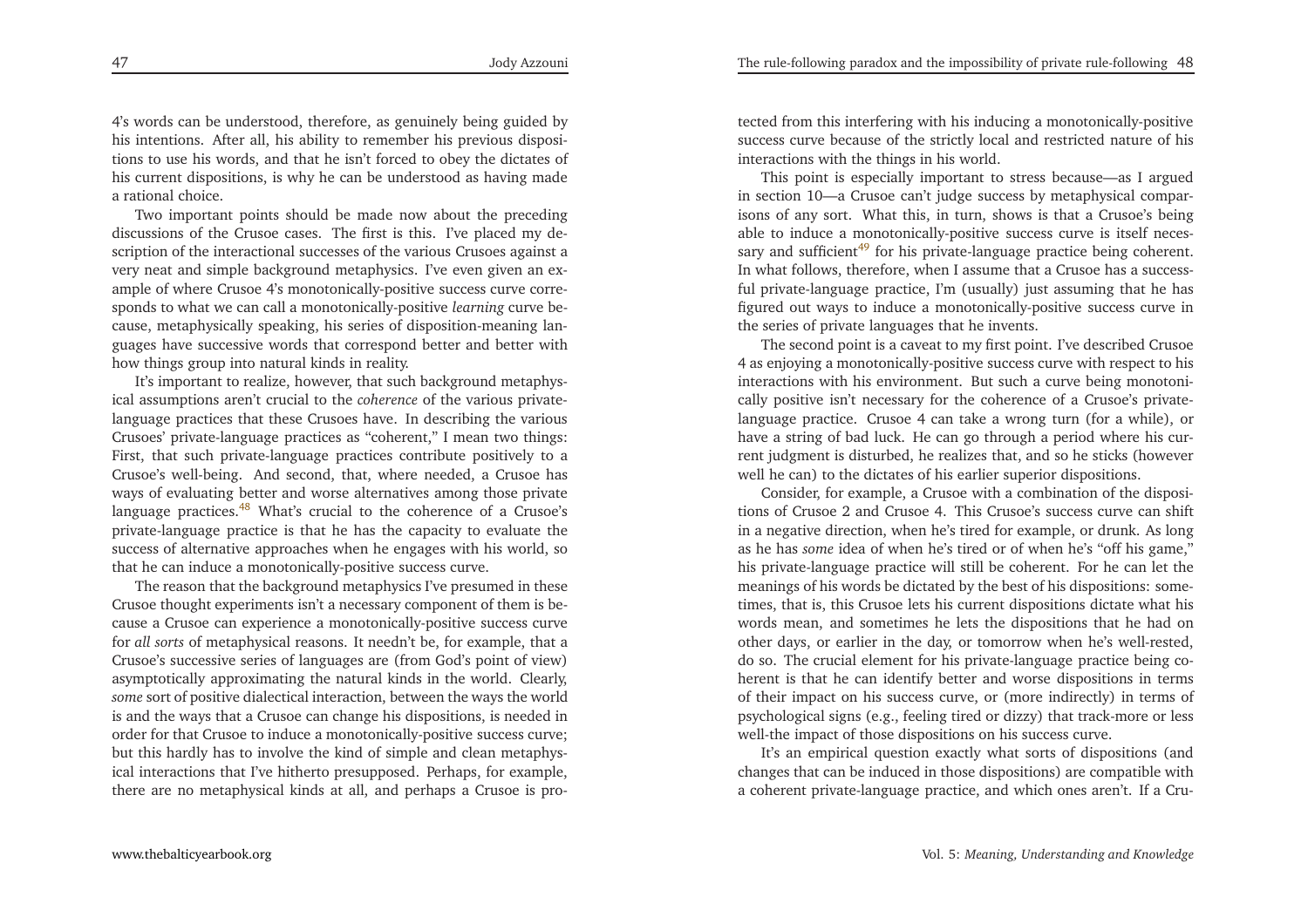soe's powers are precipitously declining, because of Alzheimer's disease, <sup>a</sup> coherent private-language practice won't be possible. On the other hand, it could just be that <sup>a</sup> Crusoe's dispositions operate in an arbitrary way that he can't ge<sup>t</sup> <sup>a</sup> grip on at all. Here too, <sup>a</sup> coherent private-language practice is just impossible. I'm not (nor should <sup>I</sup> even try to be) prepared to describe specific conditions on the developmental processes of the dispositions of isolated individuals that allow <sup>a</sup> coherent private-language practice. One reason for this is that whatsuch are isn't just a matter of the individual but of him *and* his environment. <sup>Fill</sup> simply describe agree of changing dispositions of a ronment. I'll simply describe any set of (changing) dispositions of <sup>a</sup> Crusoe (in an implicitly-given background world) as <sup>a</sup> set of "privatelanguage-practice coherence-inducing" dispositions (or, <sup>a</sup> set of <sup>p</sup>lpci dispositions) if they are due to <sup>a</sup> positive success curve that the Crusoe recognizes and induces. As just noted, whether an individual has such <sup>a</sup> set of *plpci dispositions* or not turns not only on him but also on what kind of world he is living in. And, as we've seen, the kind of *world* he's living in isn't something the Crusoe in question can independently assess by comparing it to his dispositions. He can only recognize that the changes in his dispositions that he's induced contribute to an overall positive success curve in his interactions with that world.

## **12. <sup>A</sup> ROBINSON CRUSOE WITH PLPCI DISPOSITIONS THAT HEHAS-AT BEST-INFERENTIAL ACCESS TO**

Crusoe <sup>2</sup> and Crusoe 4 are psychologically unrealistic because I've presumed them to have perfect introspective access to their own dispositions to use words and apply concepts. It's hard to determine what degree of access to one's own dispositions to use words and apply concepts is psychologically realistic (to what degree, with respec<sup>t</sup> to what sorts of dispositions, and how). I'd like, however, to now consider <sup>a</sup> Crusoe <sup>5</sup> with—largely—no introspective access to these dispositions: his dispositions to apply most words and concepts are entirely subpersonal. This is *not* to claim that all of his psychological states are altogether introspectively unavailable. That—in my view—*would be* psychologically unrealistic. Crusoe <sup>5</sup> has access to those psychological states (and so, he has words, and concepts—corresponding to thesefor which he has access to his dispositions to enable his application of

such) that—as described in section 9—are needed for him to track his success. Let's also imagine that, <sup>g</sup>iven the world that he lives in, Crusoe <sup>5</sup> has <sup>a</sup> set of <sup>p</sup>lpci dispositions. Because he has only indirect access to his own dispositions to apply (most) words, <sup>I</sup> want to describe <sup>a</sup> very different way that he must think of the meanings of the words of his private language—a way (I claim) that's quite similar to how we think about the meanings of the words of *our* (public) language.

Let's start this way. Since Crusoe <sup>5</sup> is unaware of his dispositions to apply (most) words, he's largely only conscious of changes in objectsin the world. Objects in the world are sometimes one way to him and<br>compating a grading Laon qut it this way formatimes they way ut them. sometimes another. <sup>I</sup> can pu<sup>t</sup> it this way: Sometimes they *presen<sup>t</sup>* themselves one way to him, and sometimes another; sometimes they presen<sup>t</sup> themselves to Crusoe <sup>5</sup> as having certain powers, and sometimes they presen<sup>t</sup> themselves as having other powers. Sometimes, when he relies on how objects have presented themselves to him, he doesn't enjoysuccess; other times he does.

Because Crusoe <sup>5</sup> hasn't introspective access to his own dispositions to apply (most) words, he must recognize indirectly (or infer) any changes in his dispositions to apply those words by how changes in his dispositions have affected his interactions with objects. As already stressed, Crusoe *does* have introspective access to certain psychological *states* he can be in. Apart from recognizing that he is in pain, or afraid, and so on, Crusoe <sup>5</sup> can also recognize that he has become tired, or drunk, or dizzy. And he is capable of inferring that his dispositions to apply words have changed because he is tired, or drunk, dizzy, or in pain. But—as my use of the word "inferring" suggests—he recognizes this *indirectly*, because he has learned from previous experience that when he is in such states things presen<sup>t</sup> themselves in certain typically different ways from how they otherwise presen<sup>t</sup> themselves to him. Things are fuzzy, for example, or more difficult to handle, and so on.

<sup>A</sup> neat and effective way that Crusoe <sup>5</sup> uses to categorize the ways that objects in the world presen<sup>t</sup> themselves to him is to distinguish between what an item *looks* like and what it *is* like. The first question to ask about this distinction is *how* Crusoe <sup>5</sup> applies it to *objects*. Recall the discussion of section 10. There the point was made that <sup>a</sup> Crusoe cannot judge the adequacy of his words by comparing them to theworld. The same point comes into <sup>p</sup>lay here. The distinction Crusoe <sup>5</sup>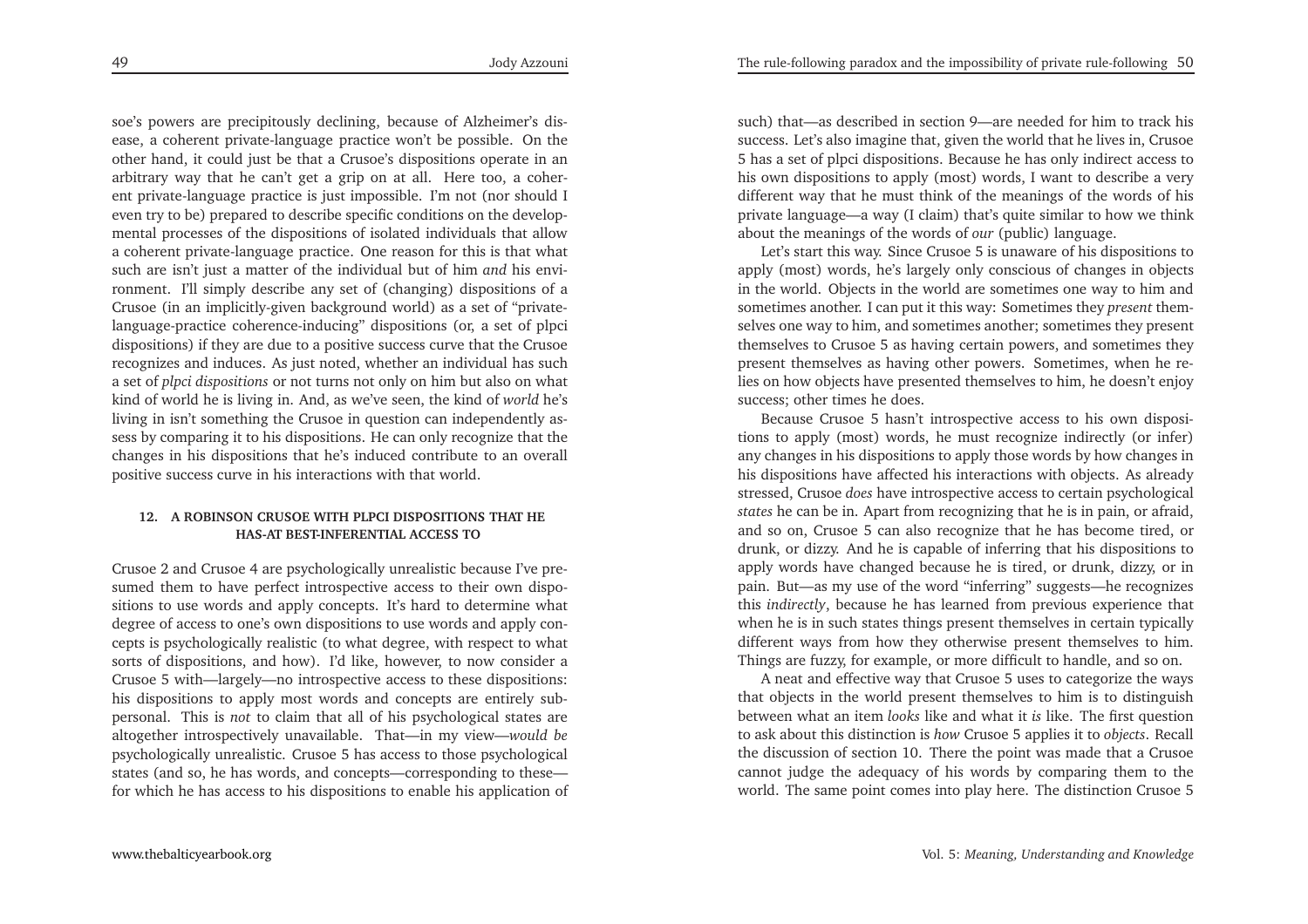makes between how objects are and how they seem to be cannot be <sup>a</sup> distinction he draws by comparing how things appear to him to howthey are.

How, then, *does* he draw this distinction? Let's first notice that he first learns that objects can shift in all sorts of ways. They are fuzzy, when he presses on the sides of his eyes; they have different colors in different light; and so on. The next question is how he can sort the various ways that he experiences how objects can be into "how they only appear" and "how they are." The full story, of course, is extremelycomplicated<sup>[50](#page-40-18)</sup>; but my purpose here isn't to even try to give a full and accurate story. My only aim is to <sup>g</sup>ive an *illustrative* story that shows that there is <sup>a</sup> way that Crusoe 5's verbal distinctions, between how things appear and how they are, his concomitant notion that he can be mistaken about how they are (because they appear differently from how they are), and his practice of correcting himself (later) in terms ofthis distinction, can be coherent.

My illustrative answer should not surprise anyone who has read this far: as noted, Crusoe <sup>5</sup> has <sup>p</sup>lpci dispositions. And, generally, he describes how an object *is*—as opposed to how it appears—in terms of how he "corrects" himself later, when he sides with his currently better dispositions. By his "currently better" dispositions, <sup>I</sup> don't necessarily mean the dispositions he has *now* (for he may *now* be tired, recognize it, and therefore distrust the way things seem to him to be now—that is, he may distrust the dictates of his current dispositions). <sup>I</sup> mean, rather, those dispositions (at the current time) that belong to his set of<sup>p</sup>lpci dispositions—the ones that induce <sup>a</sup> positive success curve.

An important point to make is that Crusoe 5's distinction between how things appear and how they actually are isn't <sup>a</sup> systematic one that he can learn to draw all at once. It's <sup>a</sup> distinction that Crusoe <sup>5</sup> takes himself to be fallible about. *Any* way that he currently thinks objects to be is one that he knows he can subsequently recognize he is mistaken about; so too, *any* way that he thinks objects (only) appear to be may be <sup>a</sup> way that he can subsequently also recognize that he is mistakenabout.

 As I've been indicating, this appearance/reality distinction is the basis of Crusoe 5's practice of describing himself as having made <sup>a</sup> mistake. His subsequent corrections of himself are accompanied by

his describing his earlier pronouncements as "mistaken," in comparison to his current pronouncements. And, of course, the coherence of Crusoe 5's so distinguishing between his making <sup>a</sup> mistake, and—more importantly—his correcting such mistakes, turns on his dispositions being <sup>p</sup>lpci ones.

<span id="page-26-0"></span>This isn't the <sup>p</sup>lace to dwell on these points in detail, or to refine them, so that the ways of speaking and thinking about mistakes that I've attributed to Crusoe <sup>5</sup> are more accurate to the appearance/reality distinction as *we* actually draw it. Given my description, however, <sup>a</sup> characterization of Crusoe 5's application of the appearance/reality distinction (against <sup>a</sup> background of <sup>a</sup> mistake/correction practice) to the meanings of his words is easy. He takes himself to be applying words to collections of things—to be naming kinds of things. Given that he already accepts that something can appear to be different than it is (and that he can subsequently correct himself on this), it easily follows that he can think it's possible for him to believe that something is <sup>a</sup> coconut because it *appears* to be <sup>a</sup> coconut, but actually isn't. In correcting himself, he takes himself to have now discovered the object to be <sup>a</sup> squirrel instead. He now *knows* the object is <sup>a</sup> squirrel although it earlier appeared to him to be <sup>a</sup> coconut.

Crucial, <sup>I</sup> claim, to Crusoe <sup>5</sup> being able to apply this kind of talk, about how things appear and how they are, to the meanings of his words is that he is only indirectly aware of his dispositions. He would not even *come up* with this kind of talk if he were directly (introspectively) aware of his dispositions all the time—that he was disposed to have such and such experiences when interacting with the world in this way or in that way. Instead he would be focused (as Crusoe <sup>2</sup> and Crusoe 4 are) on which changes in his dispositions induce the steepest positive success curve, and which don't. This isn't an option for Crusoe <sup>5</sup> because he isn't aware of his dispositions "in action," as it were. He can only think about them afterwards—in <sup>a</sup> more "philosophical frame of mind"—as what he theoretically posits as among the causes of why he thinks something is <sup>a</sup> coconut, when he does so. In <sup>a</sup> more searching vein of thought, he can recognize that the ways he categorizes things can only be due to his "dispositions," and not to "the ways that the world is." At that point he will be on his way to discovering Kripke'sWittgensteinian rule-following paradox.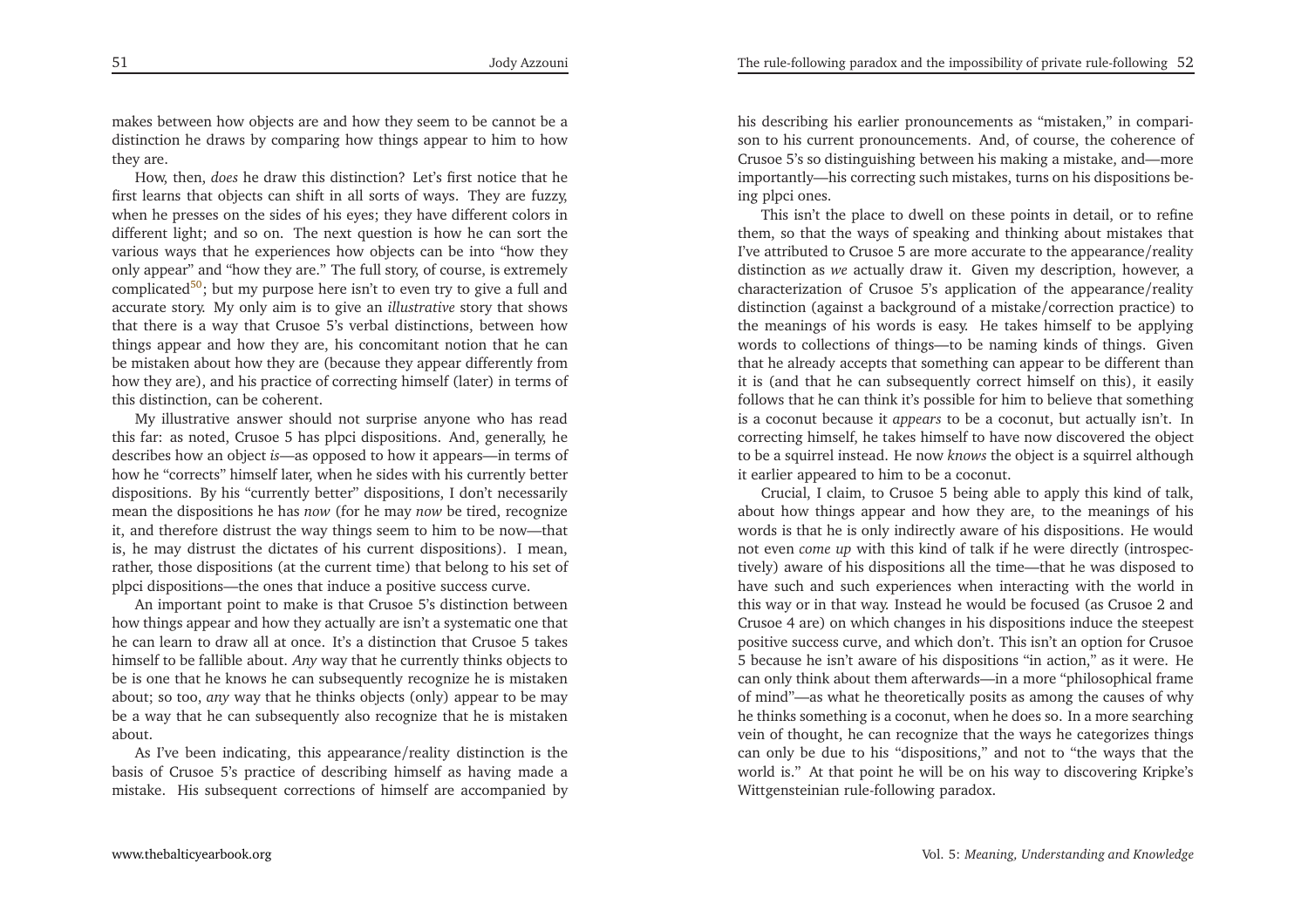Let's stay focused, however, on <sup>a</sup> less <sup>p</sup>hilosophically-minded Crusoe 5. As Crusoe <sup>5</sup> thinks about his own practices, he sees himself as using words to group collections of objects by their similarities; he thinks that he sometimes gets these similarities right, and that sometimes he gets them wrong. Furthermore, instead of thinking that his success is leading him to group items differently than he did earlier (to ensure that his success continues), he "puts the cart before the horse": he instead thinks that his success turns on his grouping objects correctly—*as they are in the world*. He's consequently prone to speak (to himself) this way: "I better ge<sup>t</sup> it right that the item up there is <sup>a</sup> coconut before <sup>I</sup> climb this tree" He thinks of himself as sometimeswrong, and sometimes right, *about whether something is <sup>a</sup> coconut*.

Because he speaks of his making "mistakes" in this way, it's natural for Crusoe <sup>5</sup> to take his invented words, "coconut," "1," "2," etc., to <sup>p</sup>ick out various kinds of objects, and various cardinalities of collections of objects. When he hasn't made any mistakes, that's when he can <sup>p</sup>ick these things out correctly, and that's when he correctly identifies what these words actually refer to. He, of course, thinks of his dispositions to use words—when he thinks of his dispositions at all—as entirely *defeasible*: at any time, he might ge<sup>t</sup> it wrong. He also thinks he has some idea of when he's worse at recognizing coconuts (or numbers of coconuts) than he is at other times; and he notices that he gets betterat these tasks when he practices.

From God's point of view, what Crusoe 5's "practicing" comes to is this. Crusoe <sup>5</sup> changes his ways of going about his tasks—sometimes in small ways, sometimes in large ways—and he recognizes (sometimes consciously and sometimes subpersonally) when these changes lead to <sup>a</sup> positive change in his success curve. This is how (again from God's point of view) he is able to develop <sup>a</sup> set of <sup>p</sup>lpci dispositions over time. That is, most of the time, as he experiments with modifications in how he engages in various tasks, he has more than one option in the directions he can develop his dispositions. If he hits on developing them in the right way, the resulting changes in his dispositions will exhibit <sup>a</sup> positive movement in his success curve that he can recognize; otherwise they won't. When <sup>I</sup> describe him as having several options, <sup>I</sup> mean something like this: He can count carefully or quickly; he cancount the items in small groups, and total them, or he can count them

in any which way. He can do the task carefully and slowly, or he can rush it. And so on. Thus "what Crusoe does" must be understood in <sup>a</sup> very fine-grained way—what's relevant is that the changes in his behavior affect his answers. And, what causes Crusoe <sup>5</sup> to shift in what he does is whether <sup>a</sup> positive success curve is induced by one option that's steeper (in some ways) than the positive success curve inducedby other options.

I've described all this from God's point of view. Crusoe 5's point of view is different: he's getting better at recognizing various kinds of objects, and he's getting better at undertaking various tasks: countingcoconuts, for example. As he practices, he makes fewer "mistakes."

 Notice that Crusoe 5's use of normative expressions ("correcting his mistakes," "being right," and "doing <sup>a</sup> task correctly") is coherent, and coheres with his private-language practice only because he has <sup>p</sup>lpci dispositions. He corrects himself, and unbeknownst to him, it's useful for him to do this *because* the pattern of his corrections (the changes inhis current dispositions) enables <sup>a</sup> positive success curve.

Crusoe 5, as I've indicated all along, labors under <sup>a</sup> serious misconception about how he applies his own words to items in the world. According to God, his words and their references float over time much as Crusoe 4's did, although Crusoe <sup>5</sup> doesn't recognize this. Instead, he thinks his words are fixed in what they refer to, and he thinks his dispositions (at least in principle) can always mislead him. As <sup>a</sup> result, as I've also indicated, Crusoe 5's language, and his beliefs about the words of his private language, are pretty much the same as ours (about our public language). Of course, Crusoe <sup>5</sup> thinks he *understands* what his words mean. He thinks, that is, that he can recognize collections of things that are alike (despite his tendencies to mistakes), and he thinks that he knows what functions his arithmetical inventions <sup>p</sup>ick out. Where he has hit on rules for computation, he thinks he is following those rules when making calculations. He thinks these functions are *not* defined in terms of his dispositions (when he thinks of himself as having dispositions), and he justifies himself in his belief that he is applying the words as he intended earlier by his confidence in his abilities—always subject to correction by himself at later times. And indeed, he certainly can correct himself (later) when he (earlier) has had too much to drink; he may even, if he tries to calculate during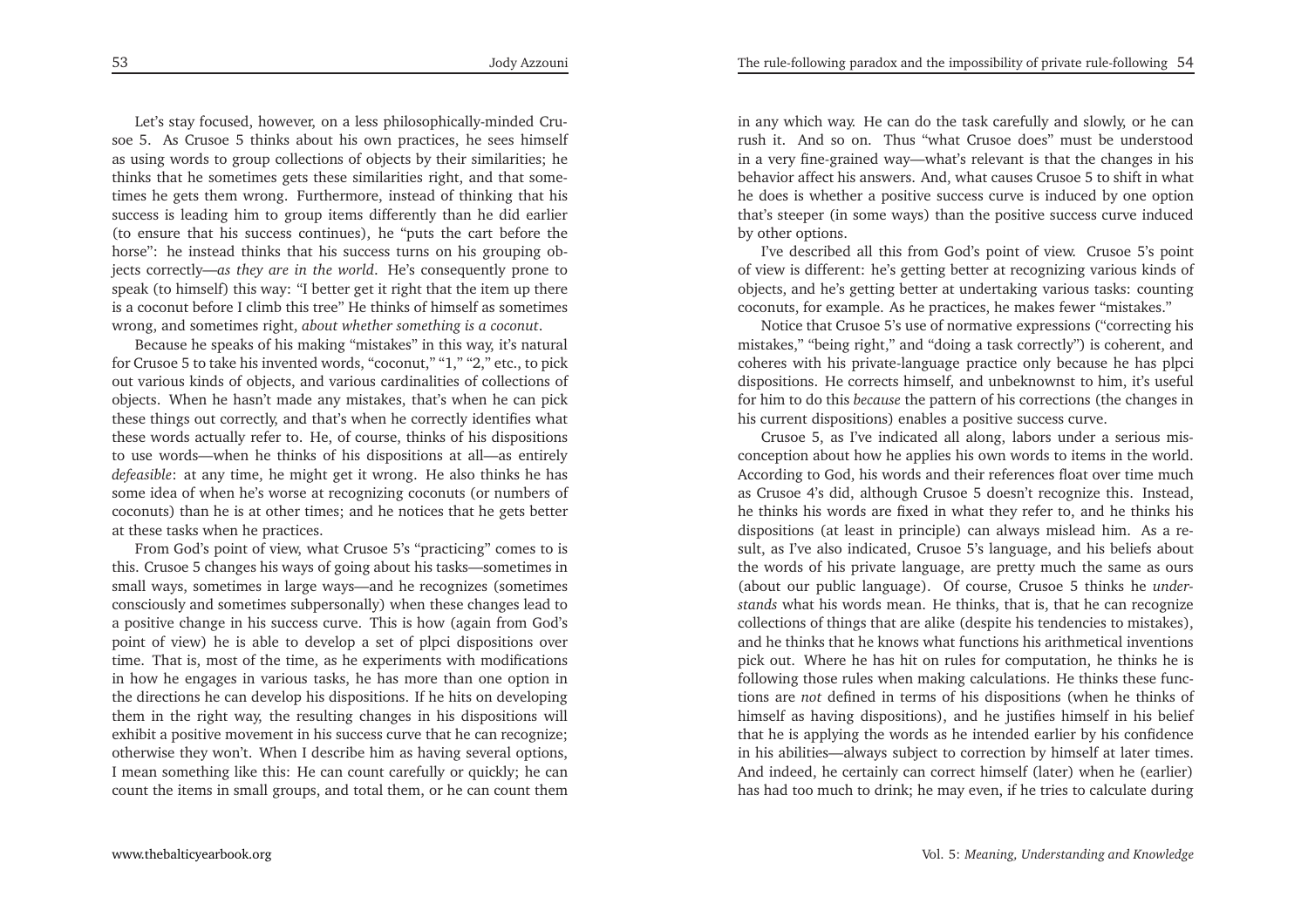<sup>a</sup> drinking bout, say to himself: "None of this is right, probably. I'llstraighten it out after I've slept it off."

 As I've indicated earlier, Crusoe <sup>5</sup> is likely to remain complacent about these beliefs about his private-language practice unless his thinking takes an unusual (a <sup>p</sup>hilosophical) turn. Only then he is ap<sup>t</sup> to puzzle himself with questions like: "How do <sup>I</sup> know the difference between *really* going on in the same way, and *only thinking* that <sup>I</sup> am?" and "What can it possibly be that determines what 'coconut' refers to, that's independent of my dispositions to apply 'coconut'?"

 Let me stress one last time an important reversal in perspective that I've introduced in this section, and that's crucial both to the coherence of Crusoe 5's private-language practice, and to his nevertheless being mistaken about how that private-language practice actually works. Crusoe <sup>5</sup> thinks he is successful *because* he is getting better at recognizing which objects really are similar to which. But this has the situation exactly *backwards*: What's actually the case is that his dispositions to group things as similar and different is changing over time—although its doing so is largely subpersonal. And what's guiding this process—and making it not an arbitrary matter—is that the changes in his dispositions, that he describes as corrections of his earlier mistakes, are induced because they *lead* to greater success in his interactions with the items in his world.

### **13. FURTHER DISCUSSION OF CRUSOE 5: IS IT IN TERMS OF ASSERTABILITY CONDITIONS OR IN TERMS OF TRUTH CONDITIONS THAT CRUSOE 5'S PRIVATE LANGUAGE SHOULD BEANALYZED?**

As we've seen, Crusoe <sup>5</sup> has found the following kind of talk useful. He speaks of there being "tigers," "coconuts," and so on. That is, he speaks of his word "tiger" as referring to tigers, and his word "coconut" as referring to coconuts. Furthermore, he makes claims (to himself) about these things, and he regards some of these claims as true and others as false. He takes it that he can be wrong about any claim he makes. He thinks (he is currently disposed to think) that there are no tigers over there. But he thinks it's possible for him to be wrong: It might be *true* that there are tigers over there. Some of this talkis similar to how the earlier Crusoes spoke; but some of it is quite

different.

Crusoe <sup>5</sup> talks (to himself) just the way *we* talk to one another (and sometimes to ourselves). Just like us, Crusoe <sup>5</sup> talks about what's true and what's false, he talks about his words referring to things in the world, and he takes it that he can be wrong about any of this. He can be wrong about *that* being <sup>a</sup> coconut, or he can be wrong about coconuts all being edible. Because he thinks he can be wrong, he thinks that the standards for whether he is right (or wrong) about whether something is <sup>a</sup> coconut or not is whether or not the thing in question *really is* <sup>a</sup> coconut.

 Crusoe <sup>5</sup> takes his word "coconut" to refer to all and only the coconuts. He takes his word "five" to refer to all and only collections of five objects. In addition, he uses words like "true" and "false" of propositions he currently believes and of ones he once believed. He talks about correctly seeing that something is <sup>a</sup> coconut, and sometimes incorrectly thinking something was <sup>a</sup> coconut. He talks about making mistakes when he counts coconuts, and correcting those mistakes later. It's the positive success curve, that changes in his dispositions induce, that makes this practice coherent.

God's <sup>p</sup>icture of Crusoe 5's private-language practice is (unsurprisingly) very different. For God, as noted, Crusoe <sup>5</sup> doesn't have one language; he has <sup>a</sup> continually-changing series of disposition-meaning languages. Or, equivalently, Crusoe 5's words keep changing in what they refer to. (The *references* of Crusoe 5's words *float* over time.) From God's point of view, Crusoe 5's words refer (at <sup>a</sup> time) only as Crusoe 5's dispositions (at that time) dictate them to refer. But the extensions of Crusoe 5's words keep changing, and in <sup>a</sup> positive way. Given *one* possible background metaphysics, God can see why Crusoe 5's success in his world keeps increasing: the extensions of his words more and more approximate the natural kinds that there are. Given <sup>a</sup> different background metaphysics, God sees Crusoe 5's success more ironically:due to an epistemic *cul de sac*, Crusoe <sup>5</sup> is enjoying what God recognizes to be <sup>a</sup> strictly local success.

Imagine <sup>a</sup> case where Crusoe <sup>5</sup> has dispositions that—at first dictate no answer to the number of coconuts in <sup>a</sup> particular tree. There are simply too many there for him to manage counting consistently. When he attempts <sup>a</sup> count, he is disposed to recognize that his answers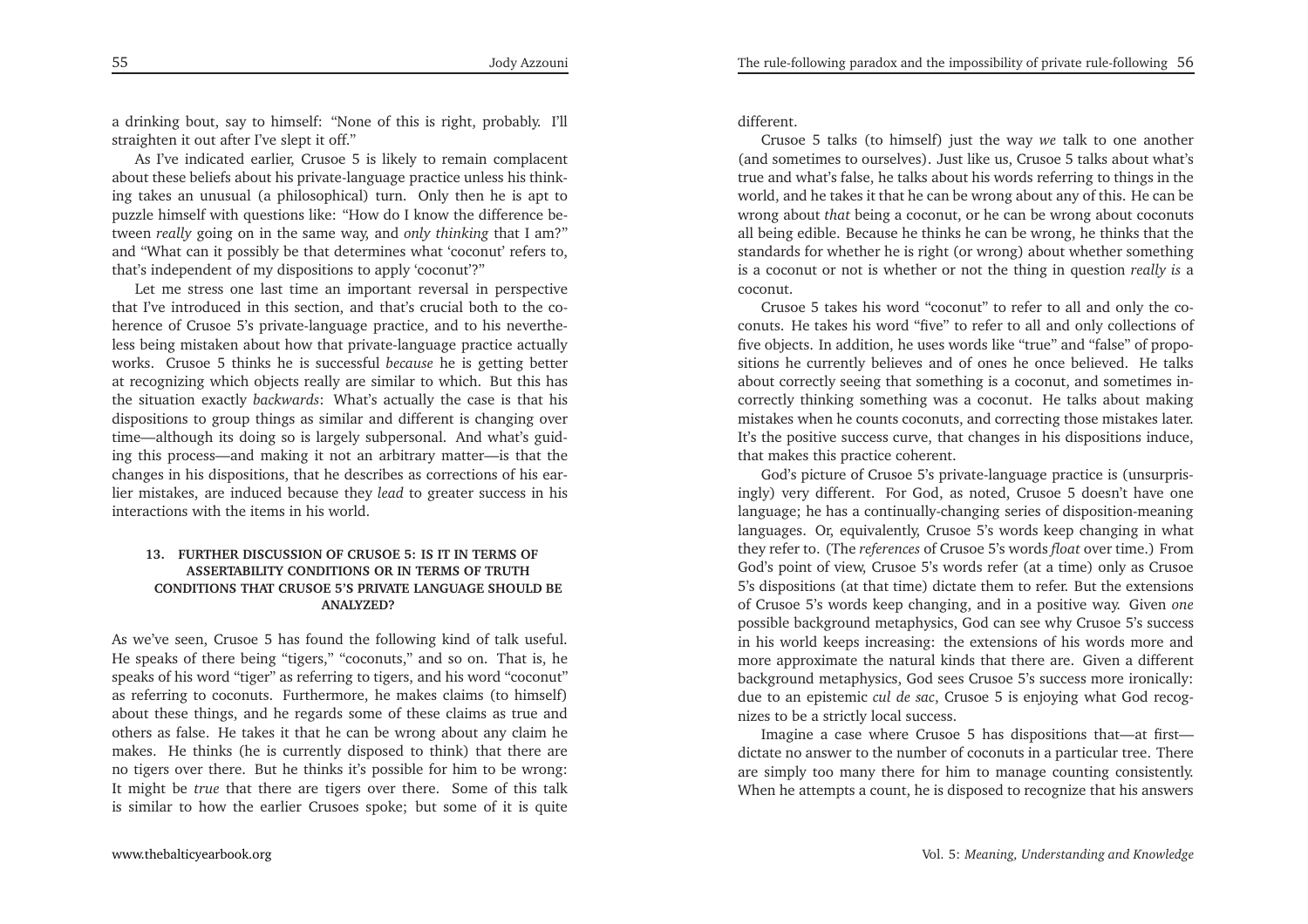<span id="page-29-1"></span>are varying too much, and so he doesn't trust his abilities. Later, his dispositions change, and he can successfully produce an answer. He thinks: only *now* do <sup>I</sup> know that the number of coconuts in that tree is 57. It always was 57, of course, but <sup>I</sup> didn't know that until now. It was always *true* that the number of coconuts in that tree was <sup>57</sup> even though <sup>I</sup> was once incapable of finding that answer out. Perhaps there are trees out there with so many coconuts that it's impossible for me to ever know how many they have. Nevertheless, for each coconut tree, there is <sup>a</sup> number such that it is <sup>a</sup> fact that the coconut tree in question has that number of coconuts.

<span id="page-29-3"></span><span id="page-29-2"></span>Was there <sup>a</sup> fact of the matter that there were <sup>57</sup> coconuts in that tree before Crusoe <sup>5</sup> had the capacity to <sup>g</sup>ive an answer? In asking this, despite appearances, I'm asking <sup>a</sup> question *within* Crusoe 5's language, using his word "57" and not my word "57." Putting sentences and words of Crusoe 5's language in c-quotes (to indicate that I'm quoting his language despite its homonymity to mine) resolves any danger of misinterpreting my question, for my question can now be posed this way: Did <sup>a</sup> fact correspond to *<sup>c</sup>*there are <sup>57</sup> coconuts in that tree*<sup>c</sup>*?[51](#page-40-19) One temptation is the old one discussed in section 3: to describe the facts in question as ones about how Crusoe 5's dispositions *will* develop (under such and such circumstances). Since he will (someday) have dispositions that dictate *<sup>c</sup>*57*<sup>c</sup>* as the answer to the number of coconuts in the tree, there is <sup>a</sup> fact of the matter about this. Crusoe 5, as we've seen, thinks that there is <sup>a</sup> definite number of coconuts in *any* coconut tree, even ones that it's impossible for him to *ever* be disposed to count. So, regardless of whether we <sup>g</sup>ive in to the temptation to characterize the facts about the number of coconuts in possible coconut trees in terms of how Crusoe <sup>5</sup> will be disposed to count, Crusoe <sup>5</sup> clearly takes his words to refer beyond the scope of his dispositions, and he takes his talk of what's true and false to extend beyond the scope of his dispositions as well. For us (and for God), there are no grounding *facts* that underwrite these claims of Crusoe 5's; consequently, there are no correspondence facts that determine their truth.

We (and God) might be tempted to translate Crusoe 5's terms to ours (His). In particular, we might think it appropriate to translate Crusoe 5's terms *<sup>c</sup>*number*<sup>c</sup>* to our "number." In this way, we wouldlegitimate the truth value for Crusoe 5's *<sup>c</sup>*there are <sup>57</sup> coconuts in that

<span id="page-29-0"></span>tree*<sup>c</sup>*, and other statements of the same form, regardless of whether Crusoe 5's dispositions can *ever* provide grounding facts for them. *Doing so faces the original rule-following paradox*. There are no grounds that can be used to legitimate <sup>a</sup> translation to our "number" as opposed to an alternative "number\*." Furthermore, it's hard to see what (a priori) constraints one could (legitimately) <sup>p</sup>lace on translation practices that would justify ourselves (or God) in so translating Crusoe 5's words. If the original rule-following paradox—as described in the opening sections of this paper—has force, then it has force here as well.

Someone who grants the coherence of the private-language practices of the various Crusoes might argue that what I've shown, rather surprisingly, is that assertability conditions don't require <sup>a</sup> community, as Kripke requires them to. Given that an isolated Crusoe <sup>5</sup> induces <sup>a</sup> <sup>p</sup>lpci set of dispositions in himself (whether he realizes he is doing that or not), he is capable of <sup>a</sup> private-language practice governed by assertability conditions. Suppose, for example, that such <sup>a</sup> Crusoe <sup>5</sup> has developed dispositions to add. One might try this as <sup>a</sup> suitable assertability condition: Crusoe <sup>5</sup> is entitled to claim that he means addition by 'plus' because (roughly) he is confident that he can <sup>g</sup>ive correct answers to new cases, subject to correction by his better self—and where such <sup>a</sup> better self is characterized in relation to the Crusoe 5's <sup>p</sup>lpci dispositions.<sup>[52](#page-40-20)</sup>

I *don't* want to claim this. Instead, <sup>I</sup> claim that Crusoe 5's language can be regarded as <sup>a</sup> "truth-conditional language." What's needed to suppor<sup>t</sup> this claim is the denial of an absolutely critical assumption of Kripke's Wittgenstein—this assumption, of course, isn't restricted to him, but is widely-held—that truth conditions *require* correspondencefacts. As various sorts of truth-deflationists have argued,<sup>[53](#page-40-21)</sup> however, the sentences of a language can have "truth conditions" even if truth isn't a correspondence notion.<sup>[54](#page-40-22)</sup>

I'm going to develop this point in <sup>a</sup> slightly different way—a way that I've pu<sup>t</sup> the matter in other work. It can be *indispensable* to <sup>a</sup> language practice—private or public—to describe sentences as either true or false, even though some of those sentences have terms that don't refer.

Consider, for example,

1) Neither Mickey Mouse nor Minnie Mouse has *ever* beendepicted in movies as <sup>a</sup> <sup>p</sup>lumber.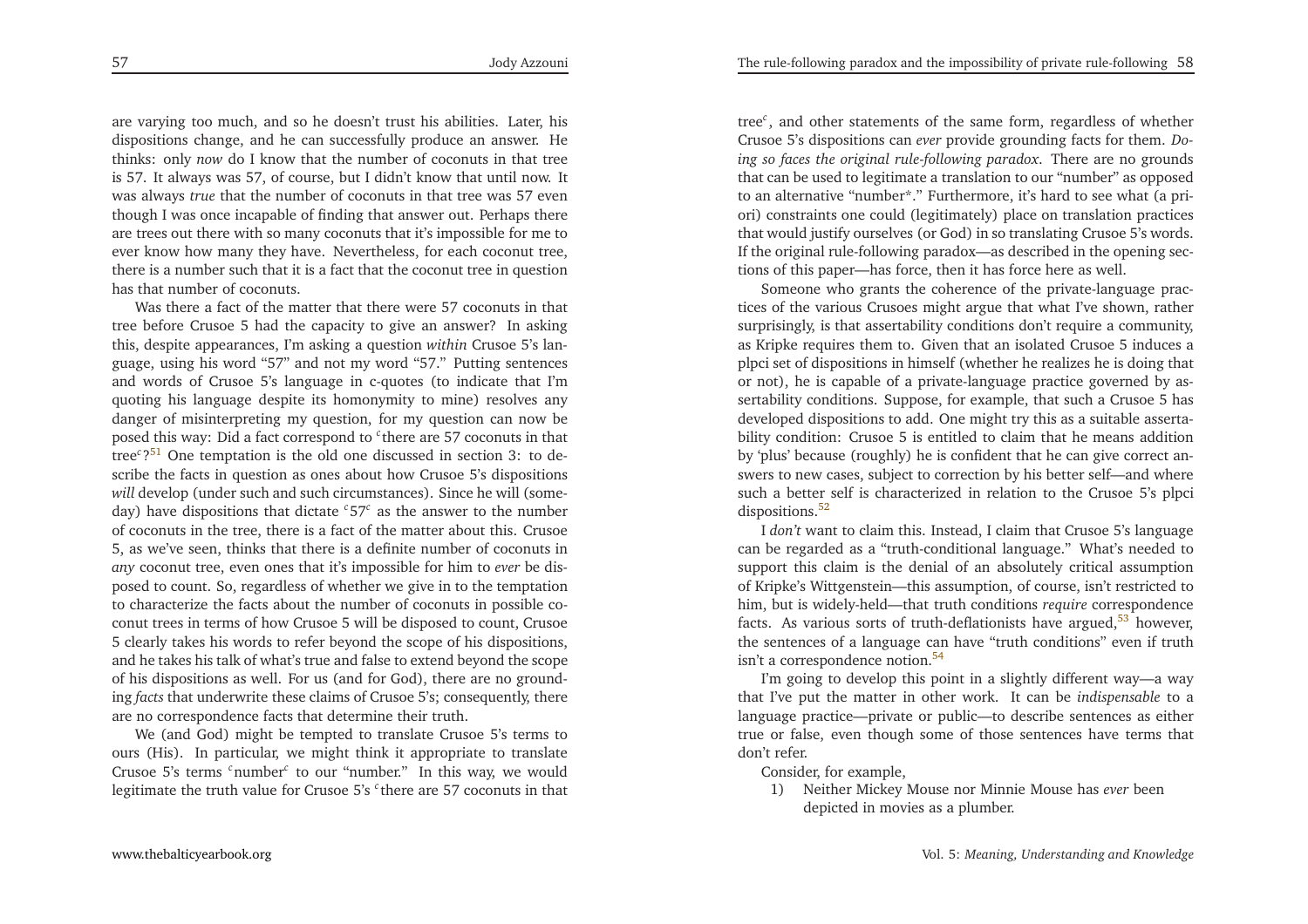This sentence is either true or false. But it is not so because there are facts about *Mickey Mouse* and *Minnie Mouse* that (1) corresponds to, and that it either correctly or incorrectly describes.

Crusoe 5's way of talking may seem to apply truth and falsity to sentences of <sup>a</sup> more radically indeterminate nature. There is, after all, something about the world that's relevant to an evaluation of the truth value of (1); one can even operationalize <sup>a</sup> procedure for determining its truth. But consider <sup>a</sup> claim about the number of items in some collection that (by assumption) outstrips Crusoe 5's dispositional resources now and forever. Is it supposed to be true even in this case that there is some number that is the number of items in that collection?

<span id="page-30-2"></span><span id="page-30-0"></span> Yes. Crusoe <sup>5</sup> speaks (as we similarly do) of not *<sup>c</sup>*knowing*<sup>c</sup>* whether something is the case or not. Crusoe <sup>5</sup> takes it that every tree containing coconuts *has* <sup>a</sup> particular number of coconuts. This follows from his understanding that "coconut" refers to all and only the coconuts independently of his inclinations to so apply the word. He has the same understanding of the applications of cardinal-number words. Crusoe <sup>5</sup> doesn't recognize that the references of his words float to the dictates of his best dispositions at <sup>a</sup> time; and so he has <sup>a</sup> complementary way of speaking of his ignorance, of his not knowing something, that makes no distinction between three kinds of cases: (i) where he doesn't *<sup>c</sup>*know*<sup>c</sup>* something for which his dispositions (at <sup>a</sup> time) *will* provide an answer if he investigates, (ii) where he doesn't cknowc something for which his dispositions (at some later indeterminate time in the future) will then be able to provide an answer, although none of his dispositions can do so now, and (iii) where he doesn't *<sup>c</sup>*know*<sup>c</sup>* something althoughhis dispositions can *never* provide an answer.[55](#page-40-23)

Crusoe 5's words, *<sup>c</sup>*true*<sup>c</sup>* and *<sup>c</sup>*false*<sup>c</sup>*, it must be stressed, are his words (as the c-quotes graphically indicate). And so (according to God), just as all his other words float to the dictates of his best dispositions, so do these words. Naturally corresponding to this practice with *<sup>c</sup>*true*<sup>c</sup>* and *<sup>c</sup>*false*<sup>c</sup>*, as I've just noted, is <sup>a</sup> usage of ignorance, of not *<sup>c</sup>*knowing*<sup>c</sup>*, that doesn't distinguish between cases (i)-(iii).

Should God accep<sup>t</sup> the cogency of Crusoe 5's use of the words *<sup>c</sup>*true*<sup>c</sup>* and *<sup>c</sup>*false*<sup>c</sup>*? He can if He wants to, by adopting Crusoe 5's language. His understanding of Crusoe 5's language can take this form: *<sup>c</sup>*It's truethat there are such-and-such numbers of stars or there isn't*<sup>c</sup>*. However,

<span id="page-30-1"></span>although God knows of every statement in His own language which is true and which is false, this isn't so of Crusoe 5's language. In particular, God doesn't know how to fill in the blank in the sentence of Crusoe 5's language which reads: *<sup>c</sup>*the number of stars is —*c*. He can't do this even if He translates *<sup>c</sup>* star*<sup>c</sup>* into His own language as *<sup>G</sup>*star*G*, and He translates Crusoe 5's small numbers into His own (small) numbers. This is because he has no justification in translating *Crusoe 5's* cardinal words as his cardinal words *when these outstrip Crusoe 5's dispositions*.[56](#page-41-1) God's omniscience is unlimited in His own language; but it's limited when He chooses to understand the words in Crusoe 5's language. His omniscience is limited by the fact that in Crusoe 5's language talk of what's true and what's false outstrips any grounding facts that can be used to determine the appropriate correspondencesbetween statements and the world.

<sup>I</sup> should point out that these claims have—strictly speaking—nothing to do with the fact that God is allowing Himself to understand Crusoe 5's *language*, as opposed to Crusoe 5's *thoughts*. The same point holds even if Crusoe <sup>5</sup> doesn't have <sup>a</sup> language, but just thoughts and concepts. In this case, such thoughts and concepts are disposition-meaning thoughts and concepts, and so God recognizes that their scope and range goes just so far as Crusoe 5's dispositions allow them to. The absence of grounding facts for Crusoe 5's thoughts leads to the same result for God: When He chooses to understand Crusoe 5's thoughts, his omniscience is correspondingly limited: He does not know—withrespec<sup>t</sup> to many collections, *<sup>c</sup>*how many there are*<sup>c</sup>*.[57](#page-41-2)

## **14. FLOATING STANDARDS. FEELING GUIDED BY ONE'SUNDERSTANDING OF WORDS**

It has often been said that what makes private-language practices incoherent is that because <sup>a</sup> Crusoe is isolated, whatever is going to seem right to him *is* right (Wittgenstein §258). One reason this has been thought to follow from the sheer fact that <sup>a</sup> Crusoe is on his own, is that it has seemed that in order to deny that whatever is going to seem right to <sup>a</sup> Crusoe is right requires that there *be* <sup>a</sup> standard that <sup>a</sup> Crusoe's dispositions to use <sup>a</sup> word must be compared to, and that Crusoehimself must be able to compare his own dispositions to use <sup>a</sup> word to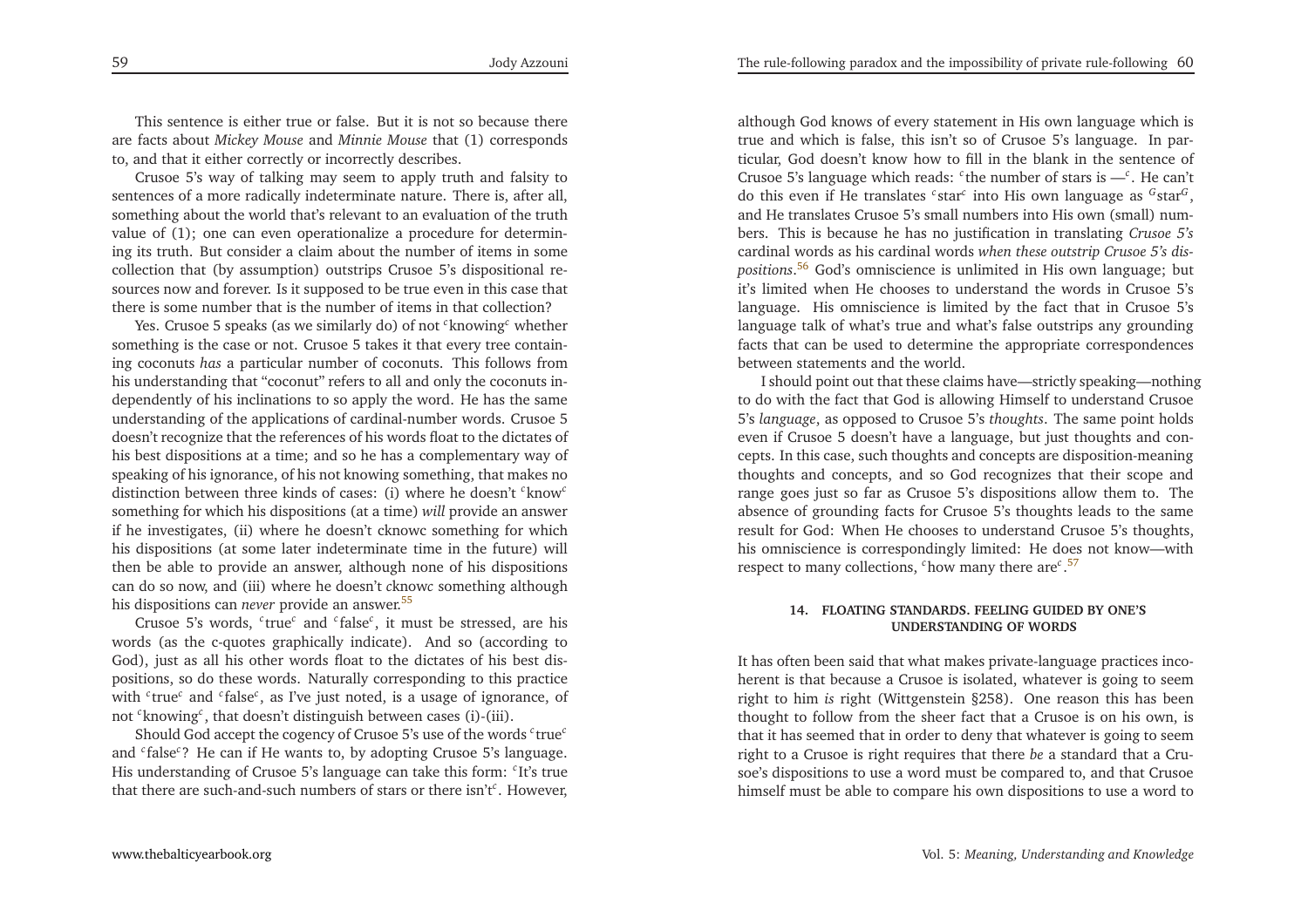that standard. More simply put: there must be an external standard of some sort, and this external standard must be one that <sup>a</sup> Crusoe can*use*.

<span id="page-31-1"></span> But this *isn't* needed. *All* that's required is that, first, <sup>a</sup> Crusoe *understand* any of his applications of his words to be defeasible—that he believe it to be possible that, at any time, he might be "wrong" in his application of one of his own words. What's required, second, is that <sup>a</sup> Crusoe *have* <sup>a</sup> coherent practice of correcting himself over time. That is to say, what's required is that his practice of correcting himself not be arbitrary, erratic, or random, and further, that there be <sup>a</sup> genuine utility for a Crusoe to so correct himself (over time).<sup>[58](#page-41-3)</sup>

What <sup>I</sup> take myself to have shown, first, is that if <sup>a</sup> Crusoe has certain sorts of dispositions, certain abilities to change his dispositions, and <sup>a</sup> capacity to evaluate the impact of those changes on how well he can navigate his world, there will be <sup>a</sup> utility in his so-changing his dispositions in order to better navigate his world. Second, if his dispositions are introspectively inaccessible to him, he will be compelled to describe this practice, not in terms of "changing" his dispositions to better navigate his world, but rather in terms of "correcting" his false starts and wrong moves in how he categorizes the items in his world. He will instead have to describe himself as learning to better recognize the things in his world, and how they are similar and different fromone another.

Although I've not dwelt on this, <sup>I</sup> want to sugges<sup>t</sup> that the difference between feeling that one's dispositions to group things in the world in such and such ways *drive* or *compel* one's answers, and the very different impression that one's grasp of concepts of how things are grouped in the world *guides*[59](#page-41-4) one's answers, is due entirely to whether one's dispositions are subpersonal or not. When they are subpersonal, one can only focus on items in the world, and how one appears to be correcting one's earlier impression of them. This is where the <sup>p</sup>henomenological impression that one is guided by one's concepts comes from. One would have <sup>a</sup> very different perspective if one were aware of one's dispositions, and how one was endeavoring to change *them* (or have *them* change) in light of whether doing so or not would induce <sup>a</sup> more positive success curve. It's in these ways only that Crusoe 4's impressionsof the relationships between his dispositions, his words, and the world

differs from Crusoe 5's impressions of these relationships.

Third, I've indicated that these private-language practices of an isolated individual are compatible with <sup>a</sup> way of speaking of the truth and falsity of his statements that—with respec<sup>t</sup> to most of his statements outstrips the facts that can determine whether such are true or false. This way of speaking is both available to him, and it's available outside of his language—if it's translated into another, for example. Furthermore, his private-language sentences are compatible with truthconditional approaches to his private language. This third claim, however (turning as it does on the cogency of <sup>a</sup> deflated notion of truth that doesn't rest on facts), is something I've not argued for here, althoughI've extensively argued for it elsewhere. $60$ 

<span id="page-31-3"></span><span id="page-31-2"></span>Here is an important corollary of this claim. <sup>A</sup> solution to the rulefollowing paradox that substitutes assertability conditions for truth conditions not only eliminates the cogency of private rule-following; for similar reasons, it eliminates the cogency of important aspects of ourself-ascribed ability to *think*.<sup>[61](#page-41-6)</sup> Our thoughts can only be cogent in a setting where they correspond to sentences or other public vehicles of communication that we are entitled (subject to the ratification by others) to assert. What is implied, therefore, is <sup>a</sup> kind of *public sententialism*: thought is cogent only if it is normatively constrained by community standards. This corollary—I must stress—does *not* follow from my sceptical solution to the rule-following paradox simply because truthconditions are employed instead of assertability conditions.

<span id="page-31-0"></span>One important point I've tried to make in this paper is this. Many <sup>p</sup>hilosophers have thought to draw <sup>a</sup> sociological conclusion from the rule-following paradox. On my reading, this mistake is <sup>a</sup> symptom of an overly-narrow appreciation of what's required of <sup>a</sup> coherent normative practice of correcting oneself and others—that <sup>a</sup> coherent practice of correcting "errors" requires <sup>a</sup> *fixed* standard that's external to the individual being corrected. This forces the view that such an external standard must be located in the community to which that individualbelongs. And *this* motivates what I've called the straight sociological solution to the paradox. The other approach—Kripke's Wittgensteinian one—more radically replaces truth with public assertability conditions. Because of the nature of such assertability conditions, practices of correction can only be cogently applied in <sup>a</sup> public setting. Thus <sup>a</sup> com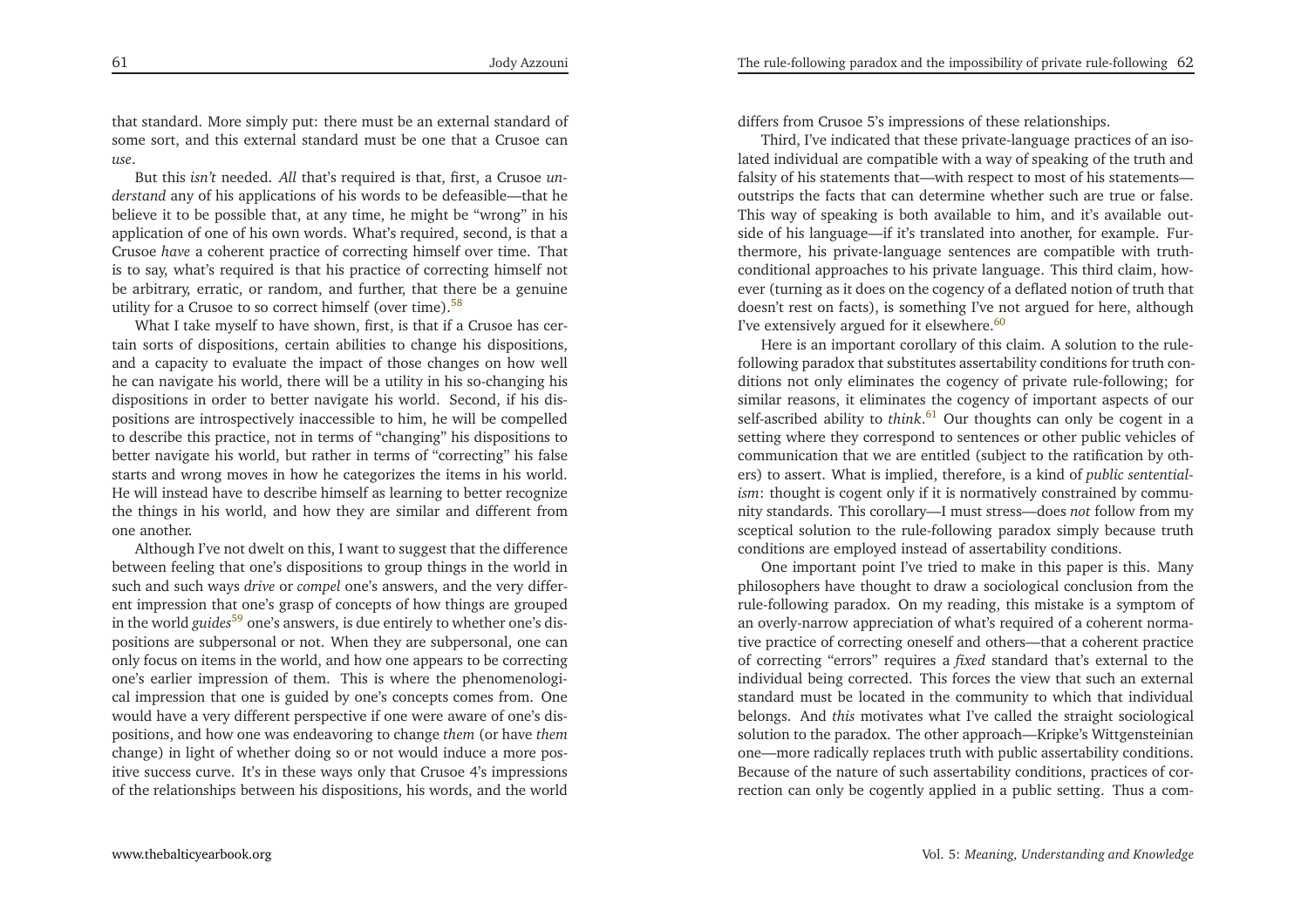munity standard is also required by that view.

When we think about our ordinary practices, however, we realize that there is <sup>a</sup> tension between them and *any* sociological solution sceptical or otherwise. It's par<sup>t</sup> of *our* practice to regard it as possible for *one person* to be right, and for everyone else to be wrong. We allow that the ability of one person to sort certain kinds of objects may turn on his having certain skills, and on his being able to detect differences in things that others aren't capable of seeing. We also allow that it's possible for it never to be recognized (by other people, or by the society at large) that such <sup>a</sup> person is "right." More strikingly, we allow that it's possible for an entire society to be wrong, and for that society tonever be corrected.<sup>[62](#page-41-7)</sup> One way to imagine such a thing is to imagine <sup>a</sup> Friday whose counting practices enjoy <sup>a</sup> superior positive success curve compared to those of every other individual in that community, so that he's capable of exploiting anyone else in (for example) barterexchanges. (He can, that is, use the *entire society* as <sup>a</sup> money pump.)

<span id="page-32-2"></span><span id="page-32-1"></span>My approach, despite being <sup>a</sup> sceptical solution to the rule-following paradox, can accommodate the possibility of either an entire society being wrong, or an entire society being wrong, and one individual (who exploits the practices of that society) being right, because it bases the cogency of someone correcting her own practices in terms of her subsequen<sup>t</sup> enjoyment of an enhanced positive success curve in her interactions with the world. The cogency of someone being right or wrong, therefore, is based in the interaction of her developing dispositionswith her environment, *regardless of whether she realizes this or not*.

It's worth reminding ourselves of the powerful intuition we all have that <sup>a</sup> Robinson Crusoe is capable of developing <sup>a</sup> coherent language (and accompanying concepts) that he can apply successfully to the objects in his world in conformity with his previous intentions, and ye<sup>t</sup> one that's not to be understood as relative to the standards of any community. As I've already stressed, it's these intuitions that make the "private language argument" so shocking in its import. Indeed, we allhave the powerful intuition that our (own) grasp of counting enables us to understand how to go on *ad infinitum*.[63](#page-41-8)

My approach, being <sup>a</sup> sceptical one, ratifies these intuitions only in the very weak sense that it's *true* that we (and the various RobinsonCrusoes) understand how to go on. There is no matter of fact about

this understanding—about our capacities—that fully underwrites this truth. What this, in turn, shows is that our ordinary talk of "understanding" (since it belongs to our language) is just like all the other words in our language in going beyond "the facts," what, in this case, any study of us—psychologically and subpersonally—can ever reveal. "Understanding," is an ordinary word that we use to indicate confident competence at certain tasks and in certain ways. It should be no surprise, therefore, that like "coconut," like the number words, and likepretty much all our words, the standards for it also *float*.

<span id="page-32-0"></span>In the case of "understanding," the way the word floats to what it applies to at <sup>a</sup> time involves (in the case of counting, for example) later, and better positive-success-curve inducing, dispositions due to people learning first how to count with their fingers, and then to count by means of various tools (calculating devices: counting boards, etc.; notational devices: Arabic notation, etc.)—eventuating in the use of sophisticated devices of all sorts. At each stage in our acquisition of new approaches to counting, we gradually iron out various "mistakes": various earlier methods of counting that induce <sup>a</sup> less optimal positive success curve. We don't think of it *this way*, of course. We think instead that we are continuing to count in the same way we always intendedto count. And (factlessly), *we are*.

## **15. IS OUR CONCEPT OF <sup>A</sup> GOD'S EYE VIEW COHERENT?**

Here's a worry some philosophers may raise. $64$  I've apparently introduced <sup>a</sup> standard of objectivity via <sup>a</sup> God's eye view of how our words should be applied that contrasts with how we actually apply our words. I've also suggested—in sections <sup>8</sup> and 10—that Crusoe 2, Crusoe 3, and Friday don't have access to God's perspective. More dramatically, they apparently can't even make sense of certain crucial notions that seem to be needed to characterize <sup>a</sup> God's eye view: they can't make sense of words better fitting (or worse fitting) the world. They can, of course, contrast one language with another by the varying positive success curves they induce; and they can fault the dictates of one language in terms of another by translating the terms of one language tothat other, and treating the deviations as mistakes.

This point can be put—and it has been pu<sup>t</sup> by many <sup>p</sup>hilosophers—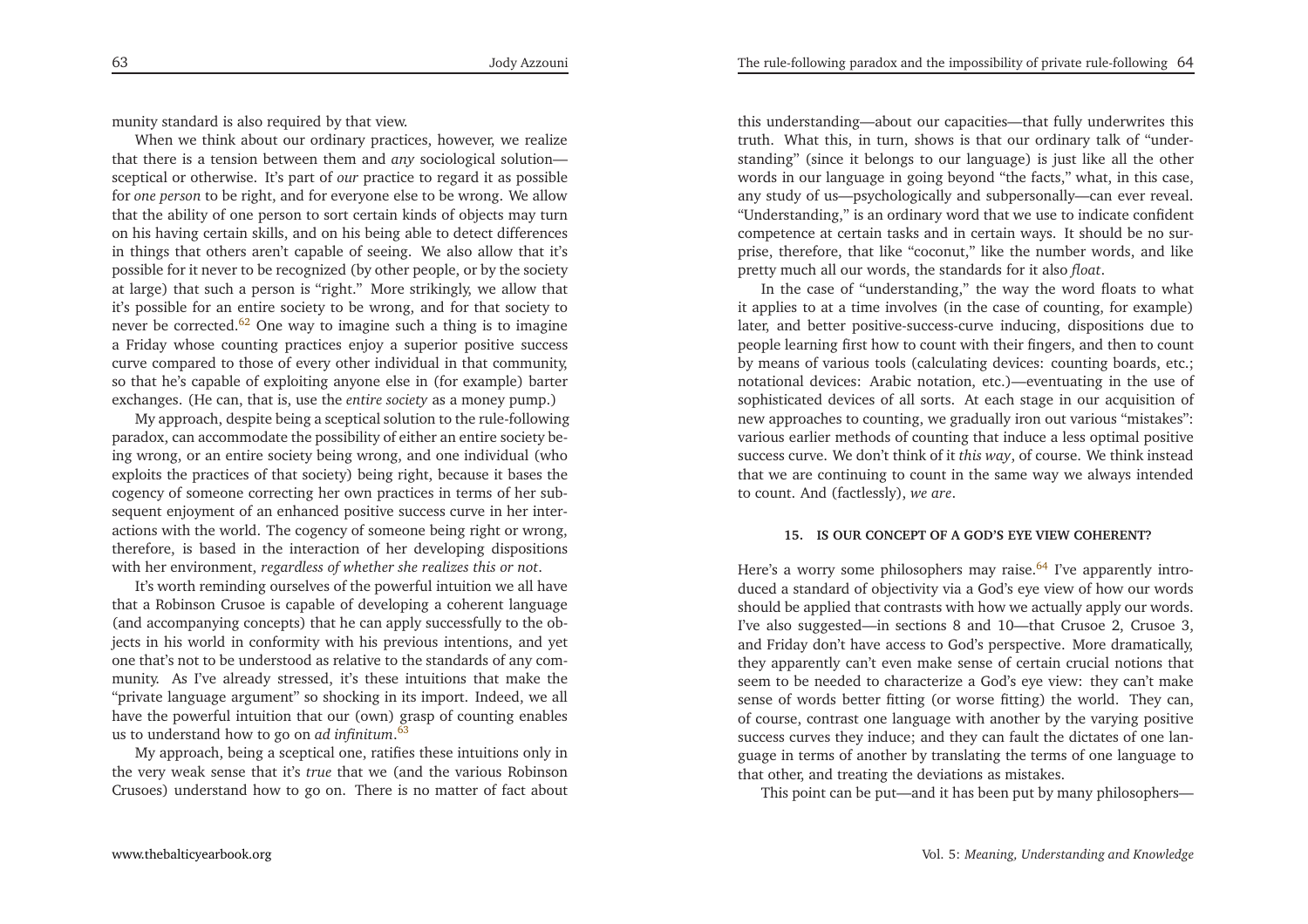65

<span id="page-33-3"></span><span id="page-33-1"></span>this way: No one, including us, can escape their own language frameworks, conceptual schemes, or whatever. But when the point *is* pu<sup>t</sup> this way, then it seems to imply that Crusoe <sup>5</sup> (and ourselves) also can't make sense of the idea of <sup>a</sup> language fitting better or fitting worse to the world and (correspondingly, therefore) neither Crusoe <sup>5</sup> nor ourselves can make sense of <sup>a</sup> God's eye view of the world either. Thus—so the objection goes—a God's eye view has been shown to be incoherent. Any contrast between such <sup>a</sup> perspective and our own is, as <sup>a</sup> consequence, nullified since we can't make sense of God's end of the contrast. Therefore, the best sense of anyone's words being right or wrong can only be in terms of how we use our words in our (current) languageframework, and our ability (which the Friday of section <sup>8</sup> shares) of faulting—relative to <sup>a</sup> translation—the words of others when they deviate from our own words.

<span id="page-33-0"></span><sup>I</sup> think, however, that the matter is more complicated than the above makes it sound. This section is dedicated to probing this surprisingly delicate question.

I'll start with the point that our <sup>p</sup>icture of how the words of our own languages operate is largely the same as that of Crusoe 5. Let's consider the coconut again. Our term "coconut" refers to coconuts. We take this to be the case even though we treat our dispositions even our collective dispositions—as all potentially untrustworthy. This is how we understand the relationship between our dispositions and(nearly) all our words. $65$ 

One view—I'll call it *the contrastivist view*—is that this paper has shown that this <sup>p</sup>icture is just *wrong*. The right view is that we (and Crusoe 5) utilize <sup>a</sup> continuously-changing series of disposition-meaning idiolects, where each of the words in each of these idiolects refers exactly to what the dispositions of the speakers of those idiolects (at those times) impel it to refer to. We (and Crusoe 5) suffer from the ineliminable illusion (because our dispositions to apply words are largely subpersonal) that the words in our language are largely stable in what they refer to.[66](#page-41-11) We—but not Crusoe 5—think of our language as *public*, although we and Crusoe <sup>5</sup> agree that words are frozen in what they refer to insofar as they are frozen in what they mean. Due to grea<sup>t</sup> variations in knowledge (both among shared-language speakers, and overtime for any particular language speaker), however, we vary greatly

<span id="page-33-2"></span>in our abilities to apply those words correctly. "Coconut" is an exam<sup>p</sup>le of <sup>a</sup> word that—we think—doesn't change in what it refers to over time; rather, we learn (over time) that some things that we thought were coconuts are in fact not coconuts (and vice versa). According to the contrastivist, that our words and their references float over time is something we misperceive as an epistemic fact: we think that our *knowledge* of the objects our words refer to is what floats over time andthat the references of our words do not float.

Corresponding to these misconceptions is <sup>a</sup> correspondingly misguided semantic theory for our language. Such <sup>a</sup> semantic theory, for example, presupposes that <sup>a</sup> certain class of declarative statements istwo-valued,<sup>[67](#page-41-12)</sup> and it assigns truth conditions to those statements along standard Tarskian lines, based on what the words in those sentencesrefer to.

According to the contrastivist, the semantic reality is very different. Each person's <sup>p</sup>lpci dispositions induce disposition-meanings (for that person) for each sentence S: such-and-such circumstances when each individual would assert S, deny S, or fail to respond in either way (e.g., by <sup>a</sup> "don't know" shrug, or by some other failure to assert or deny S). These disposition-meanings change over time because of the positive way that these changes enable individuals to succeed in their environments, and to communicate with one another. The nature of such changes is what (i) causes those individuals to enjoy the illusions of language described in the previous two paragraphs, and (ii) allows speakers of these changing idiolects to instead speak both of the truth and falsity of statements and of the truth conditions for such statements. In reality, however, statements have no truth conditions, at least not in the way that the misleading Tarskian semantic theory <sup>I</sup> alluded to takes there to be. Instead, truth and falsity conditions (this is one possibility) for each idiolect arise from the <sup>p</sup>lpci dispositions of<sup>a</sup> speaker of that idiolect at the time that speaker possesses that idi-olect.<sup>[68](#page-41-13)</sup>

It might be thought that I've too narrowly described the resources that <sup>p</sup>lpci dispositions offer to semantic theories. We can take <sup>a</sup> chronologically longer view of them and characterize truth conditions only by the standards of later dispositions. Only with respec<sup>t</sup> to the later dispositions, and only when they eventually stabilize on verdicts for certain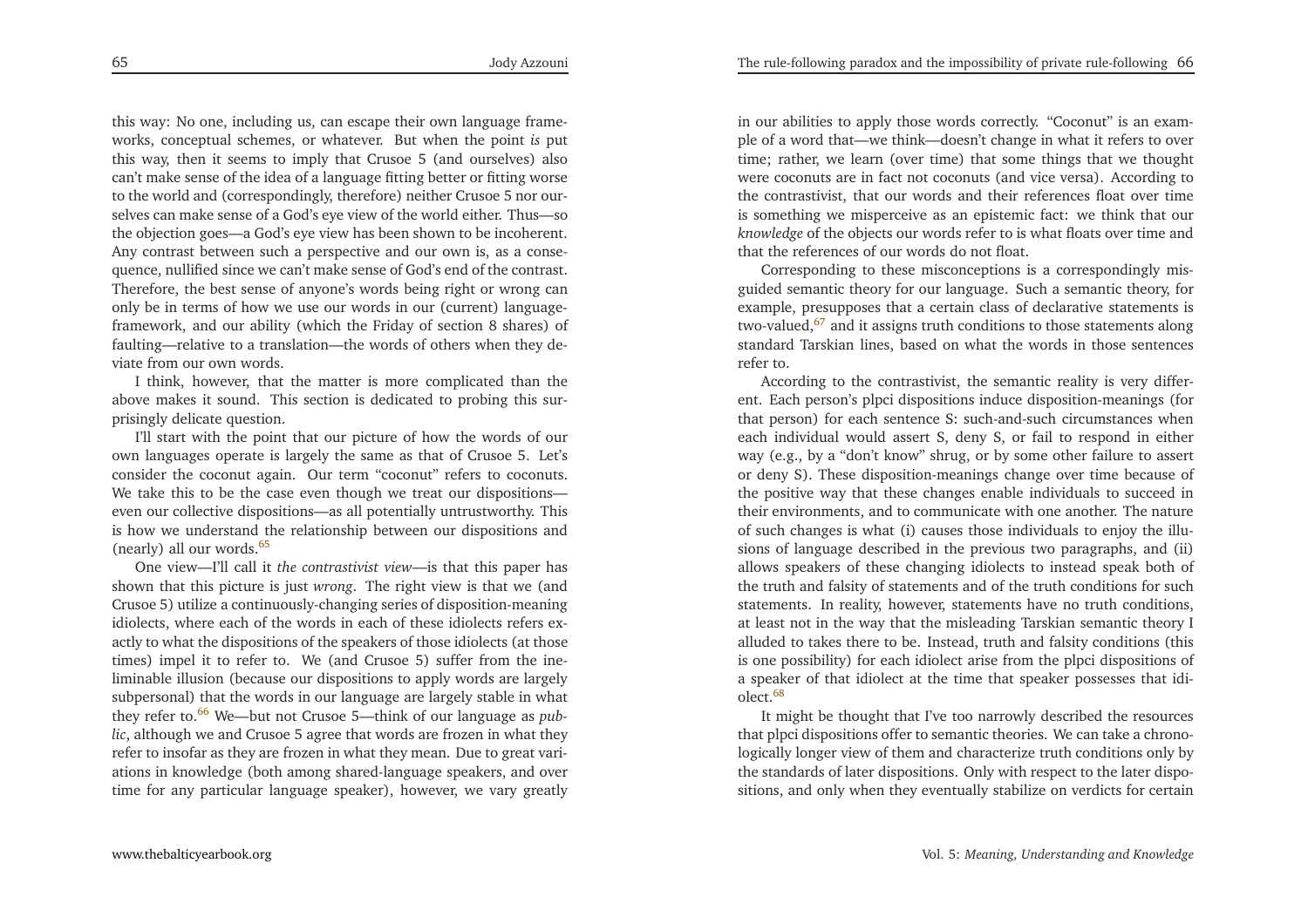sentences, do we take those verdicts to indicate actual truth values. Doing so, however, still leaves numerous statements without truth values; furthermore, we do not normally think of <sup>a</sup> stable verdict on <sup>a</sup>statement as necessarily a correct verdict.<sup>[69](#page-41-14)</sup>

The contrastivist view that I've been describing in the pas<sup>t</sup> few paragraphs posits <sup>a</sup> sharp contrast between the reality of our languages and their relationships to our dispositions and the illusory <sup>p</sup>icture of these relationships on the par<sup>t</sup> of speakers that deeply misconceives them. The contrastivist view is one I've repeatedly attributed to God—but that doesn't make it *right*. There is another possibility, what I'll call *the noncontrastivist view*. The noncontrastivist denies that God's perspective of our languages falsifies our perspective of them. The relationship, rather, is like that between faces as they look to us normally, and what faces would look like if one could see the anatomy beneath the skin. The perspective in terms of <sup>p</sup>lpci dispositions (the anatomy) describes what might be called the "engineering" of reference. But our words *do* refer to what they refer to, and par<sup>t</sup> of the explanation of how they do so involves the trajectory over time of our (collective) <sup>p</sup>lpci dispositions. The noncontrastivist view takes "coconut" to referto coconuts. This is a reference relation between a kind term and ob-<br>isote in the suced a gree that is named by the suced effects.<sup>9</sup> furtherness? jects in the world, one that is named by the words "refer," "reference," and so on. The "correspondence relation" is the relationship betweenthe word "coconut" and certain objects in the word—coconuts.

Recall the distinction between grounding facts and correspondence facts that was <sup>g</sup>iven in section 1, footnote 5. The noncontrastivist view is that the correspondence relation is only *partially* instantiated by correspondence facts. The absence of (certain) correspondence facts arises from absences in the grounding facts in individuals (taken individually or collectively). For, first, as we've seen, the (individual or collective) dispositions to understand how to apply one's words in certain contexts may simply determine nothing at all about <sup>a</sup> grea<sup>t</sup> number ofthings—e.g., whether they are coconuts or not. Second, the dispositions may determine falsely (from <sup>a</sup> later perspective) that items are(or are not) coconuts.

In describing the reference relation this way, the noncontrastivist simply extends how we (and Crusoe 5) talk about the numbers of coconuts in trees, and other similar claims about what is or isn't so-and-so

(independently of whether we can ourselves determine it or not) to the very word "reference" itself—at least as *we* use it. Therefore (according to the noncontrastivist) it doesn't have to be denied either that "coconut" refers to coconuts, or that "refers to" characterizes the reference relation. Rather, the noncontrastivist is claiming that only *some* instances of the reference relation go beyond the facts.

To make the noncontrastivist view clearer, it's valuable to distinguish between the *applications* of <sup>a</sup> word and what it *refers* to. What <sup>a</sup> word applies to (at <sup>a</sup> time) is what the (collective) dispositions of its users (can) apply it to. On the noncontrastivist view, what *floats* isn't the reference of words, and it isn't (*pace* the contrastivist view) that words in languages are constantly superseded by successor words in successor languages. Rather, what floats is the applications of <sup>a</sup> word. Its reference remains stable (unless the word is discarded or officiallychanged in what it refers to).

<span id="page-34-0"></span>On the noncontrastivist view neither reference floats nor is it that words are continually replaced by new words with differing extensions. But the standards by which these words are applied and, correspondingly, how mistakes are recognized isn't to be characterized in relation to what such words refer to but to the floating applications of these words. Therefore, just as on God's view, the *standards* by which our words are applied *float*. God has it right about how we apply our words and how we recognize ourselves to have made mistakes. But, the noncontrastivist claims, *pace* God, we should not conceptually connect our practice in implementing those standards with what the words refer to—in the sense that what the words *refer* to is the standard by whichour words are to be judged as correctly or incorrectly applied.

What <sup>a</sup> word refers to we understand to be its application when there are no longer any mistakes being made. "Mistake," as here used, is similar to "not knowing," as characterized earlier: the words go beyond any description—now or ever—of how someone could modify their dispositions to <sup>y</sup>ield <sup>a</sup> different (i.e., "correct") answer. (*All* our words, on the noncontrastivist view, are *partially* supported by the facts in what they refer to.) This negative characterization of the reference of <sup>a</sup> word, therefore, allows us to speak—for example—of there being <sup>a</sup> certain number of items (regardless of whether there are any grounding facts whatsoever that underwrite what that number is). Similarly,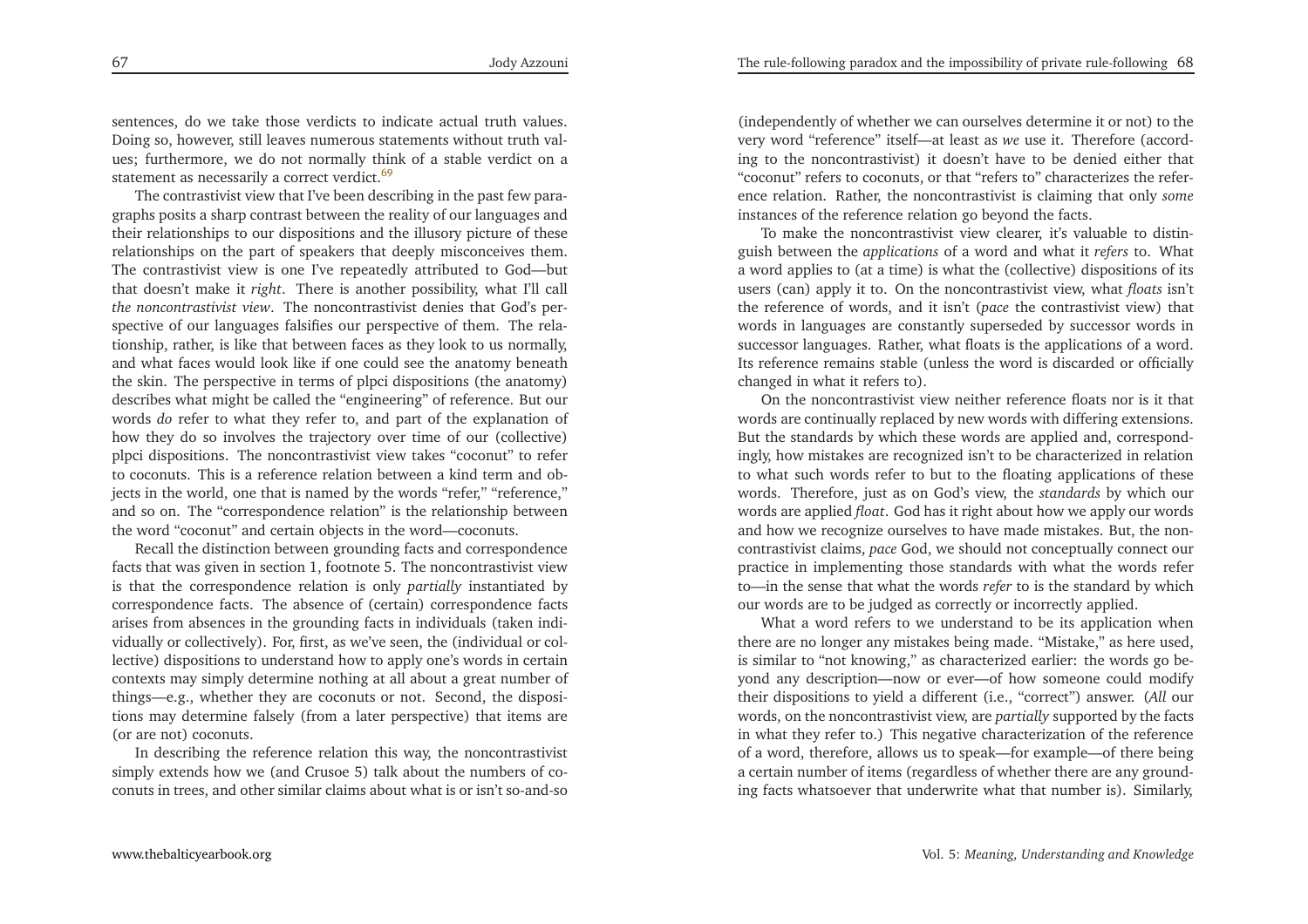we can speak of words referring to collections of objects regardless of whether there are any grounding facts that (fully) underwrite that reference relation. In general, there are various possibilities. The (collective) dispositions to apply <sup>a</sup> word, and "coconut" may be one of *these* words, floats for <sup>a</sup> time before the word stabilizes entirely in how it is applied. Our dispositions to apply the word no longer change although—of course—that isn't true of our dispositions to apply other words. Furthermore, defeasibly, these dispositions actually characterize what the word refers to. Another case is where <sup>a</sup> word stabilizes in how it's applied with respec<sup>t</sup> to various items, and as our dispositions improve, it remains frozen on those items but continues to accrue new ones. Our ability to apply ever-larger cardinal numbers to ever-larger collections of objects fits this case. Again, this growing set of dispositions, defeasibly, actually characterizes larger and larger collections ofitems that the cardinal words refer to.

<span id="page-35-0"></span>In general, if <sup>a</sup> word can be applied usefully at all, this is because our dispositions to apply it are stable on at least some class of objects, and it may become stable on <sup>a</sup> larger class of objects over time. However, there are always appropriate areas of the application of words that elude stability (and even application), and that will always do so. Nevertheless, just as we speak of the possibility of something being <sup>a</sup> coconut, or not regardless of whether our dispositions (now or ever) to use the word determine an answer, so too, we speak of words referring to objects independently of whether there are any grounding factsnow or ever—that underwrite that characterized reference relation.

I've elsewhere discussed what <sup>I</sup> call the "truth maker assumption" the view that if <sup>a</sup> statement is true, then it is true because there are things (that the statement is about) that it is true of. (Recall the discussion of the sentence (1) in section 13.) There are many different versions of this assumption but they share the perspective that <sup>a</sup> statement that isn't about anything can't be true or false. If <sup>a</sup> statement *is* true (or false), then there is something that it is true (or false) *of*. This assumption is one that <sup>I</sup> think we should resist; and the noncontrastivist view reveals <sup>a</sup> way of resisting it that's different from arguments against it that I've <sup>g</sup>iven in other work. There are no correspondence facts about whether "coconut" refers or not, with respec<sup>t</sup> to many items in theworld-for the grounding facts about how we use "coconut" don't determine such facts. *Nevertheless*, it is true (or false) of each such itemwhether "coconut" refer to it or not.

<sup>I</sup> should stress the point that the noncontrastivist view isn't restricted to sentences and language: it extends to our view of our own thoughts and self-ascribed concepts. We understand our concep<sup>t</sup> of *coconut* to <sup>p</sup>ick out all and only the coconuts—*even if we can't* (and even if there are no facts that determine what all and only the coconuts *are*). Built into our concepts, into our understanding of our concepts, that is, is that our concepts apply to what they apply to even though the grounding facts about us do not determine appropriate correspondence conditions (appropriate necessary and sufficient conditions) to sort everything in the world into what the concep<sup>t</sup> applies to and what the concep<sup>t</sup> doesn't apply to. In the more ordinary language of section 2, we take our concepts to be ones we can grasp even if (as in the case of calculation) we're not particularly good at successfully applyingthem.

 <sup>I</sup> also want to stress again that the noncontrastivist view, as we have just seen with the word "refer," extends the only partial grounding in facts of words (concepts) like "coconut," "gold," etc., to words and <sup>p</sup>hrases like "reference," "everything," "mistake," "know," "understand," and so on. These latter concepts, as well, can be ones that occur in sentences that are true despite there being no correspondence factsthat they are correlated with.

Recall the issue that this section opened with. <sup>I</sup> gave the impression in sections <sup>8</sup> and <sup>10</sup> that Crusoe 2, Crusoe 3, and Friday don't have access to God's perspective. More dramatically, they can't make sense of certain crucial notions that are needed to characterize <sup>a</sup> God's eye view: they can't make sense of words better *fitting* (or worse *fitting*) the world.

The noncontrastivist view creates conceptual room for the idea that our words refer to what they refer to *despite* our epistemically faulty dispositions. In exactly the same way, conceptual room has been created for the idea of <sup>a</sup> being whose dispositions aren't epistemically faulty the way ours are: <sup>a</sup> being who simply knows enough so that Hecan apply His terms as they refer.<sup>[70](#page-41-15)</sup> In so imagining His words suitably applying to the world, it isn't that we are to imagine the world itself asshaped such and so (as it were) and His words as conforming to those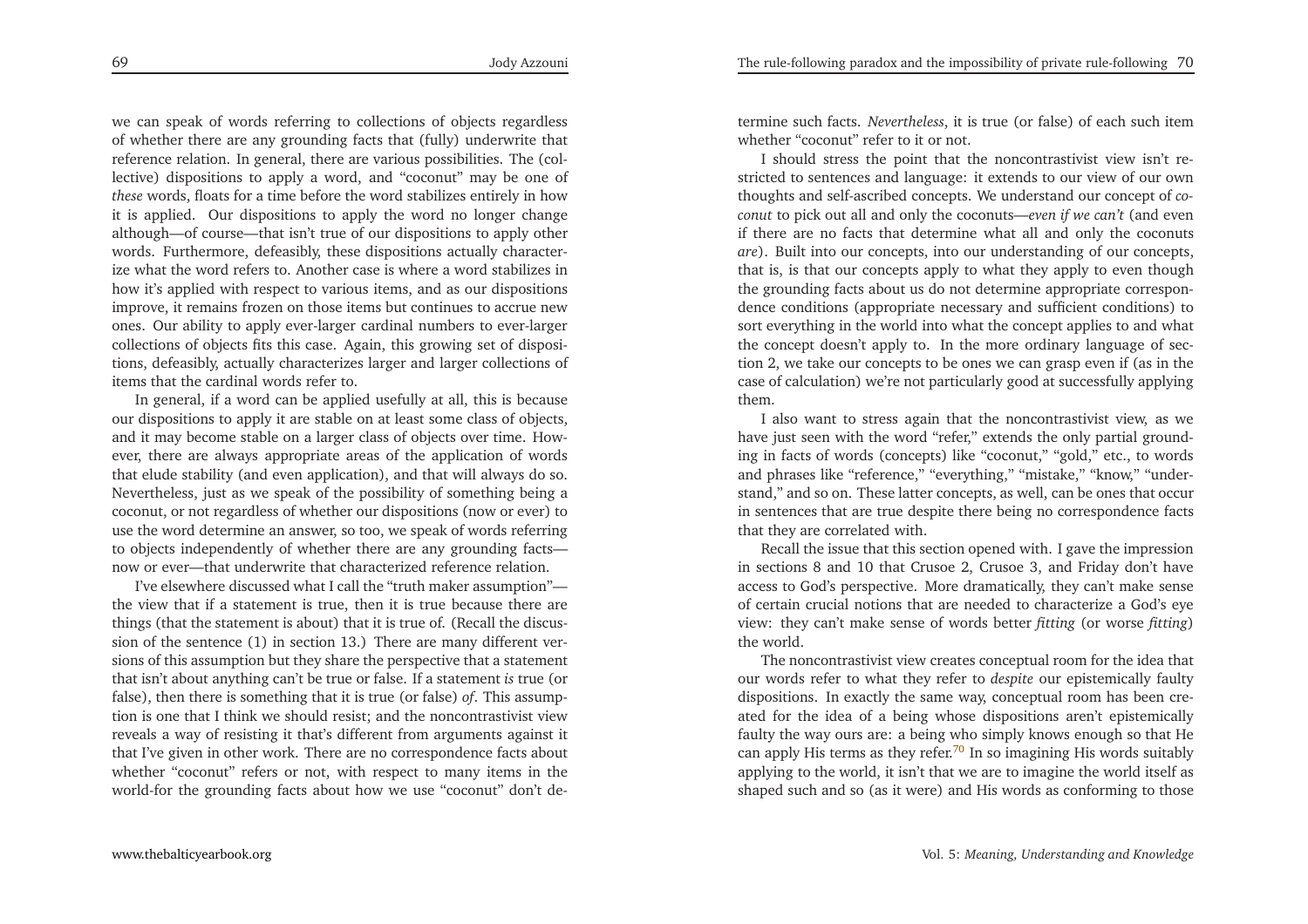<span id="page-36-2"></span>shapes. To do this really is to step outside our own conceptualizations and to try to compare His conceptualizations to the world. So too, if we do something similar with ourselves—imagine our words as fitting well or ill with the world's own contours—we are illicitly stepping outside our own conceptualizations and trying to imagine (from outside<br>these conceptualizations) a comparison of sur sum consents with the those conceptualizations) <sup>a</sup> comparison of our own concepts with the world. What we *can* imagine is that the floating processes—that the ap<sup>p</sup>lications to the world that our words go through as our dispositions are refined—can come to an end. And we can imagine that they have come to an end with respec<sup>t</sup> to <sup>a</sup> word because the positive success curve induced by our current dispositions is already maximal; nothing will make it better. Similarly, we can imagine that God's conceptualizations are already maximal in the positive success curve they induce with respec<sup>t</sup> to *all* His words (and concepts). He can't do anything to make them better.

Characterizing our notion of our words "suitably applying to the world" in terms of the content *maximal success* doesn't involve an im<sup>p</sup>licit <sup>p</sup>icture of <sup>a</sup> world that we match our words to, nor does it allow the illicit thought that we can use this so-called *suitably applying to the* world as the standard by which we can take our words to refer.<sup>[71](#page-41-16)</sup> The standard for correcting our referential mistakes is always the same one: introducing <sup>a</sup> more positive success curve; and we always treat our ap<sup>p</sup>lications of our words at any time as defeasible: they may not really refer to what we think they refer to because the positive success curve in question may not be maximal. Nevertheless, we can make sense of <sup>a</sup> being who need not use His words defeasibly because His practiceswith His concepts are already maximally successful.

Recall the discussion in section <sup>8</sup> where the question was raised of whether Crusoe <sup>2</sup> could make sense of <sup>a</sup> language better fitting the world. One theme—stressed there and throughout this paper is that such <sup>a</sup> metaphysical notion can't function as <sup>a</sup> standard for how words are used. The noncontrastivist view accepts this. In claiming that we can speak of what our words refer to—apart from how they are applied—it is not therefore being claimed that what they refer to can be used as <sup>a</sup> standard of correction for our words. The standard for the correct usage of our words is <sup>a</sup> floating one. The second important theme raised there is that it isn't possible for Crusoe <sup>2</sup> (and

<span id="page-36-1"></span>by implication, for any of us) to think of <sup>a</sup> language as "fitting" the world. <sup>I</sup> have pressed, instead, the idea that our notion of God's ap<sup>p</sup>lication of His words needn't be understood in this metaphysically loaded way. Instead, as noted, we can think of Him as epistemically faultless: as using his concepts (and words) in such <sup>a</sup> way that His positive success curve is maximal. We can accep<sup>t</sup> the fact that there is no further content to our notion of words—ours or His or anyone else's— "fitting the world" that goes beyond epistemic faultlessness: that the divisions the words in question introduce induce <sup>a</sup> maximally positivesuccess curve.<sup>[72](#page-41-17)</sup> The worry was raised at the beginning of this section that the best sense anyone (us or Friday) can make of someone being wrong is by comparing their usages of words to our own—relative to <sup>a</sup> translation—and criticizing theirs for deviations. But we can now see that this is wrong. Thinking of "objectivity" as an epistemically faultless God's eye view of things suffices to provide us with <sup>a</sup> notion that goes *beyond* our own current usage and dispositions to apply words. Thus this characterization of "objectivity" doesn't amount to the emptyratification of how we currently apply our *own* words.

<span id="page-36-0"></span>What has been shown in this section is that the question of whether or not we can make <sup>a</sup> kind of sense of the idea of an epistemically faultless application of our words—say by <sup>a</sup> epistemically faultless being such as God—comes down to whether the contrastivist or noncontrastivist view is the right one. On the contrastivist view, the idea of such <sup>a</sup> being arises from adherence to the wrong <sup>p</sup>icture of our language. The right <sup>p</sup>icture of our "language" is that we actually shift through <sup>a</sup> series of disposition-meaning languages over time, and not that we have one language that we apply the words of by our floating dispositions, along with floating standards of the correct application of those words. The noncontrastivist view opposes this by demoting the time-relative disposition-meanings to mere application-conditions of words at <sup>a</sup> time. The references of our words are instead characterized as those usages of them, if any, that would induce <sup>a</sup> maximallypositive success curve.[73](#page-41-18)

As the foregoing discussion indicates, the contrastivist and noncontrastivist views are not terminologically disguised versions of one another. According to the contrastivist, we think we speak one language, but we speak <sup>a</sup> series of them over time: we are in the grip of an illu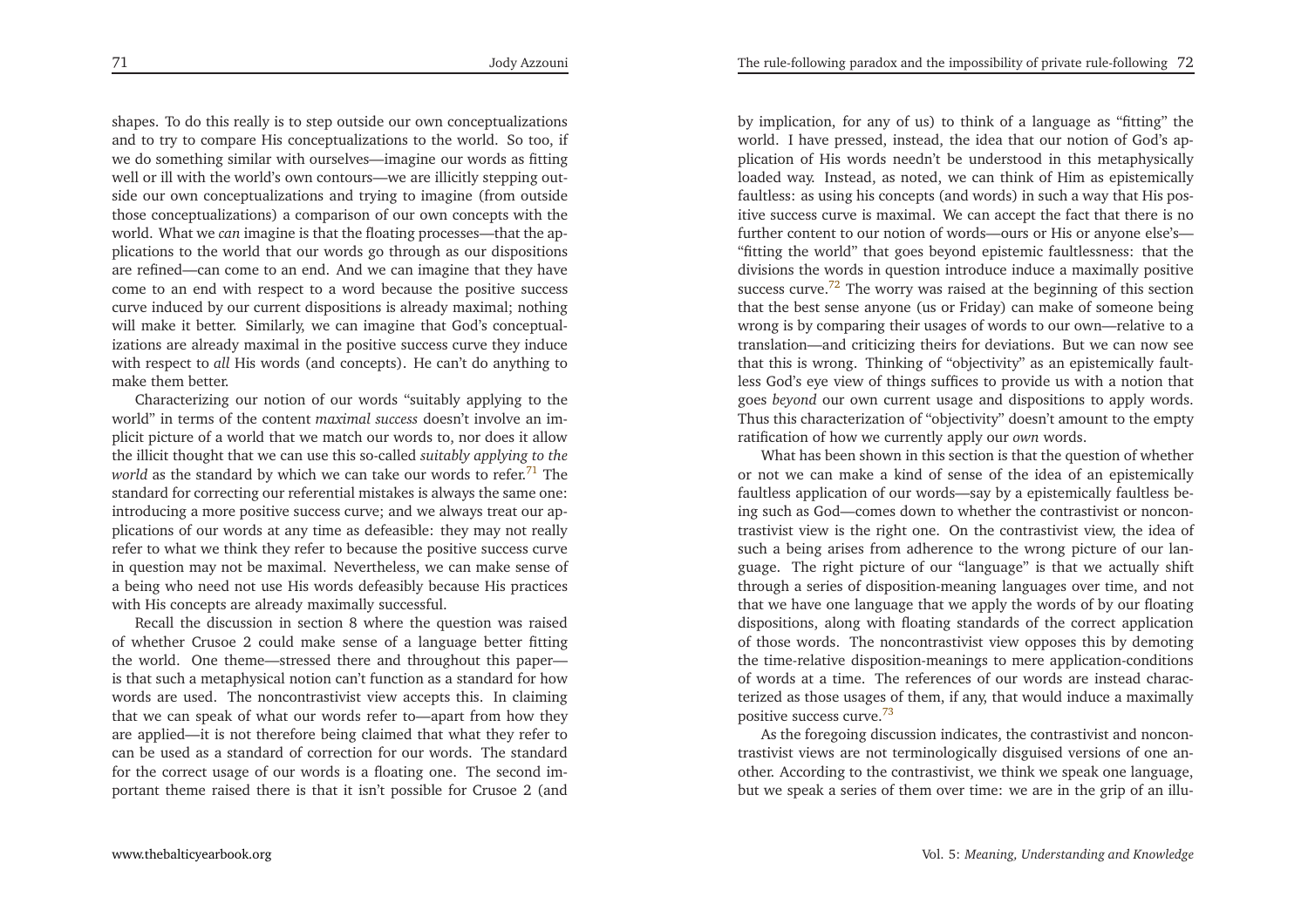<span id="page-37-2"></span><span id="page-37-1"></span><span id="page-37-0"></span>sion. According to the noncontrastivist, we speak one language just as we think we do. Furthermore, reference is stable, just as we think it is. If we are confused, the noncontrastivist claims, it is about the nature of the reference relation: we mistakenly think that it is always determined by facts when this is only partially the case (as with *all* words). This mistake about the reference relation, arguably, is one that only<sup>p</sup>hilosophers are in the grip of—not ordinary people.

Now consider the <sup>p</sup>hilosopher who wants to claim that the notion of <sup>a</sup> God's eye view of the world (a view of the world, that is, that isn't epistemically faulty) is incoherent. It seems to me that it has been shown that this claim faces three obstacles. The first obstacle is simply that the noncontrastivist view must be shown to be *wrong*, that is, it must be shown that what floats is the *references* of our words (or the words themselves) and not the mere dispositions to ap<sup>p</sup>ly those words—that the reality is that we speak disposition-meaning languages. This opposes the noncontrastivist <sup>p</sup>icture that the reference relation (like the relations of *all* our words to the world) is at leastpartially factless; and this, <sup>I</sup> want to suggest, is harder than it looks.

Given, however, that the noncontrastivist is wrong, two obstacles still remain. The first is this: to show that the idea of <sup>a</sup> God's eye view is *incoherent*—because it arises out of the wrong <sup>p</sup>icture of our language—requires showing that in some strong conceptual sense <sup>a</sup> view of language that allows the possibility of <sup>a</sup> God's eye view is not only wrong but *impossible*. It's not enoug<sup>h</sup> to show that it's been em<sup>p</sup>irically ruled out. I'm not at all sure that the contrastivist view, as <sup>a</sup> solution to the rule-following problem, *must* be taken to be <sup>a</sup> "conceptual analysis." But whether this is so or not has to be sorted out beforethe *incoherence* charge can be entertained, let alone sustained.

The second obstacle is this. Suppose the perspective of language that the contrastivist treats as an illusion—that reference is stable and that our shifting relationship to it is an epistemic one—is one that it is impossible in practice to shed. <sup>I</sup> think that the discussion of Crusoe <sup>5</sup> indicates why this would be: the largely subpersonal operation of our and Crusoe 5's dispositions prevents either of us perceiving the references of our words to be constituted by our individual or collective dispositions. And suppose, for similar reasons, that it's also impossible to shed the same impression about our concepts. It then follows—because

of this illusion—that it's built into our *conception of* our concepts that there is an in-principle right way that they can be applied. One way to see this neatly is to notice how easy and automatic it is for us to *understand* that how we are applying our concepts can almost always turn out to be wrong. It's not clear how we are supposed to be able to *understand* this, <sup>g</sup>iven that the contrastivist view rules out an objective (epistemically faultless God's eye) view.

For <sup>g</sup>iven that we *do* understand our own application of our words and concepts to be fallible (apart from "pain," and the like), it follows that we also understand how—lacking that fallibility—we would have <sup>a</sup> God's eye view of the application of these words and concepts. But then, how can it be that <sup>a</sup> God's eye view is <sup>a</sup> notion that we *don't* understand?

#### **Notes**

*[1](#page-1-0)*My thanks to Brendon Larver and David Corfield for organizing the conference *Two* streams in the philosophy of mathematics: Rival conceptions of mathematical proof (July 1-3, 2009, University of Hertfordshire, Hatfield, UK), and, of course, for inviting me to speak. My thanks to the scientific committee, and the invited organizers, of the <sup>5</sup>*th* International Symposium of Cognition, Logic and Communication for organizing the conference *Meaning, understanding and knowledge* (August 7-9, 2009, Riga, Latvia), and of course, for inviting me to speak. My thanks as well to the participants of both conferences for making them such rich and enjoyable experiences. My thanks to Douglas Patterson for his detailed comments on the penultimate draft of this paper. They were extremely valuable, as always. (I'll probably regre<sup>t</sup> not taking all his suggestions.) <sup>I</sup> should also add that I'm under the impression that we continue to disagree on <sup>a</sup> number of substantial points that come up in this article. (I'm hoping these disagreements make it into print sometime in the future.) My thanks as well to Eric Schliesser for directing me to some invaluable terminology. <sup>I</sup> should finally add that this paper discharges <sup>a</sup> rather old promise <sup>I</sup> made in my 1994, where <sup>I</sup> first indicated that my <sup>p</sup>hilosophical approach to mathematical practice had as <sup>a</sup> corollary <sup>a</sup> response to (a version of) the rule-following paradox. In spirit, although not in expository details, *this* is what <sup>I</sup> had in mind. The characterization of the evolution of scientific language that <sup>I</sup> subsequently presented in my <sup>2000</sup> (especially Part IV) illustrated the "floating <sup>p</sup>icture" of language (given here); but reasons of space again prevented an explicit discussion of rule-following. I'm thus very grateful to the editors of the *<sup>5</sup>th issue of the Baltic International Yearbook for Cognition, Logic and Communication* for the opportunity to finally lay all this out.

*[2](#page-1-1)*All references in this article to Kripke's work will be to his 1982; all references toWittgenstein's work will be to his 1958, excep<sup>t</sup> when otherwise specified.

*[3](#page-1-2)*There is some literature on this question. See, e.g., [McDowell](#page-41-19) [\(1984](#page-41-19)) or [Goldfarb](#page-41-20)[\(1992](#page-41-20)).

*[4](#page-2-0)*See, for good discussions of this, and the citation of relevant literature, [Carey](#page-41-21) [\(2009](#page-41-21))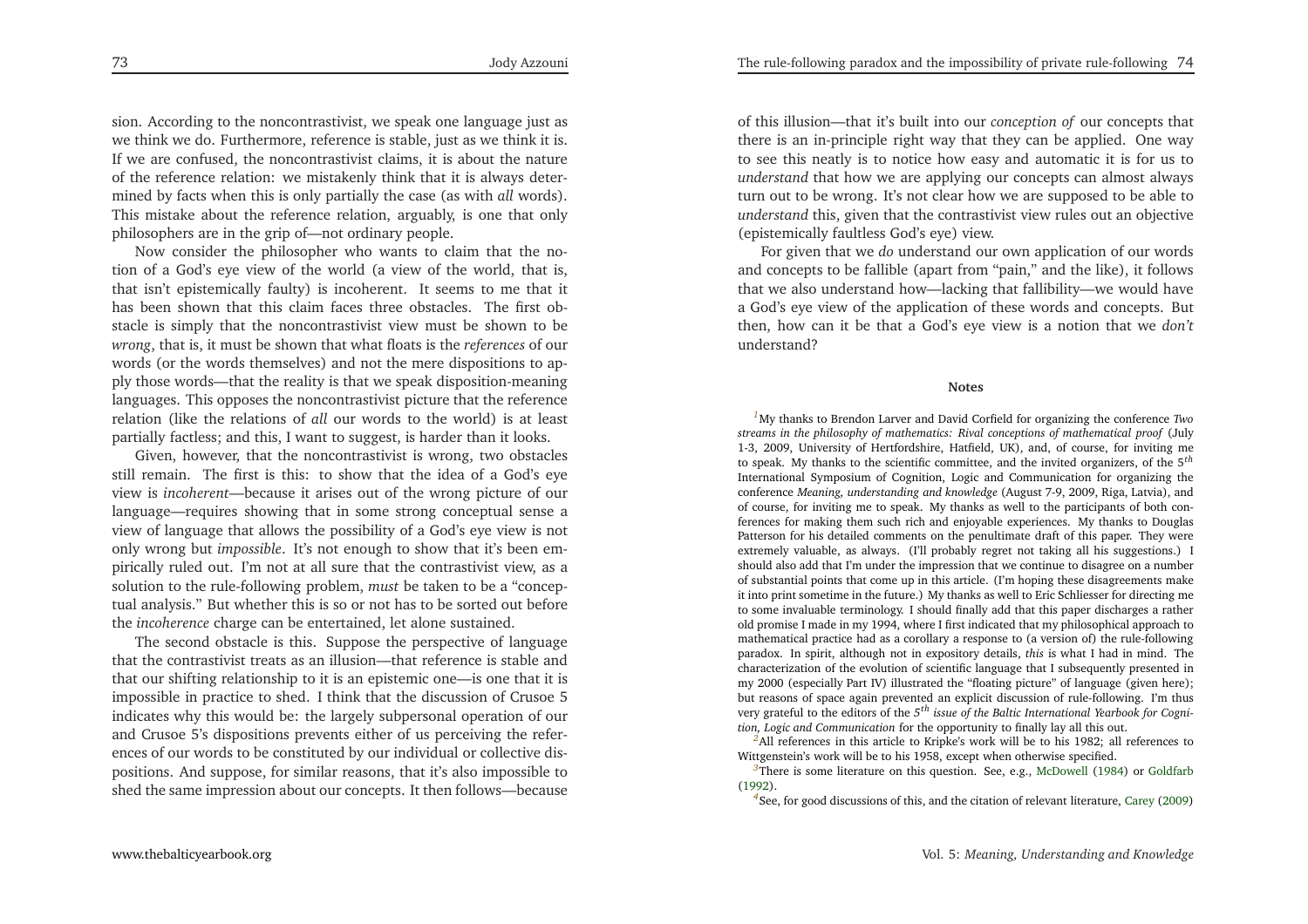<span id="page-38-11"></span>and [Butterworth](#page-41-22) [\(1999\)](#page-41-22), chapter 3, sections 1-4. <sup>A</sup> classic study is [Gelman](#page-41-23) & Galistel [\(1986](#page-41-23)).

<span id="page-38-6"></span> *[5](#page-2-1)*It's not particularly off-stage in Wittgenstein himself, because he often <sup>g</sup>ives exam<sup>p</sup>les where people are counting objects. And Kripke does take note of collections being the target of counting when he discusses—in passing—"quounting," and when he discusses Wittgenstein's text. However: if the counting of collections of *objects* is centrally incorporated into the examples that Kripke's sceptic challenges that will make salient possible (but overlooked) coherent forms of private-language practices, as <sup>I</sup> show in sections 7-12.

<span id="page-38-4"></span>*[6](#page-2-2)*So there are two uses of "fact" occurring here that should be kept distinct. The first are the purported (external-world) facts that true meaningful statements correspond to. The second are the psychological/dispositional facts in the person that underwrite her capacity to understand true meaningful statements, and consequently that determine that such statements are indeed understood to correspond to the (external-world) facts that they purportedly correspond to. Rule-following considerations <sup>p</sup>lace pressure on the second set of facts; the correspondence <sup>p</sup>icture that requires the first set of facts is thus indirectly undermined. In what follows I'll describe the second set of facts as *groundingfacts*, and the first set as *correspondence facts*.

*[7](#page-2-3)*Some of the tacit knowledge required to do this successfully is labeled, by Gelman and Gallistel [\(1986](#page-41-23), 77-82), as the counting principles: "cardinal word," "order-irrelevance," and "abstractness"—that the last word in <sup>a</sup> count is the cardinal number of the collection, that the order in which the objects in <sup>a</sup> collection are counted doesn't matter, and that it doesn't matter what the objects are. These abilities are acquired by children in stages from ages <sup>2</sup> to 4. (See Carey [\(2009](#page-41-21), p. 241-244) for <sup>a</sup> description of the process, and for indications of how arduous this acquisition of tacit counting knowledge is.)

<span id="page-38-12"></span><span id="page-38-5"></span> *[8](#page-3-0)*See [Butterworth](#page-41-22) [\(1999](#page-41-22)), especially p. 52-62, for an accessible discussion—with some citations—of the different types of number vocabulary to be found in different natural languages.

<sup>[9](#page-3-1)</sup>It seems, however, that children can recognize the indefinite nature of numbers without necessarily having learned <sup>a</sup> genuine numeral system. Carey [\(2009](#page-41-21), 252) quotes one five-year old as saying: "suppose you think <sup>a</sup> gazillion is the highest number—well, you can go <sup>a</sup> gazillion and one, <sup>a</sup> gazillion and two . . . ," and she describes the spontaneous invention of arguments that there is no highest number as common. In my exposition, <sup>I</sup> assume the subject has acquired <sup>a</sup> numeral system for counting in order to avoid com<sup>p</sup>lications with number-languages that are outstripped—at least in this respect—by the subject's knowledge of number itself. In any case, children in our culture do, in time, acquire the understanding of numeral systems. That achievement, too, is arduous because of confusions that can arise from the child needing to identify the terms of <sup>a</sup> numeral system with the number-words in natural languages; apar<sup>t</sup> from this there is evidencethat different brain circuits handle these different number systems.

*[10](#page-3-2)*Kripke, 16: "Quounting" <sup>a</sup> heap of objects is counting in the ordinary sense unless the heap is formed as the union of two heaps, one of which has <sup>57</sup> or more items (assumingthe subject has never so-far counted heaps that large), in which case the answer is 5.

*[11](#page-3-3)*So, for example, [Carey](#page-41-21) [\(2009](#page-41-21)) offers an "ontogenetic" description of how the child—already possessing certain innate subpersonal cognitive systems (the parallel individuation of small sets, and the natural language quantifiers) that can be applied to particular (restricted) numerical tasks—is enabled over the course of <sup>a</sup> year and <sup>a</sup> half by induction

<span id="page-38-10"></span><span id="page-38-9"></span><span id="page-38-7"></span><span id="page-38-2"></span><span id="page-38-1"></span><span id="page-38-0"></span>and analogy ("Quinean bootstrapping") to understand certain crucial properties of numerals, e.g., that they continue indefinitely, and to understand how to apply them to count collections of objects. As we will see, <sup>a</sup> striking effect of the rule-following paradox is that Carey's empirical hypothesis, and the others like it that are offered by cognitivescientists, fail to even be *relevant* to <sup>a</sup> solution.

<sup>[12](#page-3-4)</sup>Some of these possible "mistakes" actually occur during a child's acquisition of counting but most don't. Children go through specific stages as they acquire counting skills, and cognitive scientists describe children successively, as "one-knowers," "two-knowers," "three-knowers," "four-knowers," "subset-knowers," and finally, "cardinal-principle knowers." They are described—at one stage—as "one-knowers" because they know how to distinguish one object from many, but they can't distinguish between the cardinal numbers of groups of objects larger than one; "two-knowers," are analogous, and so on. At one stage in their acquisition of counting skills, children also skip numerals when counting; this isn't something they do later. See [Carey](#page-41-21) [\(2009](#page-41-21)), [Butterworth](#page-41-22) [\(1999](#page-41-22)) for descriptions, and for references to the literature.

<span id="page-38-3"></span>*[13](#page-4-0)* "First <sup>I</sup> group them into collections of five because they're easier to recognize. Then <sup>I</sup> count all the groups, and multiply the result by five." This is <sup>a</sup> description that <sup>a</sup> child might <sup>g</sup>ive because it strikes her as obvious that her new method <sup>g</sup>ives the same answersthat the ordinary way of counting (strict enumeration) does.

*[14](#page-4-1)*As I'll indicate later, although this recognition-requirement seems to apply to counting and to other simple computational concepts, addition, subtraction, etc., it isn't <sup>a</sup> requirement on every concep<sup>t</sup> that we take ourselves to understand. On the contrary: It's often thought that the meaning of <sup>a</sup> concep<sup>t</sup> is understood by someone (or by all of us) even though he (or all of us) may not be able to recognize when some (or even all)of the uses made of the concep<sup>t</sup> are wrong. See section <sup>7</sup> for discussion of this.

<span id="page-38-8"></span>*[15](#page-5-0)*Kripke, 7-22. Kripke poses the sceptic's challenge in first-person terms, as whether my previous practice and my occurrent thinking is compatible with "quaddition" instead of (as presumed) addition. I've instead described the challenge "third-person," and—as noted—in terms of counting (instead of "quounting"). Given that we routinely allow ourselves to describe the <sup>p</sup>henomenology of third parties—pretty much as I've done above—this raises no complications. The reader uncomfortable with my use of our ordinary practice of describing the <sup>p</sup>henomenology experienced by others can easily restructure my discussion in first-person terms, and <sup>I</sup> invite him to do so. It won't affectthe trajectories of my arguments.

<sup>[16](#page-5-1)</sup>This is widely perceived to be the lesson of Wittgenstein's §139, and nearby sections. [Putnam](#page-41-24) [\(1981](#page-41-24)), 20, puts the point very nicely: "What the <sup>p</sup>henomenologists fail to see is that what they are describing is the inner expression of thought, but that the *understanding* of that expression—one's understanding of one's own thoughts—is not an *occurrence* but an *ability*." This isn't always noted, but even if <sup>a</sup> subject faces what strikes us as exactly the same counting task <sup>a</sup> second time, it's possible for her to do something different and ye<sup>t</sup> for her to describe it as her doing the "same" thing she did before. (After all, the second task is occurring on <sup>a</sup> Tuesday instead of on <sup>a</sup> Wednesday, or during <sup>a</sup> full moon instead of during <sup>a</sup> new moon, or it's just occurring *later in time*.) Kripke (52, endnote 34) implicitly acknowledges the point when he quotes Wittgenstein: "If <sup>I</sup> know it in advance, what use is this knowledge to me later on? <sup>I</sup> mean: how do <sup>I</sup> know what to do with this earlier knowledge when the step is actually taken?" [\(1956,](#page-42-1) I,§3, italicshis).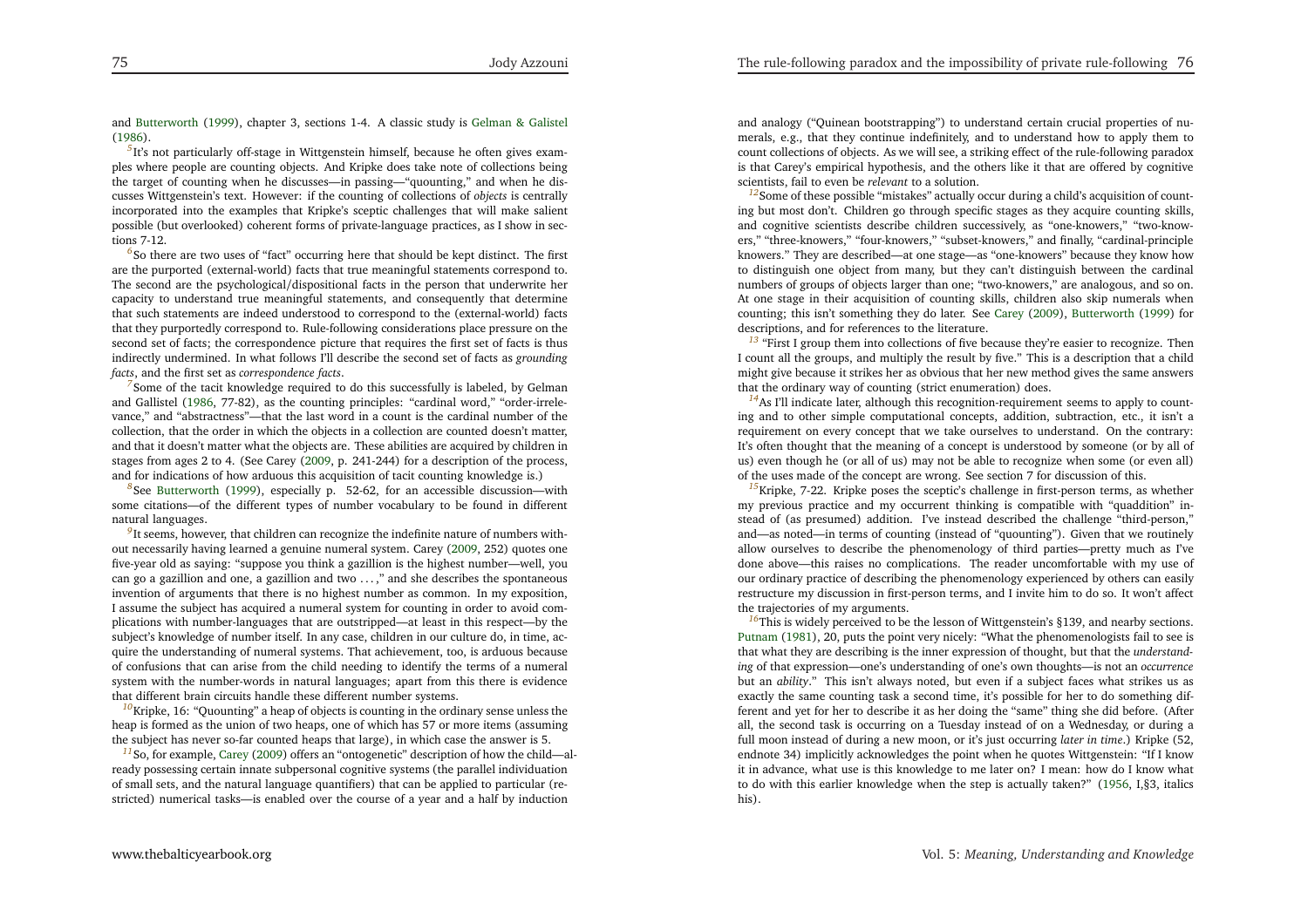<span id="page-39-14"></span><span id="page-39-13"></span><span id="page-39-12"></span><sup>[17](#page-5-2)</sup>This is called "subitilizing" by cognitive scientists, and it seems to be restricted to about four items for adults and to three items for children. See [Mandler](#page-41-25) & Shebo [\(1982](#page-41-25)).<br>-

*[18](#page-5-3)*DIS <sup>2</sup> illegitimately and rigidly singles out <sup>a</sup> *single* method. As noted in section 2, <sup>a</sup> subject may have acquired other appropriate short-cut methods of counting. For purposes of discussion, I'll set aside attempts to refine DIS <sup>2</sup> to handle this because suchrefinements won't affect the overall dialectical trajectory of this paper.

*[19](#page-6-0)*The *actual* details of our biology—e.g., brain organization, <sup>p</sup>hysical laws, and soon—are pertinent to the truth of the counterfactuals involved.

*[20](#page-6-1)*Kripke (17) writes: "Normally, when we consider <sup>a</sup> mathematical rule such as addition, we think of ourselves as guided in our application of it to each new instance." Also(Kripke, 10), "I follow directions . . . ."

 *[21](#page-7-0)*This is an extremely important aspec<sup>t</sup> of how we understand rule-following, and it's due to relatively deep facts about our (shared) psychology—in particular to the peculiar ways that we take account of (and fail to take account of) the subpersonal abilities that are relevant to our execution of tasks that we consciously undertake. This interesting interplay between the personal and the subpersonal will have no role in my initial models of private rule-following (my first four *Robinson Crusoes*); but it will be par<sup>t</sup> of therealistic psychological aspects of the last Crusoe to be described (in section 12).

*[22](#page-8-0)*<sup>A</sup> routinely described psychological result is the insecure reaction of <sup>a</sup> subject in <sup>a</sup> situation—e.g., in <sup>a</sup> classroom—where very simple instructions have been <sup>g</sup>iven ("raise your hand when the teacher holds up <sup>a</sup> green card, and lower it when she holds up <sup>a</sup> red card"), when, after <sup>a</sup> few episodes of this, everyone else in the class (as previouslyarranged) conspiratorially violates the instructions.

*[23](#page-8-1)*<sup>I</sup> draw the terminology, "straight" and "sceptical" solutions from Kripke, 66-67.

<sup>[24](#page-9-0)</sup>I take myself (in this section) to be expounding Kripke's (74-93) discussion of assertability conditions. Douglas Patterson (9/24/09—email) has raised the concern that <sup>a</sup> general replacement of truth conditions (for contents or statements) by assertability conditions leads to the view that it's *sentences* "otherwise meaningless, that have assertability conditions." And so, "what I'm entitled in the community to do is to make <sup>a</sup> noise, say." He further suggests that such <sup>a</sup> view isn't coherent unless an illicit appeal to truth conditions occurs in the description of what people are licensed to do. <sup>I</sup> think—despite my eventual denial that truth conditions need be replaced by assertability conditions—that this is wrong. <sup>I</sup> agree that sentences (without necessary and sufficient conditions of application) are what—on this view—people are entitled to apply or refuse to ap<sup>p</sup>ly. Two views are possible: (i) The pattern of entitlements of such sentences *is* their "meaning"; (ii) Because of certain conditions that "meanings" must meet (e.g., that they must result in necessary and sufficient conditions of application) and that such <sup>a</sup> pattern of entitlements doesn't meet, these statements don't have "meanings." In neither case, it seems to me, does it follow that an assertion practice (built on "entitlements") is incoherent, or that it needs supplementation with truth conditions. The replacement of truth conditions by assertability conditions—Kripke (86) describes Wittgenstein as claiming-doesn't rule out ordinary uses of "true" and "false." For exactly these reasons, as <sup>I</sup> indicate in section 13, one can still utilize—instead of assertability conditions—truth conditions, provided one understands them in <sup>a</sup> "deflated" way, rather than as requiring correspondence relations to facts. I'm suggesting, in other words, that Kripke (and perhaps Wittgenstein) has built into the notion of "truth conditions" that they are requiredto provide correspondence relations to facts (Kripke, 72: "A declarative sentence gets its

<span id="page-39-11"></span><span id="page-39-10"></span><span id="page-39-9"></span><span id="page-39-8"></span><span id="page-39-7"></span><span id="page-39-6"></span><span id="page-39-5"></span><span id="page-39-4"></span><span id="page-39-3"></span><span id="page-39-2"></span><span id="page-39-1"></span>meaning by virtue of its *truth conditions*, by virtue of its correspondence to facts that must obtain if it is true" (italics are Kripke's)). <sup>I</sup> deny that "truth conditions" need to beso understood.

*[25](#page-11-0)*My thanks to Douglas Patterson (9/24/<sup>09</sup> email) for noting some problems in myearlier discussion of these cases.

*[26](#page-12-0)*I'm assuming that Robinson Crusoe can invent words, and can even invent words for complex notions that he acquires—such as cardinalities of collections of objects—on the combined basis of his (innate) dispositions and his experiences. There may be reasons to doubt that humans can do this on their own, even if some sort of rich innateness hypothesis about human dispositions is nevertheless true. Regardless, the acceptable empirical assumptions (about this) aren't in dispute now. If Kripke's way of deriving objections to the private model of language from the rule-following paradox is right—I am focusing especially on his second and third requirements for <sup>a</sup> solution to the rule-following paradox—it doesn't matter how sophisticated we allow Crusoe's dispositions to be: theparadox arises in any case.

*[27](#page-12-1)*Actually, I've been describing Crusoe and his world from the perspective of our *own* language. Phrases like, "judging Crusoe's terms on their adequacy," involve evaluations that are to be made in *our* terms. What's involved in doing this is something that's ex<sup>p</sup>lored further in later sections, especially in section <sup>8</sup> and section 15. Let's meanwhile treat this as <sup>a</sup> preliminary way of speaking of the isolated Crusoe and the issues he raises—a preliminary way of speaking that will later be reevaluated and perhaps corrected.

*[28](#page-13-0)*Because his numbers are finite, <sup>I</sup> won't claim he has *our* numerical concepts. On the other hand, it's not obvious <sup>I</sup> should deny this either-at least of the numerical concepts he evidently *does* have: e.g., the ones of collections he has the dispositions to count, andto order in magnitude. See section <sup>13</sup> for further discussion of this issue.

<sup>[29](#page-13-1)</sup>Wittgenstein is widely taken to have challenged such concepts in various respects. But the considerations he raises seem to stem directly from rule-following considerations, and so it would be question-begging to press them in this context. <sup>I</sup> table for future work other ways that <sup>p</sup>hilosophers have thought to undermine this apparen<sup>t</sup> datum about (first person) uses of "pain" and similar words. <sup>I</sup> rely on this property of such words insection 9, and say <sup>a</sup> little more about how <sup>I</sup> think they should be understood to operate.

<span id="page-39-0"></span>*[30](#page-14-0)*Complications arise if we try to sharpen this distinction because that requires distinguishing Crusoe's dispositions to apply <sup>a</sup> word from other dispositions he may have that conflict with doing so. It doesn't matter for the form my argumen<sup>t</sup> eventually takeswhether this distinction is tenable or not, and so <sup>I</sup> forego any further discussion of it.

*[31](#page-14-1)*Kripke (on behalf of Wittgenstein) denies this is <sup>a</sup> possibility for <sup>a</sup> Robinson Crusoe. He (112, footnote 88) writes: "... in the absence of Wittgenstein's sceptical paradox, it would appear that an individual remembers his own 'intentions' and can use one memory of these intentions to correct another mistaken memory. In the presence of the paradox, any such 'naïve' ideas are meaningless. Ultimately, an individual may simply have conflicting brute inclinations, while the upshot of the matter depends on his will alone." What Kripke goes on to write is valuable to take note of: "The situation is not analogous to the case of the community, where distinct individuals have distinct and independent wills, and where, when an individual is accepted into the community, others judge that they can rely on his response . . . . No corresponding relation between an individual and himself has the same utility." I'll not be drawing the same conclusions as Kripke has offered here on behalf of Wittgenstein.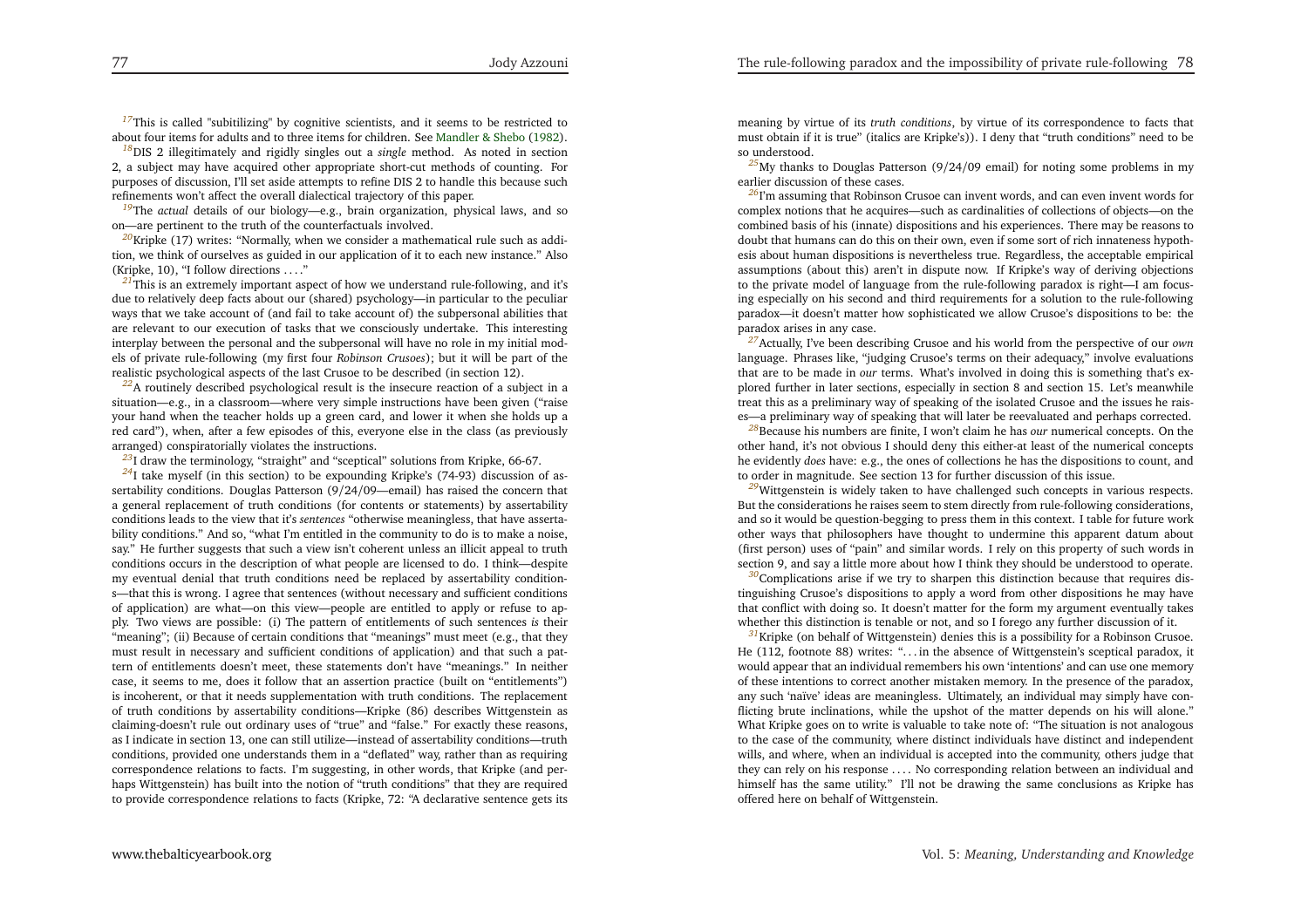<span id="page-40-22"></span><span id="page-40-20"></span><span id="page-40-19"></span><span id="page-40-18"></span><span id="page-40-17"></span><span id="page-40-16"></span><span id="page-40-15"></span><span id="page-40-4"></span><span id="page-40-3"></span><span id="page-40-2"></span>*[32](#page-15-0)*It might be thought, because *<sup>r</sup>* coconut*<sup>r</sup>* has the same extension as "coconut," that he does have access to our word. But, if so, what would this mean to *him*?

<span id="page-40-23"></span><span id="page-40-5"></span>*[33](#page-17-0)*Think of <sup>a</sup> map. Some maps, we think we can say, "perfectly" describe the terrains they characterize. But how does this go beyond: using the map can't mislead us in some way? We think it does go beyond this because we can imagine, after all, <sup>a</sup> <sup>p</sup>iece of paper with lines on it, and we can also imagine <sup>a</sup> terrain the contours of which the lines in the map fit perfectly. (The lines on the map are isomorphic to the contours of the terrain *modulo* the respective sizes of the map and terrain.) This *imagery*, however, faces exactly the same problem. Our "image" of the terrain is still <sup>a</sup> description of the terrain "withoutlanguage or concepts," one that we have abstracted away from the input of our (visual) dispositions; and we are taking ourselves to recognize that the map fits this supposedly wordless (and nonconceptual) characterization of the terrain. Considerations like these sugges<sup>t</sup> that Crusoe 2's problem is our problem. Many <sup>p</sup>hilosophers over the years have claimed—against the correspondence theory of truth, for example—that one's words can't be compared to reality. It's not always obvious what such <sup>p</sup>hilosophers mean whenthey say this. One thing some of them might have meant is this.

<span id="page-40-21"></span>*[34](#page-17-1)*Maybe God can't (or shouldn't) say this. After all, so saying requires (i) <sup>a</sup> translation of Crusoe 2's numerical terms to God's, and (ii) the treating of deviations of Crusoe 2's applications of his terms from God's according to the standards of God's usage. The point isn't that God can't treat his usages as superior to Crusoe 2's; it's that perhaps there is no real fact of the matter about how Crusoe 2's terms should be translated to God's. (See section 13.) In any case, God can still say: Crusoe 2's words aren't <sup>p</sup>icking out real differences and similarities among objects—differences and similarities that bear on his (Crusoe 2's) well-being, and that's why he'll do badly. Similar points can be made about Friday's decision to translate Crusoe 2's terms to his, and fault Crusoe 2's usages using his (Friday's) standards, except—as <sup>I</sup> note momentarily—that Friday isn't in the position God is in vis-à-vis Crusoe 2's failure to detect the "real" differences and similarities amongobjects.

 *[35](#page-17-2)*It might have been thought that the opening description of Crusoe <sup>1</sup> and his world in section <sup>7</sup> was <sup>a</sup> description of him from <sup>a</sup> "God's eye point of view." Perhaps it's better not to attribute such powers to *us* any more than to Friday. Perhaps it's better to say that we described Crusoe <sup>1</sup> from <sup>a</sup> "Friday's point of view." Then our talk of Crusoe 1's dispositions perfectly fitting his environment translates to this: If we were on the island with Crusoe 1, we wouldn't be able to make this Crusoe <sup>1</sup> into <sup>a</sup> money pump: we wouldn't be able to exploit him.

*[36](#page-18-0)*My thanks to Mitch Green (oral communication—August 8, 2009) for raising this issue. He isn't responsible, however (and <sup>I</sup> apologize for), any distortions in his concernsdue to how I've mistakenly recollected them.

*[37](#page-18-1)* "Partially," because there are complications due to our sometimes allowing our evaluation of someone's success to include an evaluation of their values. Thus, we may deem someone <sup>a</sup> failure because (although <sup>g</sup>iven their values, they have succeeded) we regard the successful satisfaction of *those* values to be nevertheless <sup>a</sup> failure. These complications don't directly bear on the role of "success" as it's used in this paper.

*[38](#page-18-2)*<sup>I</sup> don't mean to suggest, by my use of the word "unhealthy," that such Crusoes have values that we have <sup>a</sup> right to ignore or rule out. Nor do <sup>I</sup> want to claim that such Crusoes couldn't engage in cogen<sup>t</sup> private rule-following despite their "unhealthy" values. Manysuch clearly could. Rather, I'm pursuing straightforward cases of Crusoes (with, that is,

<span id="page-40-13"></span><span id="page-40-12"></span><span id="page-40-11"></span><span id="page-40-10"></span><span id="page-40-9"></span><span id="page-40-8"></span><span id="page-40-7"></span><span id="page-40-6"></span>fairly straightforward dispositions) only to keep certain complications in exposition to <sup>a</sup> minimum.

<span id="page-40-1"></span><span id="page-40-0"></span> *[39](#page-19-0)*<sup>I</sup> owe my attention to this concern to Stephen Schiffer (oral communication—August 8, 2009). He isn't responsible, however (and <sup>I</sup> apologize for), any distortions in hisconcerns due to how I've mistakenly recollected them.

<span id="page-40-14"></span>*[40](#page-19-1)*<sup>I</sup> distinguish "feeling hungry" from "hunger." We ordinarily describe someone as hungry when they need food, and feel that way. We don't think people are "really" hungry when they feel hungry but don't need food (e.g., when tired, or because of certain<sup>p</sup>hysiological conditions).

*[41](#page-19-2)*Some may think that I'm helping myself to an apparatus—introspective concepts—that are themselves open to challenge along the lines of (one or another version of)Wittgenstein's "private language argument." <sup>I</sup> don't agree; see endnote 28.

*[42](#page-20-0)*It seems that Crusoe 3, by somehow using any of his own words or his own conceptsto refer to something beyond what he's disposed to apply them to is attempting to "raise"<br>himself up into the sir by pulling up on his sup-boatstraps." himself up into the air by pulling up on his own bootstraps."

 *[43](#page-21-0)*[Lewis](#page-41-26) [\(1983](#page-41-26)). As just noted, many <sup>p</sup>hilosophers have followed in his footsteps. See, e.g., [Sider](#page-42-2) [\(2009](#page-42-2)), especially 400-401, where suggestive language like "reference magnets," and "ideal interpreters" are invoked to rhetorically help the suggestion along. See my [2000](#page-41-27), especially Part III, §5, for my earlier arguments against this approac<sup>h</sup> toreference.

*[44](#page-21-1)*Well, maybe it *is*. But I'm not going to press this objection now.

*[45](#page-22-0)*The world can be as neatly divided into natural kinds as one likes. Regardless, its divisions aren't *semantic* facts about the world. There are no *semantic* facts about the world. <sup>A</sup> slogan: *The world is semantically inert*.

*[46](#page-22-1)*In my original [\(2000,](#page-41-27) Part IV, §2) discussion of this issue, <sup>I</sup> labeled this the "projectionproblem."

<sup>[47](#page-22-2)</sup>It isn't hot air to demand that an interpreter charitably interpret a speaker's words according to that interpreter's *own* lights. But that's an entirely different matter. (I'm not endorsing such <sup>a</sup> constraint on interpretation, by the way: I'm pointing out *differences*.)

*[48](#page-24-0)*Ways of so evaluating alternative private-language practices aren't needed by Crusoe

1, of course, because his experiences of success are ones he can't improve on.

*[49](#page-24-1)*With, however, <sup>a</sup> caveat <sup>I</sup> describe in the next paragraph.

*[50](#page-26-0)*No doubt it differs, for example, for the different senses, and it involves various sortsof automatic subpersonal faculties.

*[51](#page-29-0)*This is <sup>a</sup> grammatically correct question of English, just as "Does 'Chaque champignon est vénéneux' correspond to <sup>a</sup> fact?" is <sup>a</sup> grammatically correct question of English. My thanks to Douglas Patterson (9/24/09 email) for his complaints about an earlier formulation.

*[52](#page-29-1)*<sup>I</sup> don't think this can be made to work, but <sup>I</sup> won't pause now to show this.

*[53](#page-29-2)*And I'm among them. See my [2006](#page-41-28), my [forthcoming\(a](#page-41-29), and my [forthcoming\(b](#page-41-30)).

*[54](#page-29-3)*Some <sup>p</sup>hilosophers would—in denying truth to be <sup>a</sup> correspondence notion—also deny that *any* truths correspond to facts. But that isn't required to enable the sentences of Crusoe 5's language to have truth conditions. All that's required is that not *all* histruths need to correspond to facts.

*[55](#page-30-0)*<sup>I</sup> describe the view that we so self-ascribe ignorance to ourselves *the broad ignoranceclaim*. See [Azzouni](#page-41-30) [\(forthcoming\(b](#page-41-30)), chapter 2.

*[56](#page-30-1)*This is just the rule-following paradox again. The grounding facts are missing, and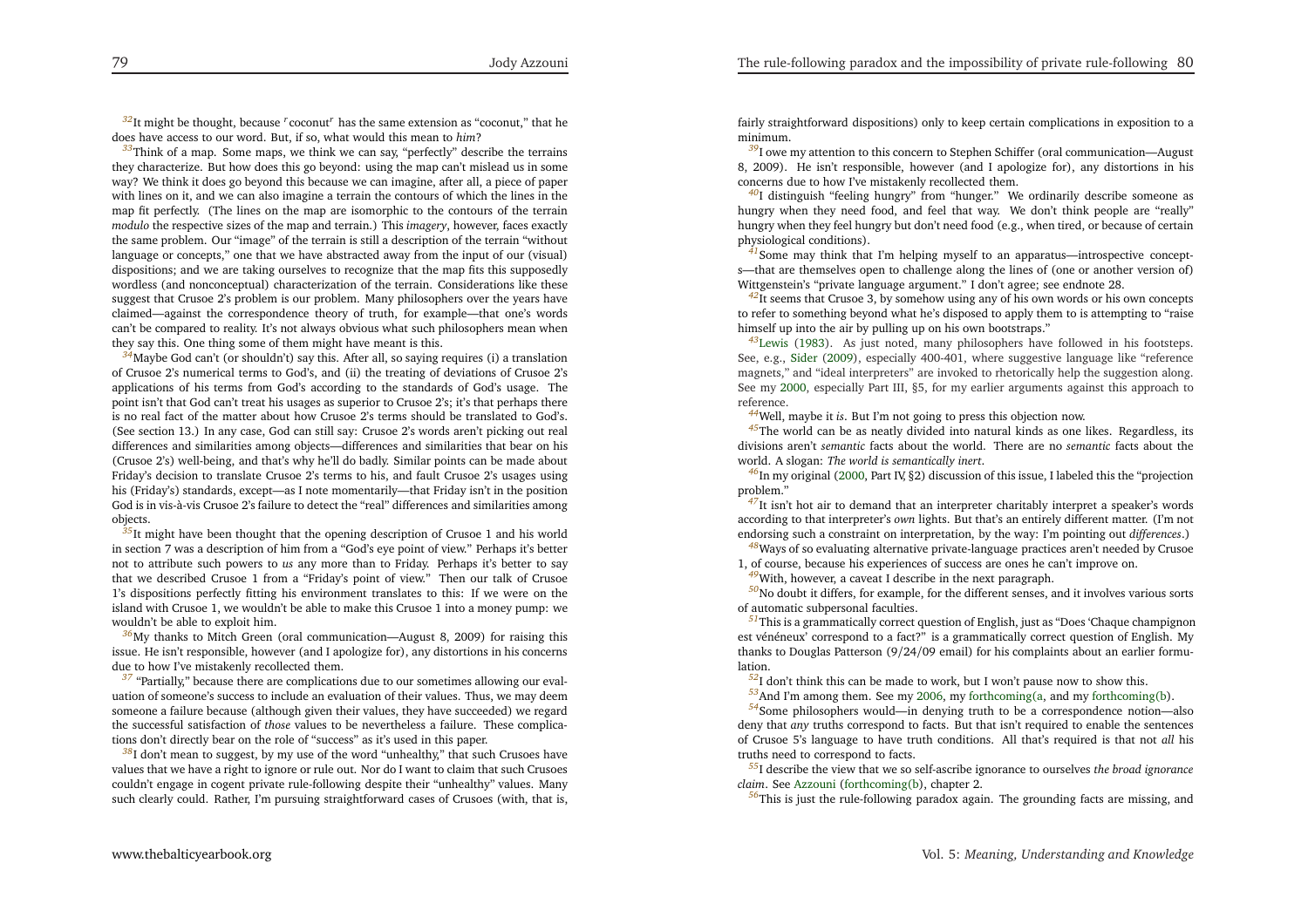God can't legitimately stipulate answers in lieu of those facts.

*[57](#page-30-2)*In this case the c-quotes are not signalizing quotations of Crusoe 5's sentences butinstead characterizations of his thoughts.

<span id="page-41-13"></span><span id="page-41-12"></span><span id="page-41-11"></span><span id="page-41-10"></span><span id="page-41-9"></span><span id="page-41-8"></span>*[58](#page-31-0)*Recall endnote 30.

*[59](#page-31-1)*Recall endnote 19.

*[60](#page-31-2)*See Azzouni [2006](#page-41-28), my [forthcoming\(a](#page-41-29), and my [forthcoming\(b](#page-41-30). <sup>I</sup> should note that this third point is—in <sup>a</sup> way—anticipated by Kripke's Wittgenstein. Kripke (86) attributes to Wittgenstein the view that talk of truth and falsity, and even the use of <sup>a</sup> "calculus of truth functions" is compatible with his sceptical solution to the rule-following paradox. That means, <sup>I</sup> must add, that this talk is compatible with <sup>a</sup> notion of truth *sans* correspondence or fact. The additional insight <sup>I</sup> attribute to the truth-deflationist is that <sup>a</sup> notion of truth *sans* correspondence or fact is actually all the "truth" anyone needs; that includes the need to use it in truth-conditional analyses of languages. Such <sup>a</sup> fully functional notion of truth is only mistakenly seen as requiring either correspondence or facts. The references to my work mentioned at the beginning of this footnote, <sup>I</sup> note again, are pertinent tomaking this case.

*[61](#page-31-3)*This is, of course, the main reason Kripke's Wittgensteinian sceptical-solution to therule-following paradox is so dramatically shocking.

*[62](#page-32-0)*Kripke describes his own misgivings about Wittgenstein's sceptical solution this way: "But may the individual doubt whether the community may not in fact *always* be wrong, even though it never corrects its error? It *is* hard to formulate such <sup>a</sup> doubt within Wittgenstein's framework, since it looks like <sup>a</sup> question whether, as <sup>a</sup> matter of 'fact', we might always be wrong; and there is no such fact" (Kripke, 146, italics his). Kripke then notes that he has avoided <sup>a</sup> more extensive discussion because in doing so he "mighthave to abandon the role of advocate and expositor in favor of that of critic."

 *[63](#page-32-1)*Recall the passage in Kripke, 21-22, which begins, "Sometimes when <sup>I</sup> have contem<sup>p</sup>lated the situation, <sup>I</sup> have had something of an eerie feeling . . . ."

 *[64](#page-32-2)*<sup>I</sup> owe much of the particularities of how <sup>I</sup> pose this worry to Douglas Patterson-—9/24/09 email.

*[65](#page-33-0)*As always, the ways we first-person apply certain words—"pain," etc.—seem to beexemp<sup>t</sup> from this.

*[66](#page-33-1)*We *are* aware, of course, that words can change in what they refer to (they can change their "meanings"). But we see this as <sup>a</sup> sporadic and somewhat slow (e.g., generational) process—the kind of process, for example, that William Safire notoriouslydenounced.

 *[67](#page-33-2)*I'm here abstracting away from the rich complexity of natural languages, and—of course—from the more complex semantic theories that are available to handle that com<sup>p</sup>lexity. In doing so, we might, for example, restrict attention to simple statements of thecardinality of collections of objects.

*[68](#page-33-3)*Notice that "truth conditions," so understood don't correspond to how the speakers use their words "true" and "false." They do *not* treat their assertions at <sup>a</sup> time as true by virtue of their dispositions to so assert them. This is because—on the contrastivistview—they are presupposing <sup>a</sup> false <sup>p</sup>icture of their language(s).

*[69](#page-34-0)*One thing we cannot do is characterize the truth conditions of statements in terms of dispositions of people to assert or deny statements when <sup>a</sup> "mistake" isn't being made. This would only be to again face the rule-following paradox at the level of semantictheory: the notion of <sup>a</sup> "mistake" can only have content in relation to the dispositions of

<span id="page-41-28"></span><span id="page-41-27"></span><span id="page-41-18"></span><span id="page-41-17"></span><span id="page-41-16"></span><span id="page-41-15"></span><span id="page-41-14"></span><span id="page-41-7"></span><span id="page-41-6"></span>speakers at some other time.

<span id="page-41-4"></span><span id="page-41-3"></span><span id="page-41-2"></span><span id="page-41-1"></span>*[70](#page-35-0)*<sup>A</sup> being, perhaps, whose experience of coconuts—epistemically speaking—is like ourexperience of *pain*.

*[71](#page-36-0)*So it's probably wise to *drop* descriptions of words "carving the world at its joints," or words "fitting the world as it is" because they are treacherously misleading for meta<sup>p</sup>hysical thinking. The vanilla "suitably applying to the world" <sup>g</sup>lossed—as <sup>I</sup> suggest—interms of maximally positive success curves is better.

*[72](#page-36-1)*If someone—counter to my suggestion in endnote 70—insists on continuing to usethe idiom "fits the world," *this* is how it must be understood.

*[73](#page-36-2)*What if there are no maximally positive success curves (what if every success curve can be improved)? Here are two possibilities. First, that all the successively more positive success curves induce application-conditions that agree on some of the applications of some of our words. Then, defeasibly, those words refer to those agreed-upon items. The second possibility is that, for each item that <sup>a</sup> <sup>g</sup>iven application-condition applies <sup>a</sup> word to, there is <sup>a</sup> later (more positive) success curve, after which the application-conditions induced by later, and superior, success curves exclude it. Then the still-valuable talk of*reference* is underwritten by *no* correspondence facts.

#### **References**

<span id="page-41-5"></span>Azzouni, Jody. 1994. *Metaphysical myths, mathematical practice: The epistemology andontology of the exact sciences*. Cambridge: Cambridge University Press.

——. 2000. *Knowledge and reference in empirical science*. London: Routledge.

——. 2006. *Tracking reason: Proof, consequence and truth*. Oxford: Oxford UniversityPress.

 ——. forthcoming(a). 'Deflationist truth'. In Michael Glanzberg (ed.) 'Handbook onTruth', London: Blackwell.

——. forthcoming(b). *Talking about nothing: Numbers, hallucinations and fictions*. Oxford: Oxford University Press.

Butterworth, Brian. 1999. *The mathematical brain*. London: Papermac.

Carey, Susan. 2009. 'Where our number concepts come from'. *Journal of Philosophy* 106, no. 4: 220–254.

Gelman, R. & Galistel, C. R. 1986. *The child's understanding of number*. Cambridge:Harvard University Press. (originally published in 1978).

Goldfarb, Warren. 1992. 'Wittgenstein on understanding'. *Midwest studies in <sup>p</sup>hilosophy*17: 109–122.

- Kripke, Saul. 1982. *Wittgenstein on rules and private language*. Cambridge, Mass.: Harvard University Press.
- Lewis, David. 1983. 'New work for <sup>a</sup> theory of universals'. In 'Papers in Metaphysics and Epistemology (1999)', 56–77. Cambridge: Cambridge University Press.
- Mandler, G. & Shebo, B. J. 1982. 'Subilizing: An analysis of its componen<sup>t</sup> processes'. *Journal of Experimental Psychology: General* 11–22.

McDowell, John. 1984. 'Wittgenstein on following <sup>a</sup> rule'. *Synthese* 58: 325–63.

Putnam, Hilary. 1981. *Reason, truth and history*. Cambridge: Cambridge UniversityPress.

<span id="page-41-30"></span><span id="page-41-29"></span><span id="page-41-26"></span><span id="page-41-25"></span><span id="page-41-24"></span><span id="page-41-23"></span><span id="page-41-22"></span><span id="page-41-21"></span><span id="page-41-20"></span><span id="page-41-19"></span><span id="page-41-0"></span>81